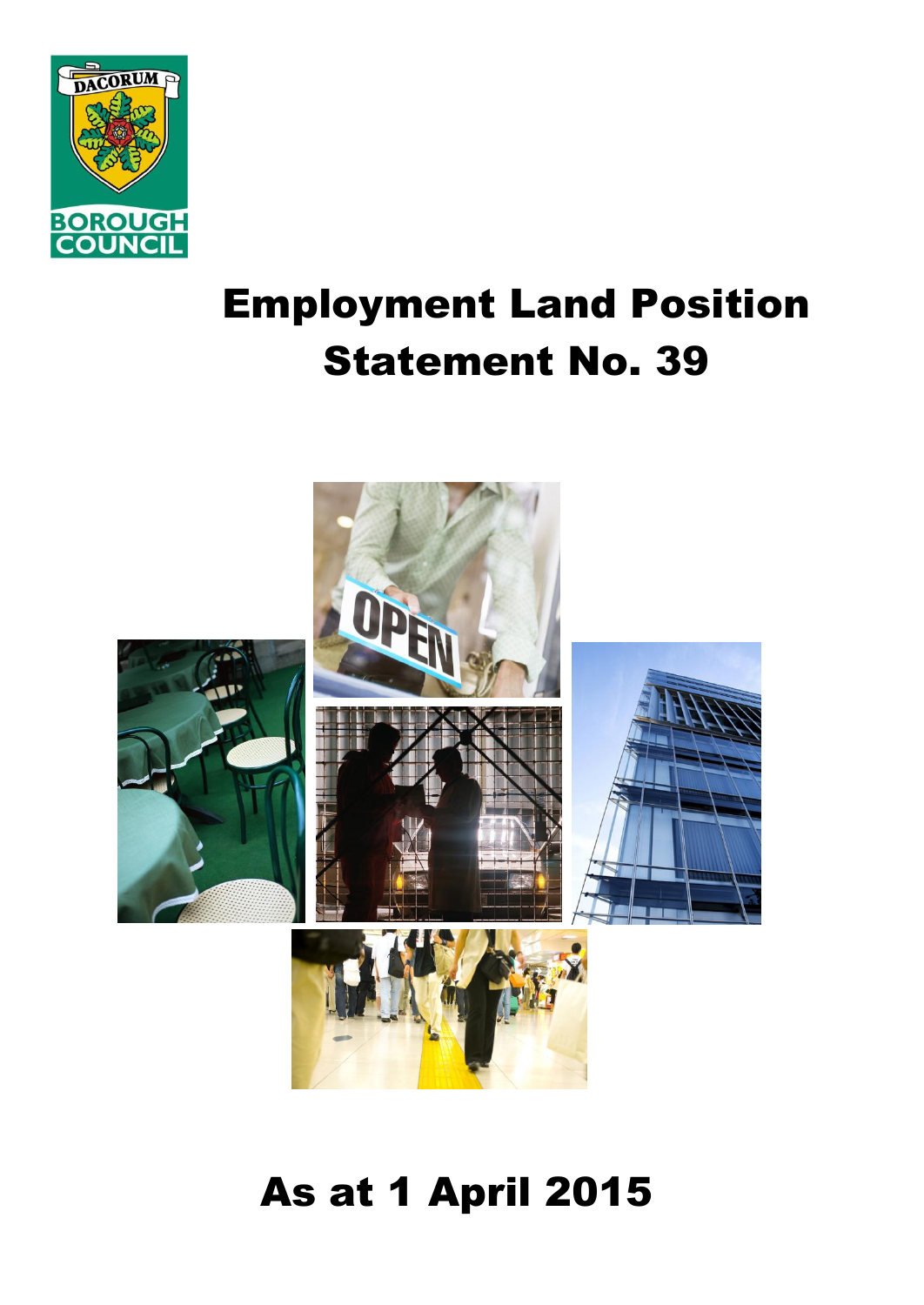#### **Contents Page**

| 1.  | Introduction                                                  | 1              |
|-----|---------------------------------------------------------------|----------------|
| 2.  | <b>Explanatory Notes</b>                                      | $\overline{2}$ |
| 3.  | <b>Additional Notes</b>                                       | 4              |
| 4.  | A1 Use Class                                                  | 5              |
| 5.  | A2 Use Class                                                  | 8              |
| 6.  | A3 - A5 Use Class                                             | 9              |
| 7.  | B Mixed / B1 Use Class                                        | 12             |
| 8.  | <b>B2 Use Class</b>                                           | 19             |
| 9.  | <b>B8 Use Class</b>                                           | 21             |
| 10. | C1 Use Class                                                  | 23             |
| 11. | C <sub>2</sub> Use Class                                      | 24             |
| 12. | D1 Use Class                                                  | 25             |
| 13. | D <sub>2</sub> Use Class                                      | 30             |
| 14. | No Specific Use Class                                         | 32             |
| 15. | <b>Summary of Committed Floorspace</b>                        | 34             |
| 16. | <b>Schedule of Floorspace Completions</b>                     | 36             |
| 17. | Summary of Completed Floorspace                               | 45             |
| 18. | Planning Applications Awaiting Completion of s.106 Agreements | 47             |
|     |                                                               |                |

## **Graphs:**

Total Net Floorspace Commitments by Use Class in Dacorum at 1 April 2015 35 Total Net Floorspace Completions by Use Class in Dacorum at 31 March 2015 46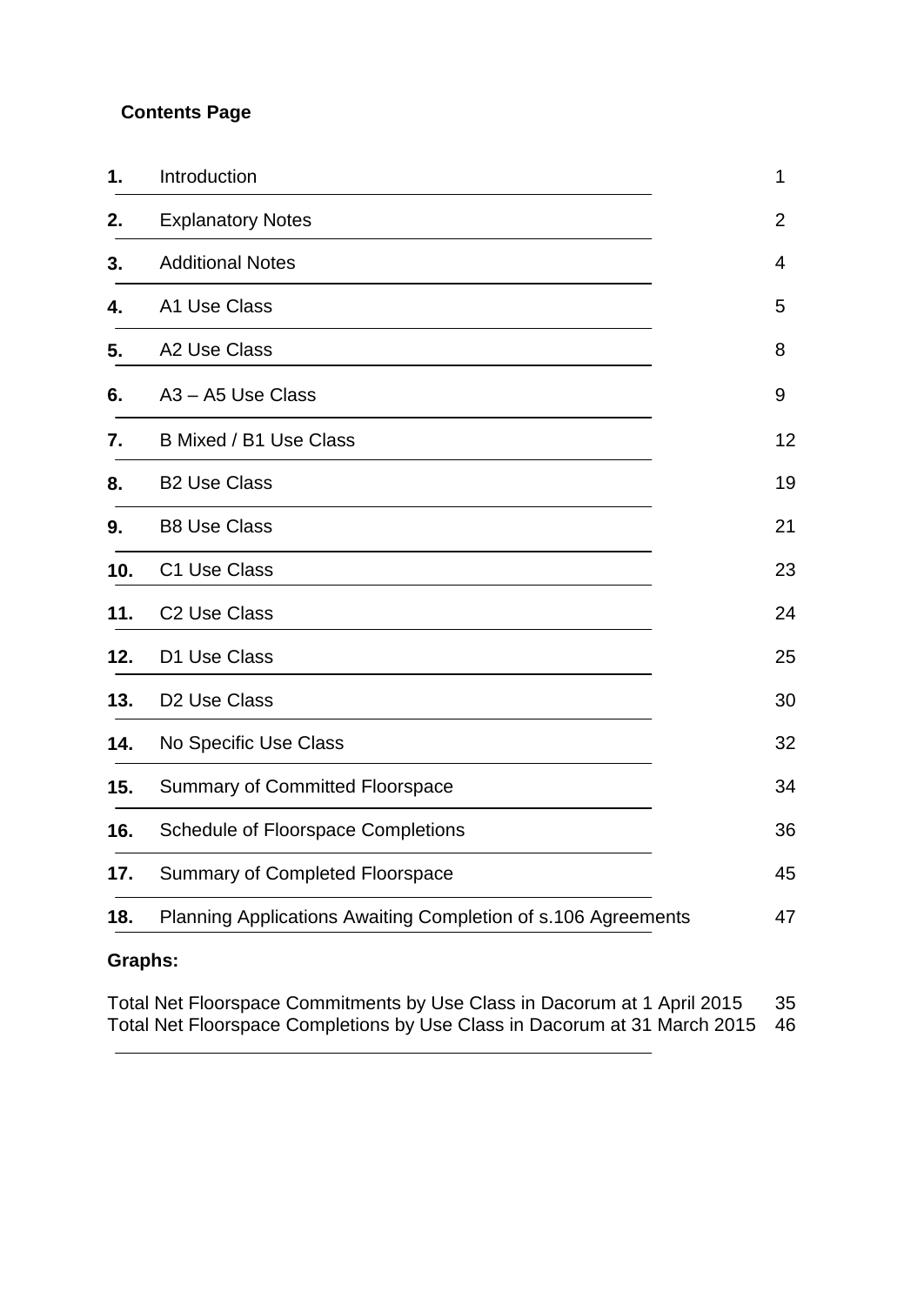#### **1. INTRODUCTION**

- 1.1 The Council needs to ensure that there is an adequate supply of land and buildings for different businesses activities in the Borough. It is also useful for the Council to be aware of schemes for non-commercial facilities (e.g. for health, education and leisure etc.) because of the important role they have in providing special services for the community.
- 1.2 This Position Statement is intended to provide an up-to-date picture and summary of land available for commercial or non-commercial development. It also sets out what developments have been completed. The document is published annually and represents the position at 1 April 2015. It covers the period 1 April 2014 to 31 March 2015.
- 1.3 Commercial or non-residential sites with outstanding planning permission, under construction or complete at 31 March 2015 are listed by the type of activity (Town & Country Planning (Use Classes) Order 1987)<sup>1</sup> and then by settlement.
- 1.4 The Council has now moved to a shared monitoring system, CDPSmart, with the County Council and Hertfordshire districts.
- 1.5 Further information on the Position Statement can be obtained from the Strategic Planning team as follows:

| Tel: 01442 228660                                                                                                                   |
|-------------------------------------------------------------------------------------------------------------------------------------|
| Email: strategic.planning@dacorum.gov.uk                                                                                            |
| <b>Strategic Planning and Regeneration</b><br>Dacorum Borough Council<br><b>Civic Centres, Marlowes</b><br>Hemel Hempstead, HP1 1HH |
|                                                                                                                                     |

**Note:** The information presented in the Position Statement is given in good faith and without prejudice on the part of Dacorum Borough Council.

<sup>1</sup>  $1$  This groups together similar activities into broad use classes. Generally, planning permission is required for a change of use between different classes but not for activities within the same class.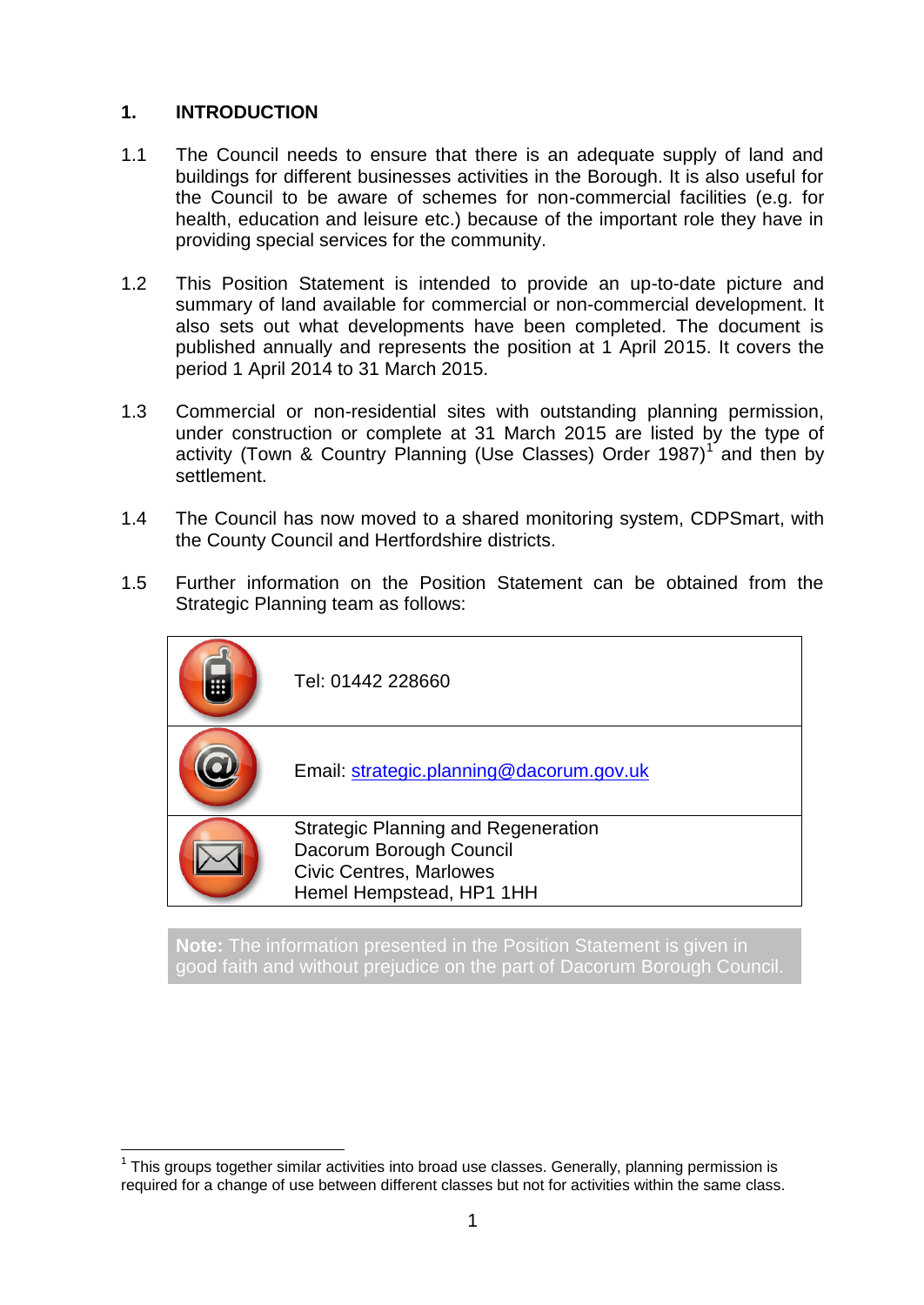#### **2. EXPLANATORY NOTES**

#### **(a) General**

Sites listed as either floorspace commitments (i.e. with planning permission and either not started or under construction) or completions have a formal planning permission. The list of commitments can be found in sections 4 to 14, whilst the completions are set out in Section 16. All figures are gross (i.e. they do not take into account losses) and are based on gross external floorspace measurements.

Summary floorspace losses can be found in the tables in Sections 15 and 17.

Those subject to incomplete s.106 agreements are listed separately in this document (Section 18). They should not be regarded as formal commitments because planning permission has not yet been granted. However, it is useful to list these as they give an indication of likely future floorspace availability.

#### **(b) Explanation of Town & Country Planning Use Classes Order (1987):**

- A1 Shops
- A2 Financial & Professional Services
- A3 Restaurants & Café
- A4 Drinking Establishments
- A5 Hot Food Takeaways
- B1 Business (Office, Research & Development, Light Industrial)
- B2 General Industrial
- B8 Storage or distribution
- C1 Hotels
- C2 Residential Institutions
- D1 Non-Residential Institutions
- D<sub>2</sub> Assembly & Leisure

#### *Further explanation of each Use Class is provided in the Town and Country Planning (Use Classes) Order 1987 (S.I. 1987/764).*

- **Note:** (a) Class C3 in the Use Classes Order refers to "dwelling houses". Information on this can be found in the "Residential Land Position Statement", which is also published in April. (b) Certain Planning Uses do not fall within a specific class within
	- the Use Classes Order (referred to as 'Sui Generis'). For the purposes of this document planning permissions are denoted as either Use Class "Not Specified" or "SG Floorspace".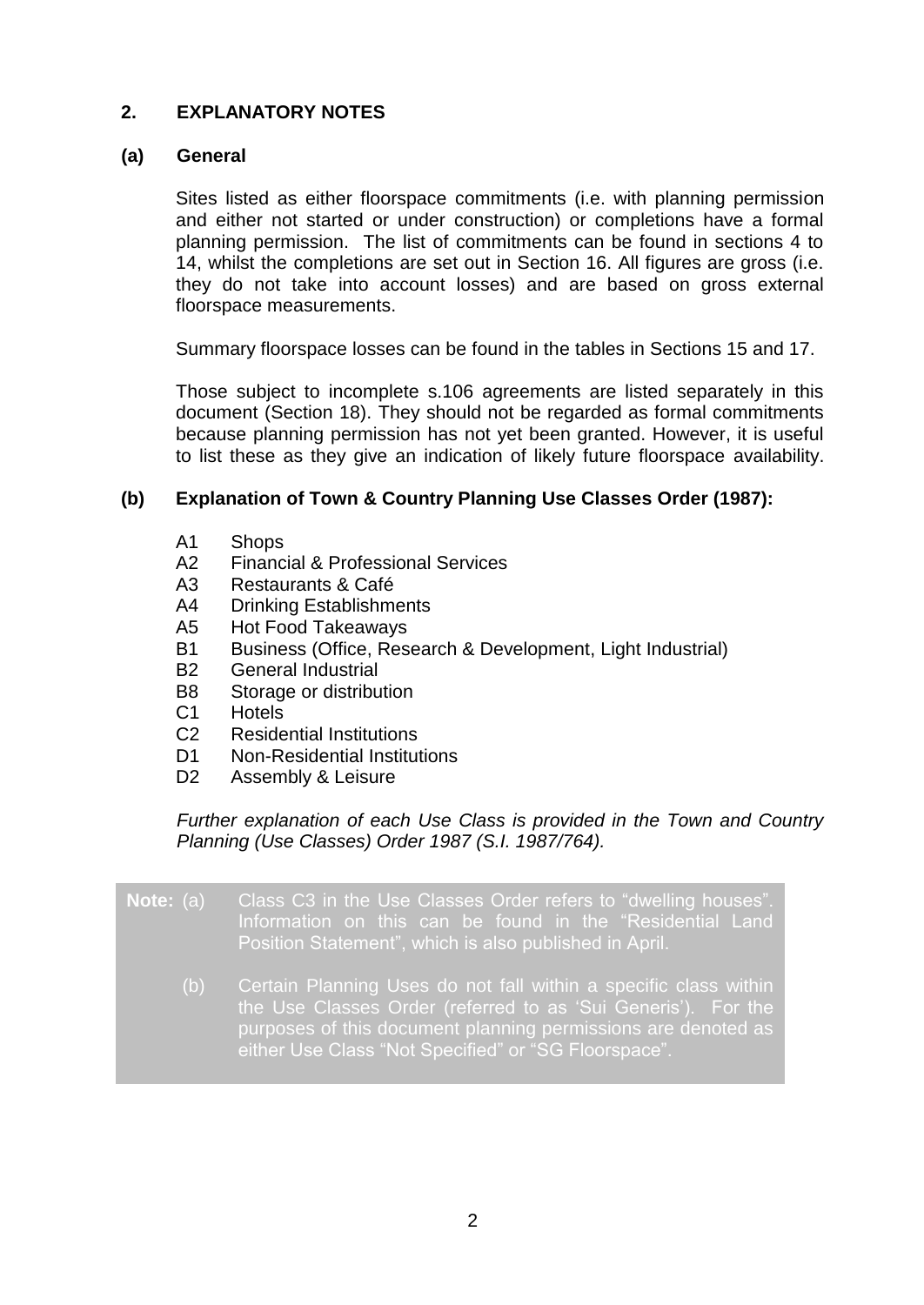#### **(c) Schedules**

The following column headings are used throughout the Position Statement:

| <b>Column</b><br><b>Heading</b> | <b>Comments</b>                                                                                                                                                                                                                                                                                               |
|---------------------------------|---------------------------------------------------------------------------------------------------------------------------------------------------------------------------------------------------------------------------------------------------------------------------------------------------------------|
| Settlement                      | Refers to a site falling within an identified urban<br>settlement or village within the Core Strategy.<br>Settlements headed "Rest of Dacorum" or "Rural Area"<br>are those sites that are either close to but outside of<br>these settlements or are in villages or locations not<br>identified in the Plan. |
| Permission                      | This is the Council's reference number<br>for<br>the                                                                                                                                                                                                                                                          |
| Reference                       | development.                                                                                                                                                                                                                                                                                                  |
| <b>PDL</b>                      | Previously Developed Land. Generally refers to whether<br>the site is brownfield (Y) or greenfield (N) land.                                                                                                                                                                                                  |
| <b>Address</b>                  | These are not in street name order.                                                                                                                                                                                                                                                                           |
| <b>Description</b>              | Details of the proposal.                                                                                                                                                                                                                                                                                      |
| Outstanding<br>Floorspace       | This refers to the gross gain in floorspace.                                                                                                                                                                                                                                                                  |
| <b>Status</b>                   | GRANTED – Development has not yet commenced.<br>STARTED - Site is under construction.                                                                                                                                                                                                                         |

#### (d) **The Town and Country Planning (General Permitted Development) (England) Order 2015**

The Town and Country Planning (General Permitted) (England) Order 2015 came into force on 15<sup>th</sup> April 2015. It now consolidates a number of changes to the use classes and associated permitted developments.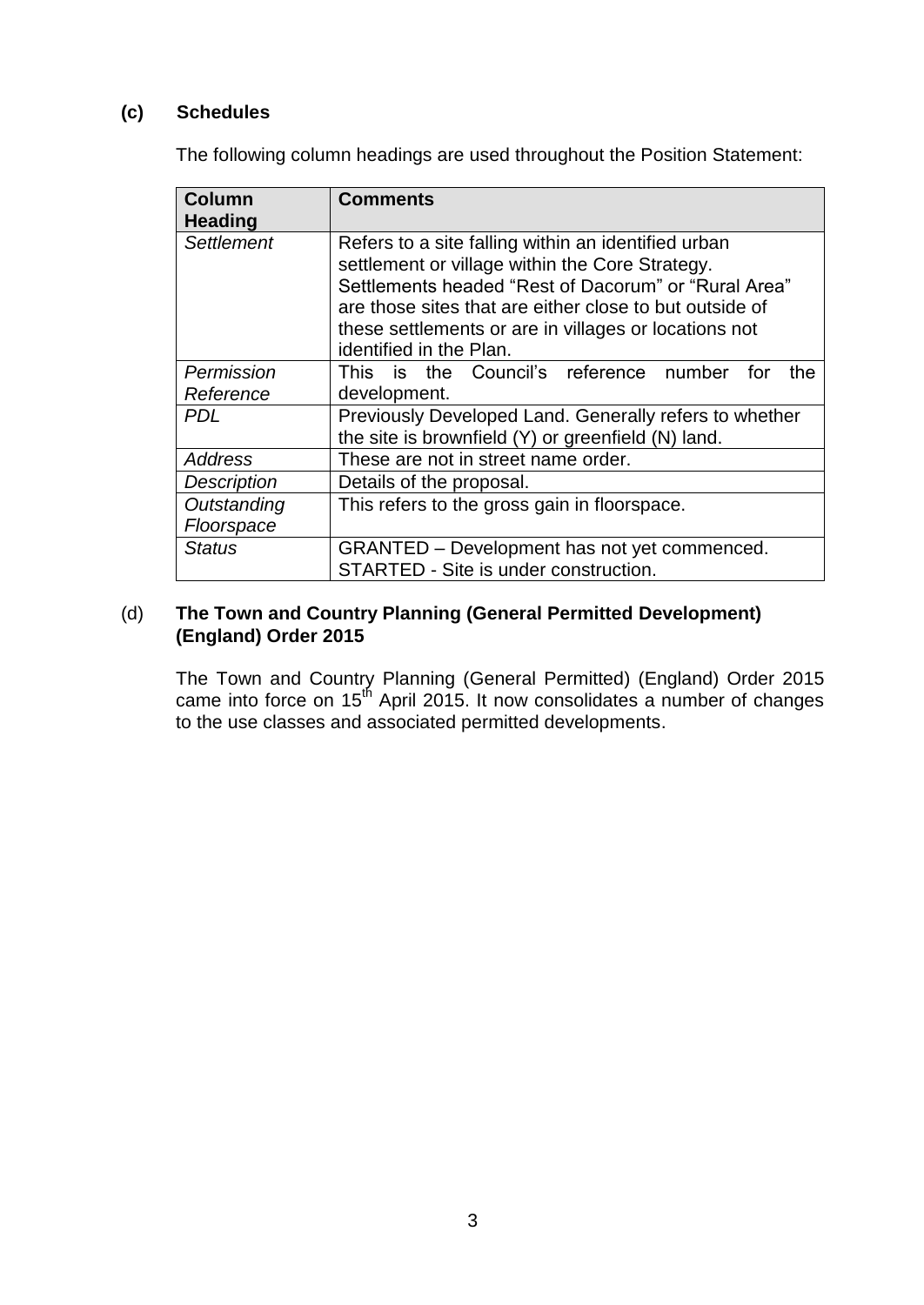#### **3. ADDITIONAL NOTES**

- (a) The planning permission (4/0142/13) for an A1 use at Able House, Figtree Hill, Hemel Hempstead is unlikely to be implemented. The permission is to be superseded by an alternative fully residential scheme under 4/00779/15.
- (b) The mixed B use at Bourne End Mills Industrial Estate, Bourne End Lane (4/2245/12) is unlikely to be implemented as currently a mixed commercial / residential scheme is being pursued instead (4/3072/15).
- (c) While technically the B1a office development (10,160 sqm) at the Lucas Site Building 2, Maylands Avenue, Hemel Hempstead (4/0851/01) has started, there has been no activity for a considerable period of time and the landowners are now progressing an alternative retail-led scheme there (4/1132/15).
- (d) The wider scheme associated with the land at Breakspear House, Maylands Avenue, Hemel Hempstead under 4/2124/08 is complete, but the office element (6,455 sqm) remains outstanding. This is unlikely to be implemented given current interest in alternative commercial schemes.
- (e) The warehouse/office scheme (5,917 sqm) at Century House, Maxted Road, Hemel Hempstead under 4/2163/14 is unlikely to commence given the recent approval of a different scheme under planning permission 4/2107/15.
- (f) The proposed relocation of the West Herts College to Quantum House, Maylands Avenue, Hemel Hempstead (4/0064/14) will not now happen as they are to remain on their existing site in the town centre.
- (g) The floorspace mix associated with the s.106 agreement for the outline development at Symbio House, Whiteleaf Road, Hemel Hempstead (4/02320/14/MOA) may be subject to change in the future when a detailed plan for the site is eventually progressed.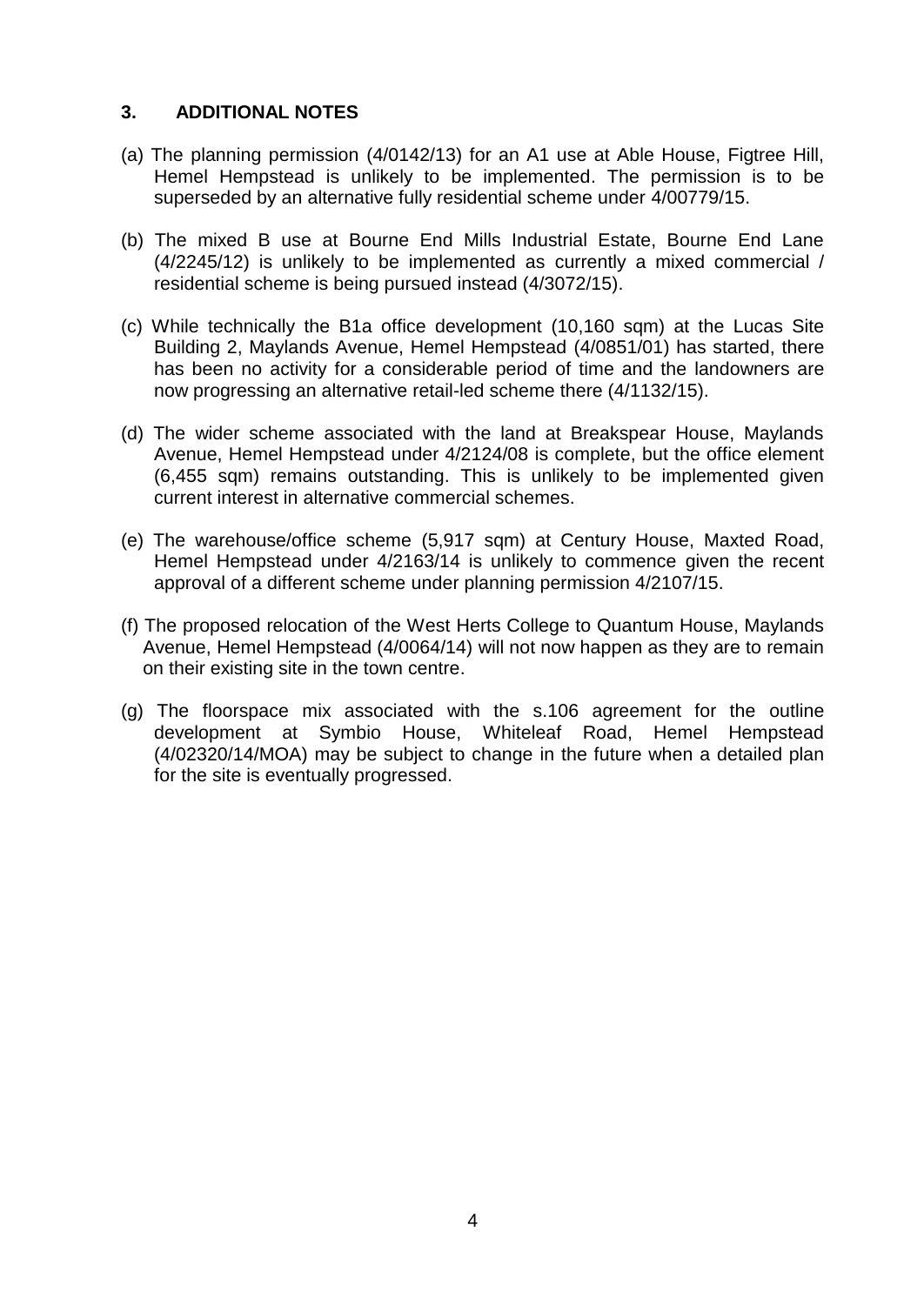#### **4. A1 Use Class**

| Permission<br>Reference    | <b>PDL</b>         | <b>Address</b>                                                                                        | <b>Description</b>                                                                                                                                                                                                                                 | Outstanding Status<br><b>Floorspace</b> |              |
|----------------------------|--------------------|-------------------------------------------------------------------------------------------------------|----------------------------------------------------------------------------------------------------------------------------------------------------------------------------------------------------------------------------------------------------|-----------------------------------------|--------------|
|                            |                    |                                                                                                       |                                                                                                                                                                                                                                                    |                                         |              |
| A1Shops                    |                    |                                                                                                       |                                                                                                                                                                                                                                                    |                                         |              |
| -- Settlement              | <b>Berkhamsted</b> |                                                                                                       |                                                                                                                                                                                                                                                    |                                         |              |
|                            |                    |                                                                                                       |                                                                                                                                                                                                                                                    |                                         |              |
| 4/01317/14/MFA             | Unknown            | LIDL - LAND FORMERLY ROY<br>CHAPMAN LTD AND DAVIS AND<br>SAMSON, GOSSOMS END,<br>BERKHAMSTED, HP4 3LP | CONSTRUCTION OF A FOODSTORE (CLASS A1)<br>WITH RESIDENTIAL DEVELOPMENT (30 UNITS)<br>ABOVE TOGETHER WITH CAR-PARKING,<br>LANDSCAPING, ACCESS, LANDSCAPING AND<br>ASSOCIATED ENGINEERING WORKS ON LAND AT<br>GOSSOMS END / BILLET LANE, BERKHAMSTED |                                         | 1884 GRANTED |
| <b>Berkhamsted Totals:</b> |                    |                                                                                                       |                                                                                                                                                                                                                                                    | 1884                                    |              |
| -- Settlement              | Bovingdon          |                                                                                                       |                                                                                                                                                                                                                                                    |                                         |              |
|                            |                    |                                                                                                       |                                                                                                                                                                                                                                                    |                                         |              |
| 4/02077/12/VOT             | Yes                | Bovingdon Service Station, Chesham<br>Road, Bovingdon                                                 | redevelopment for shops & 8 flats                                                                                                                                                                                                                  |                                         | 352 GRANTED  |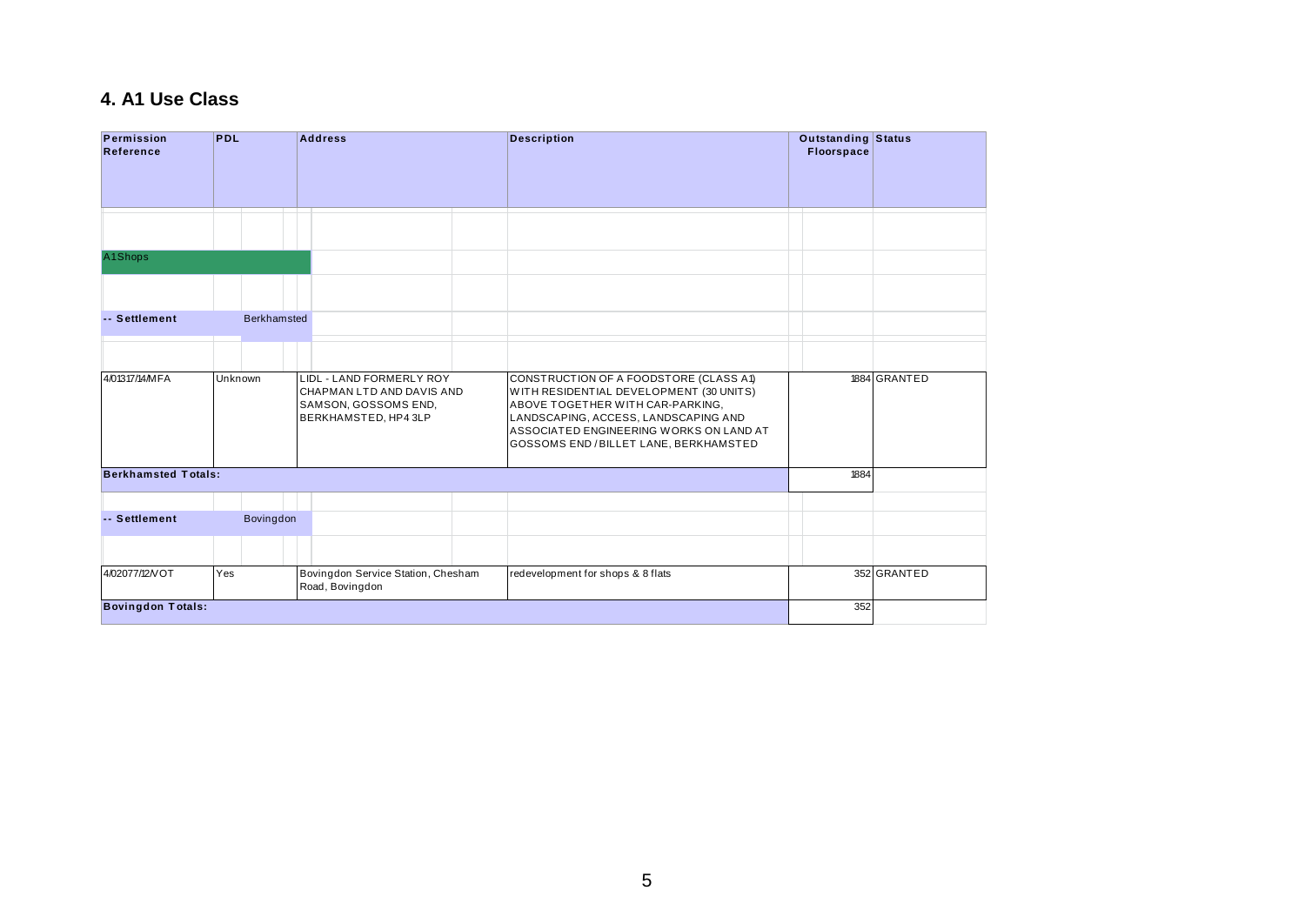| Permission<br>Reference | <b>PDL</b>         | <b>Address</b> | <b>Description</b> | Outstanding Status<br>Floorspace |  |
|-------------------------|--------------------|----------------|--------------------|----------------------------------|--|
|                         |                    |                |                    |                                  |  |
| -- Settlement           | Hemel<br>Hempstead |                |                    |                                  |  |

| -- Settlement                  | Hemel<br>Hempstead |                                                                                         |                                                                                                                                                                                                                                                                                                                                                                                       |      |                |
|--------------------------------|--------------------|-----------------------------------------------------------------------------------------|---------------------------------------------------------------------------------------------------------------------------------------------------------------------------------------------------------------------------------------------------------------------------------------------------------------------------------------------------------------------------------------|------|----------------|
|                                |                    |                                                                                         |                                                                                                                                                                                                                                                                                                                                                                                       |      |                |
| 4/00142/13/MOA                 | Yes                | ABLE HOUSE, 1 FIGTREE HILL, HEMEL<br>HEMPSTEAD, HP2 5XJ                                 | DEMOLITION OF THE EXISTING OFFICE PREMISES<br>AND CONSTRUCTION OF A MIXED USE<br>DEVELOPMENT COMPRISING COMMERCIAL USE AT<br>GROUND FLOOR (RETAIL OR OFFICES) WITH 3<br>FLOORS OF RESIDENTIAL DWELLINGS PROVIDING<br>ELEVEN TWO BEDROOM FLATS.                                                                                                                                        |      | 256 SUPERSEDED |
| 4/00377/10                     | <b>No</b>          | LAND AT JARMAN PARK, ST. ALBANS<br>HILL, HEMEL HEMPSTEAD                                | VARIATION OF CONDITION 1 (TIME) OF PLANNING<br>PERMISSION 4/02362/07(VARIATION OF CONDITION 18<br>OF PLANNING PERMISSION 2/00455/07(RETAIL<br>WAREHOUSING AND ASSOCIATED CAR PARKING.<br>ACCESS, SERVICE YARD AND LANDSCAPING)                                                                                                                                                        |      | 6700 GRANTED   |
| 4/00676/14/MFA                 | Yes                | LAND AT MAYLANDS COURT & WOOD<br>LANE END, MAYLANDS AVENUE,<br>HEMEL HEMPSTEAD, HP2 2DE | REDEVELOPMENT FOR MIXED USE SCHEME<br>COMPRISING OF FLATTED RESIDENTIAL<br>ACCOMMODATION (C3), AFFORDABLE HOUSING<br>(C3), OFFICE (B1) AND MIXED RETAIL (A1), FINANCIAL<br>AND PROFESSIONAL SERVICES (A2), RESTAURANT<br>(HOT FOOD TAKEAWAY) (A3/A5) USES TOGETHER<br>WITH A CHURCH (D1) (WITH ANCILLARY<br>ACCOMMODATION) PEDESTRIAN AND VEHICULAR<br><b>ACCESS AND PUBLIC REALM</b> |      | 1226 GRANTED   |
| 4/01010/13/MFA                 | Yes                | 175-189, LONDON ROAD, APSLEY,<br>HEMEL HEMPSTEAD, HP3 9SQ                               | A MIXED-USE DEVELOPMENT OF THE SITE TO<br>CREATE 36 APARTMENTS, RETAIL FLOOR SPACE<br>(CLASS A1) REPLACEMENT ELECTRICITY<br>SUBSTATION AND ANCILLARY CAR PARKING AND<br>LANDSCAPING.                                                                                                                                                                                                  |      | 113 STARTED    |
| 4/01294/13                     | Yes                | HALFORDS, UNIT 2, 251 LONDON ROAD,<br>HEMEL HEMPSTEAD, HP3 9AA                          | EXTENSION OF EXISTING MEZZANINE                                                                                                                                                                                                                                                                                                                                                       |      | 224 GRANTED    |
| 4/01441/12                     | Yes                | 23-25, MARLOWES, HEMEL<br>HEMPSTEAD, HP11LG                                             | CONVERSION OF PUB AND FLAT TO TWO<br>COMMERCIAL UNITS/A5, TWO ONE-BED FLATS AND<br>TWO STUDIO FLATS WITH FIRST FLOOR REAR<br>EXTENSION AND SINGLE STOREY REAR STORAGE<br>UNITS (AMENDED SCHEME) - MINOR MATERIAL<br>AMENDMENTS TO PLANNING PERMISSION<br>4/01112/11/FUL TO ALLOW ALTERATIONS TO THE<br><b>SCHEME</b>                                                                  |      | 67 STARTED     |
| <b>Hemel Hempstead Totals:</b> |                    |                                                                                         |                                                                                                                                                                                                                                                                                                                                                                                       | 8586 |                |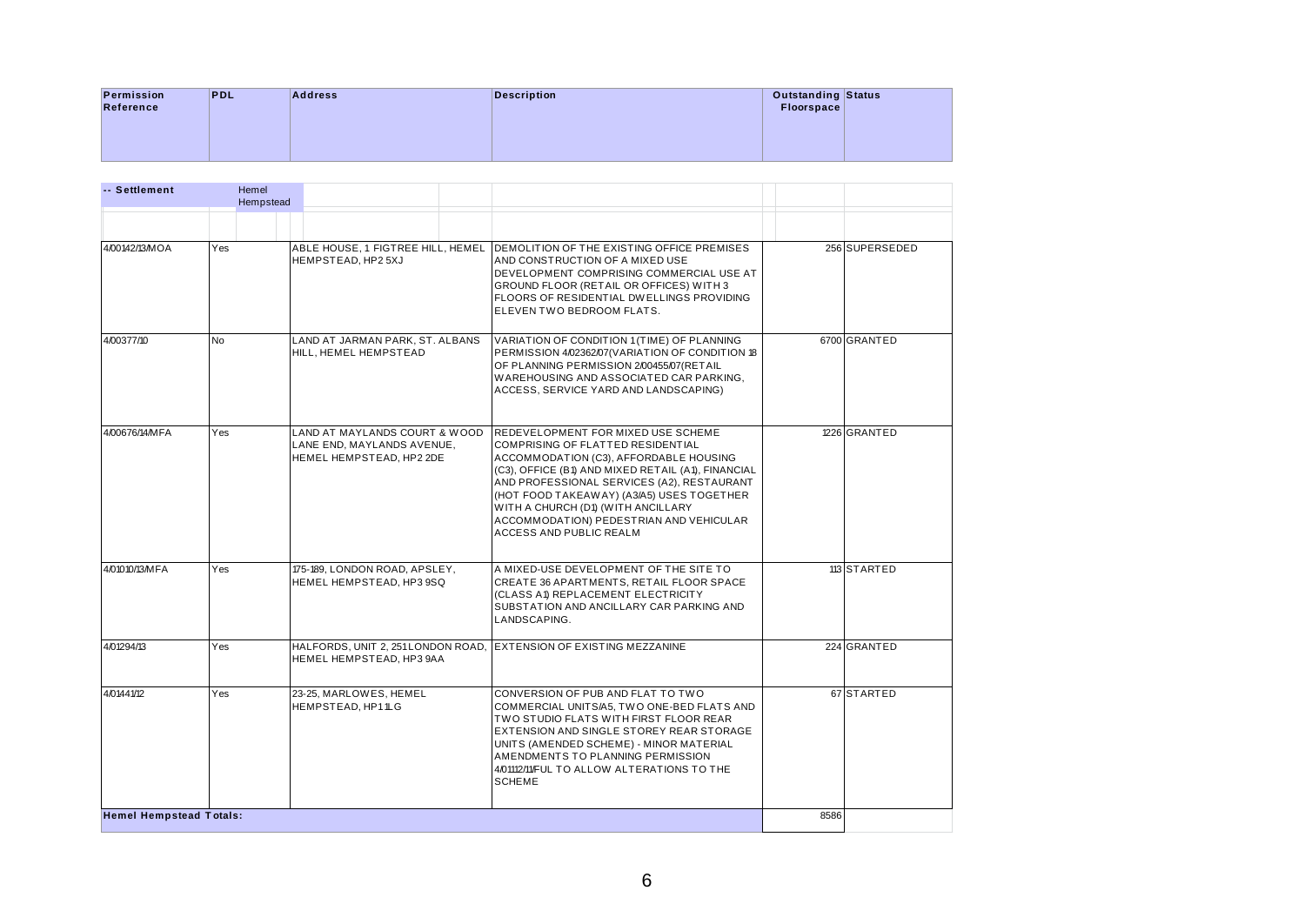| Permission    | <b>PDL</b> | <b>Address</b> | Description | Outstanding Status<br>Floorspace |  |
|---------------|------------|----------------|-------------|----------------------------------|--|
| Reference     |            |                |             |                                  |  |
|               |            |                |             |                                  |  |
|               |            |                |             |                                  |  |
|               |            |                |             |                                  |  |
| -- Settlement | Markyate   |                |             |                                  |  |
|               |            |                |             |                                  |  |

| -- Settlement                  |     | Markyate           |                                               |                                                                                                                                                                                                                                                                                                                                                                                                                                                                 |       |             |
|--------------------------------|-----|--------------------|-----------------------------------------------|-----------------------------------------------------------------------------------------------------------------------------------------------------------------------------------------------------------------------------------------------------------------------------------------------------------------------------------------------------------------------------------------------------------------------------------------------------------------|-------|-------------|
|                                |     |                    |                                               |                                                                                                                                                                                                                                                                                                                                                                                                                                                                 |       |             |
| 4/01173/11                     | Yes |                    | LAND AT HICKS ROAD, MARKYATE,<br>AL3 8LH      | COMPREHENSIVE REDEVELOPMENT TO PROVIDE A<br>RANGE OF 75 RESIDENTIAL DWELLINGS; NEW<br>CLASS B1, B2 AND B8 ACCOMMODATION (INCLUDING<br>THE RETENTION OF TWO LIGHT INDUSTRIAL<br>BUILDINGS WITHIN SHAROSE COURT); A NEW<br>SURGERY/HEALTH CENTRE; 3 COMMERCIAL UNITS<br>(FOR CLASS A1/A2/A3/A4 AND B1USE), CREATION OF<br>A PUBLIC SQUARE, ASSOCIATED LANDSCAPING;<br>FORMATION OF NEW ACCESS ROADS AND<br>PROVISION OF 197 CAR PARKING SPACE (AMENDED<br>SCHEME) |       | 244 STARTED |
| <b>Markyate Totals:</b>        |     |                    |                                               |                                                                                                                                                                                                                                                                                                                                                                                                                                                                 | 244   |             |
|                                |     |                    |                                               |                                                                                                                                                                                                                                                                                                                                                                                                                                                                 |       |             |
| -- Settlement                  |     | Rest of<br>Dacorum |                                               |                                                                                                                                                                                                                                                                                                                                                                                                                                                                 |       |             |
|                                |     |                    |                                               |                                                                                                                                                                                                                                                                                                                                                                                                                                                                 |       |             |
| 4/00082/14                     | Yes |                    | PENDLEY FARM, STATION ROAD,<br>TRING, HP235QY | DEMOLITION OF STABLES AND BARN, CONVERSION<br>OF BARN TO MIXED BUSINESS (B1), SHOP (A1) AND<br>EQUESTRIAN USE AND CONSTRUCTION OF HAY<br>STORE. ALTERATIONS TO INDOOR SCHOOL.<br><b>CONVERSION OF STABLES AND STORAGE</b><br>BUILDINGS TO FOUR LIVE/WORK UNITS AND<br>CONSTRUCTION OF GARAGES FOR EXISTING<br><b>DWELLINGS</b>                                                                                                                                  |       | 143 GRANTED |
| <b>Rest of Dacorum Totals:</b> |     |                    |                                               |                                                                                                                                                                                                                                                                                                                                                                                                                                                                 | 143   |             |
| <b>A1 Shops Totals:</b>        |     |                    |                                               |                                                                                                                                                                                                                                                                                                                                                                                                                                                                 | 11209 |             |
|                                |     |                    |                                               |                                                                                                                                                                                                                                                                                                                                                                                                                                                                 |       |             |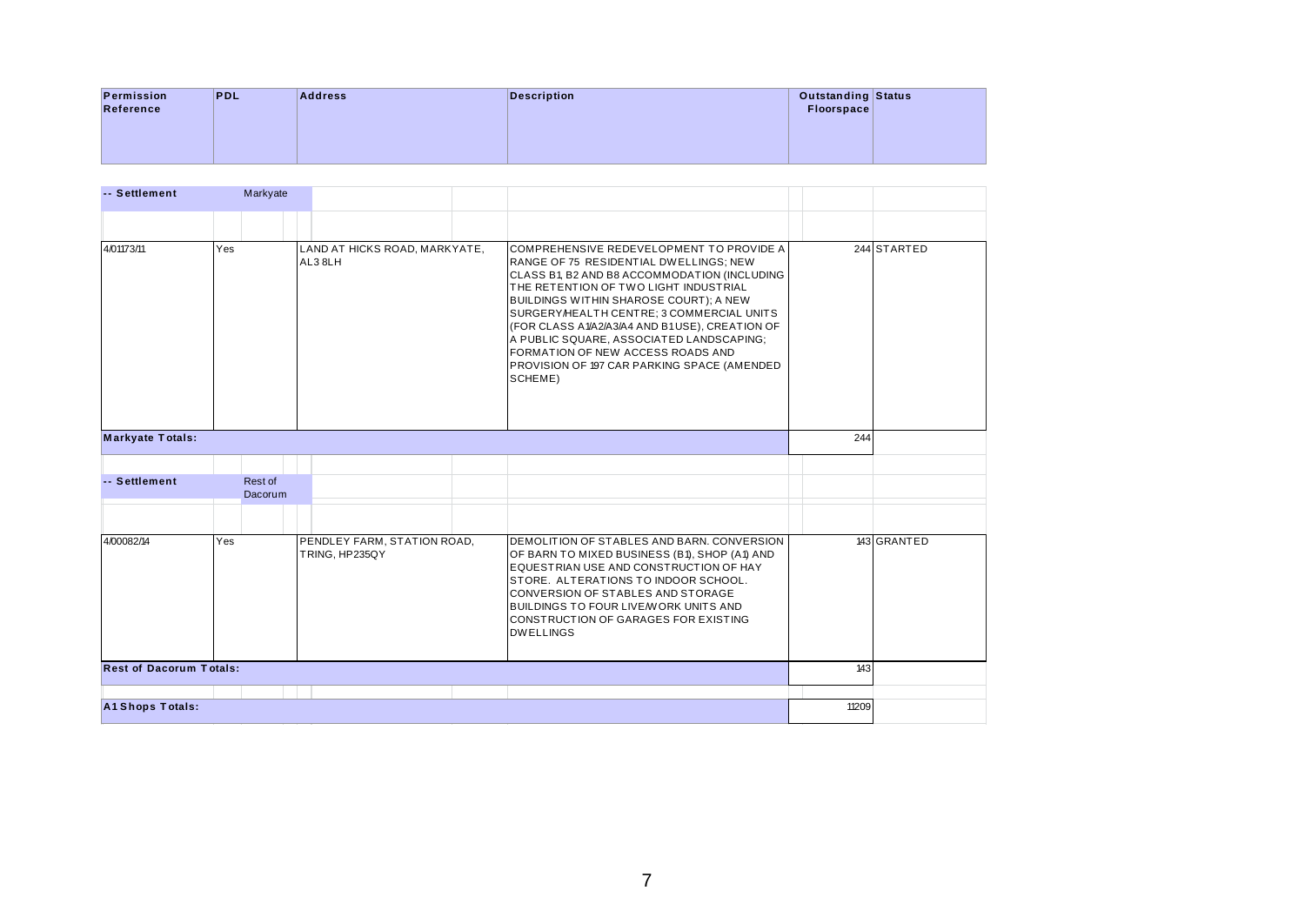## **5. A2 Use Class**

| Permission<br>Reference                        | <b>PDL</b> | <b>Address</b>                                         | <b>Description</b> |                                                                                                                                                                                                                                                                                                                                                              | <b>Outstanding Status</b><br><b>Floorspace</b> |             |
|------------------------------------------------|------------|--------------------------------------------------------|--------------------|--------------------------------------------------------------------------------------------------------------------------------------------------------------------------------------------------------------------------------------------------------------------------------------------------------------------------------------------------------------|------------------------------------------------|-------------|
|                                                |            |                                                        |                    |                                                                                                                                                                                                                                                                                                                                                              |                                                |             |
| A2 Financial and professional services         |            |                                                        |                    |                                                                                                                                                                                                                                                                                                                                                              |                                                |             |
|                                                |            |                                                        |                    |                                                                                                                                                                                                                                                                                                                                                              |                                                |             |
| -- Settlement                                  | Bovingdon  |                                                        |                    |                                                                                                                                                                                                                                                                                                                                                              |                                                |             |
|                                                |            |                                                        |                    |                                                                                                                                                                                                                                                                                                                                                              |                                                |             |
| 4/01815/12                                     | Yes        | 14 HIGH STREET, BOVINGDON, HEMEL<br>HEMPSTEAD, HP3 0HQ | AGENT (A2)         | CHANGE OF USE FROM SHOP (A1) TO ESTATE                                                                                                                                                                                                                                                                                                                       |                                                | 40 GRANTED  |
| <b>Bovingdon Totals:</b>                       |            |                                                        |                    |                                                                                                                                                                                                                                                                                                                                                              | 40                                             |             |
|                                                |            |                                                        |                    |                                                                                                                                                                                                                                                                                                                                                              |                                                |             |
| -- Settlement                                  | Tring      |                                                        |                    |                                                                                                                                                                                                                                                                                                                                                              |                                                |             |
|                                                |            |                                                        |                    |                                                                                                                                                                                                                                                                                                                                                              |                                                |             |
| 4/01370/14/FUL                                 | Unknown    | 72 WESTERN ROAD, TRING, HP23 4BB                       |                    | CONVERSION OF EXISTING BASEMENT (USED AS<br>ANCILLARY STORAGE TO CLASS A1SHOP) TO<br>CREATE ONE TWO-BEDROOM FLAT WITH<br>ASSOCIATED EXTERNAL ALTERATIONS; CHANGE<br>OF USE TO GROUND FLOOR FROM SHOP (CLASS A1)<br>TO OFFICE (CLASS A2), REMOVAL OF SHOP FRONT<br>AND ADDITION OF WINDOWS TO SIDE ELEVATIONS.                                                |                                                | 70 GRANTED  |
| 4/01667/14/FUL                                 | Unknown    | 35-35A, HIGH STREET, TRING, HP23<br>5AA                | FLAT (FLAT 2)      | CHANGE OF USE OF GROUND FLOOR FROM RETAIL<br>(A1) TO ESTATE AGENTS (A2); DEMOLITION OF<br>EXISTING SINGLE-STOREY REAR EXTENSION AND<br>CONSTRUCTION OF TWO-STOREY REAR<br>EXTENSION TO ENLARGE GROUND FLOOR UNIT,<br>EXTENSION OF EXISTING FIRST FLOOR FLAT (FLAT<br>3) AND CREATE ONE ONE-BEDROOM FLAT (FLAT 1);<br>AND ALTERATIONS TO EXISTING FIRST FLOOR |                                                | 146 GRANTED |
| <b>Tring Totals:</b>                           |            |                                                        |                    |                                                                                                                                                                                                                                                                                                                                                              | 216                                            |             |
|                                                |            |                                                        |                    |                                                                                                                                                                                                                                                                                                                                                              |                                                |             |
| A2 Financial and professional services Totals: |            |                                                        |                    |                                                                                                                                                                                                                                                                                                                                                              | 256                                            |             |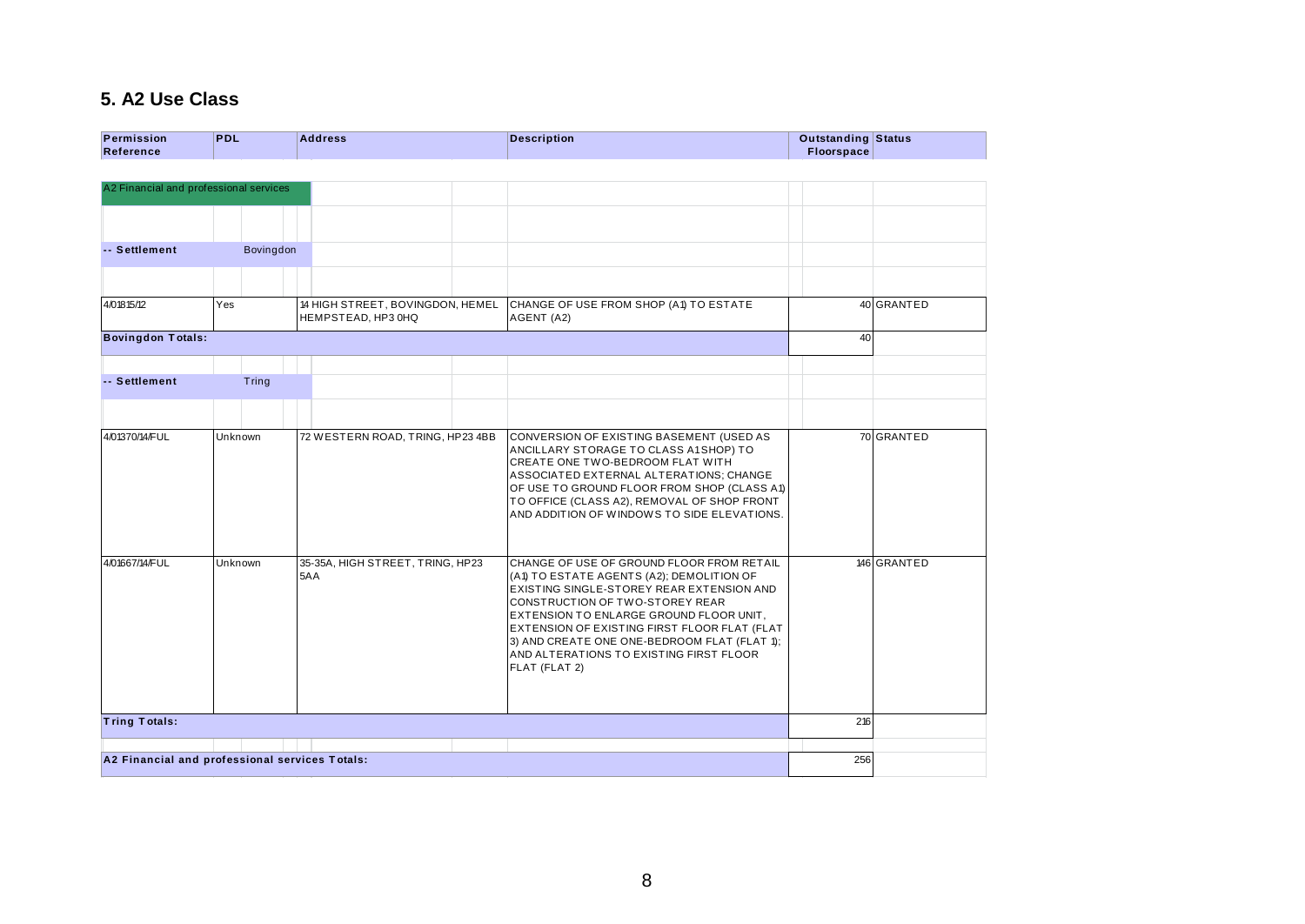## **6. A3 – A5 Use Class**

| Permission<br>Reference        | <b>PDL</b> |           | <b>Address</b>                                                | <b>Description</b>                                                                                                                                                                                                                                                                                                                                                                                                                                                                                                                                                                                                                                                                                                                                                                                                                                                                                                                                                                                                                                                                                     | <b>Outstanding Status</b><br><b>Floorspace</b> |             |
|--------------------------------|------------|-----------|---------------------------------------------------------------|--------------------------------------------------------------------------------------------------------------------------------------------------------------------------------------------------------------------------------------------------------------------------------------------------------------------------------------------------------------------------------------------------------------------------------------------------------------------------------------------------------------------------------------------------------------------------------------------------------------------------------------------------------------------------------------------------------------------------------------------------------------------------------------------------------------------------------------------------------------------------------------------------------------------------------------------------------------------------------------------------------------------------------------------------------------------------------------------------------|------------------------------------------------|-------------|
|                                |            |           |                                                               |                                                                                                                                                                                                                                                                                                                                                                                                                                                                                                                                                                                                                                                                                                                                                                                                                                                                                                                                                                                                                                                                                                        |                                                |             |
| A3 Restaurants and cafes       |            |           |                                                               |                                                                                                                                                                                                                                                                                                                                                                                                                                                                                                                                                                                                                                                                                                                                                                                                                                                                                                                                                                                                                                                                                                        |                                                |             |
|                                |            |           |                                                               |                                                                                                                                                                                                                                                                                                                                                                                                                                                                                                                                                                                                                                                                                                                                                                                                                                                                                                                                                                                                                                                                                                        |                                                |             |
|                                |            |           |                                                               |                                                                                                                                                                                                                                                                                                                                                                                                                                                                                                                                                                                                                                                                                                                                                                                                                                                                                                                                                                                                                                                                                                        |                                                |             |
| -- Settlement                  | Hemel      | Hempstead |                                                               |                                                                                                                                                                                                                                                                                                                                                                                                                                                                                                                                                                                                                                                                                                                                                                                                                                                                                                                                                                                                                                                                                                        |                                                |             |
|                                |            |           |                                                               |                                                                                                                                                                                                                                                                                                                                                                                                                                                                                                                                                                                                                                                                                                                                                                                                                                                                                                                                                                                                                                                                                                        |                                                |             |
| 4/00986/13                     | Yes        |           | 137-139, MARLOWES, HEMEL<br>HEMPSTEAD, HP11BF                 | CHANGE OF USE FROM A1(SHOPS) TO A3<br>(RESTAURANTS AND CAFES)                                                                                                                                                                                                                                                                                                                                                                                                                                                                                                                                                                                                                                                                                                                                                                                                                                                                                                                                                                                                                                          |                                                | 203 GRANTED |
| 4/01382/09                     | Yes        |           | FORMER SAPPI SITE, LOWER ROAD,<br>NASH MILLS, HEMEL HEMPSTEAD | 450 DWELLINGS, COMPRISING 69 HOUSES, 380<br>APARTMENTS AND ONE FLAT OVER A GARAGE,<br>INCLUDING AFFORDABLE HOUSING, 620m2 OF<br>COMMUNITY, A3 RESTAURANT AND CAFE AND B1<br>BUSINESS/OFFICES USES WITHIN NASH HOUSE, A<br>145m2 D1 CHILDREN'S DAY NURSERY WITHIN<br>STEPHENSON'S COTTAGE, THE USE OF THE<br>GROUND FLOORS OF BLOCKS K & I TO PROVIDE<br>352m2 OF B1BUSINESS/CRAFT WORKSHOPS,<br>PROVISION OF A HYDRO-ELECTRIC PLANT, A 64<br>BED CARE HOME, RE-OPENING AND ENHANCEMENT<br>OF THE CULVERTED WATERCOURSE THROUGH<br>THE SITE AND THE CONSTRUCTION OF VEHICULAR<br>AND PEDESTRIAN LINKS ACROSS THE RE-OPENED<br>WATERCOURSE, ON SITE CAR PARKING AND THE<br>RE-USE OF THE EXISTING CAR PARK TO THE<br>SOUTH OF RED LION LANE, ACCESS<br>IMPROVEMENTS INCLUDING THE PROVISION OF A<br>NEW ROUNDABOUT AT THE JUNCTION OF RED LION<br>LANE AND LOWER ROAD, ENHANCEMENT OF THE<br>WAR MEMORIAL GARDENS, PROVISION OF OPEN<br>SPACE, PUBLIC SQUARES AND LANDSCAPING AT<br>THE FORMER SAPPI PAPER MILL SITES LOCATED<br>TO THE NORTH AND SOUTH OF RED LION LANE,<br>NASH MILLS (AMENDED SCHEME) |                                                | 104 STARTED |
| 4/02076/14                     | Yes        |           | UNIT 3, 160 MARLOWES, HEMEL<br>HEMPSTEAD, HP11BA              | CHANGE OF USE FROM A1 (SHOP) TO A3/A5 USE<br>(RESTAURANT/TAKEAWAY)                                                                                                                                                                                                                                                                                                                                                                                                                                                                                                                                                                                                                                                                                                                                                                                                                                                                                                                                                                                                                                     |                                                | 339 GRANTED |
| <b>Hemel Hempstead Totals:</b> |            |           |                                                               |                                                                                                                                                                                                                                                                                                                                                                                                                                                                                                                                                                                                                                                                                                                                                                                                                                                                                                                                                                                                                                                                                                        | 646                                            |             |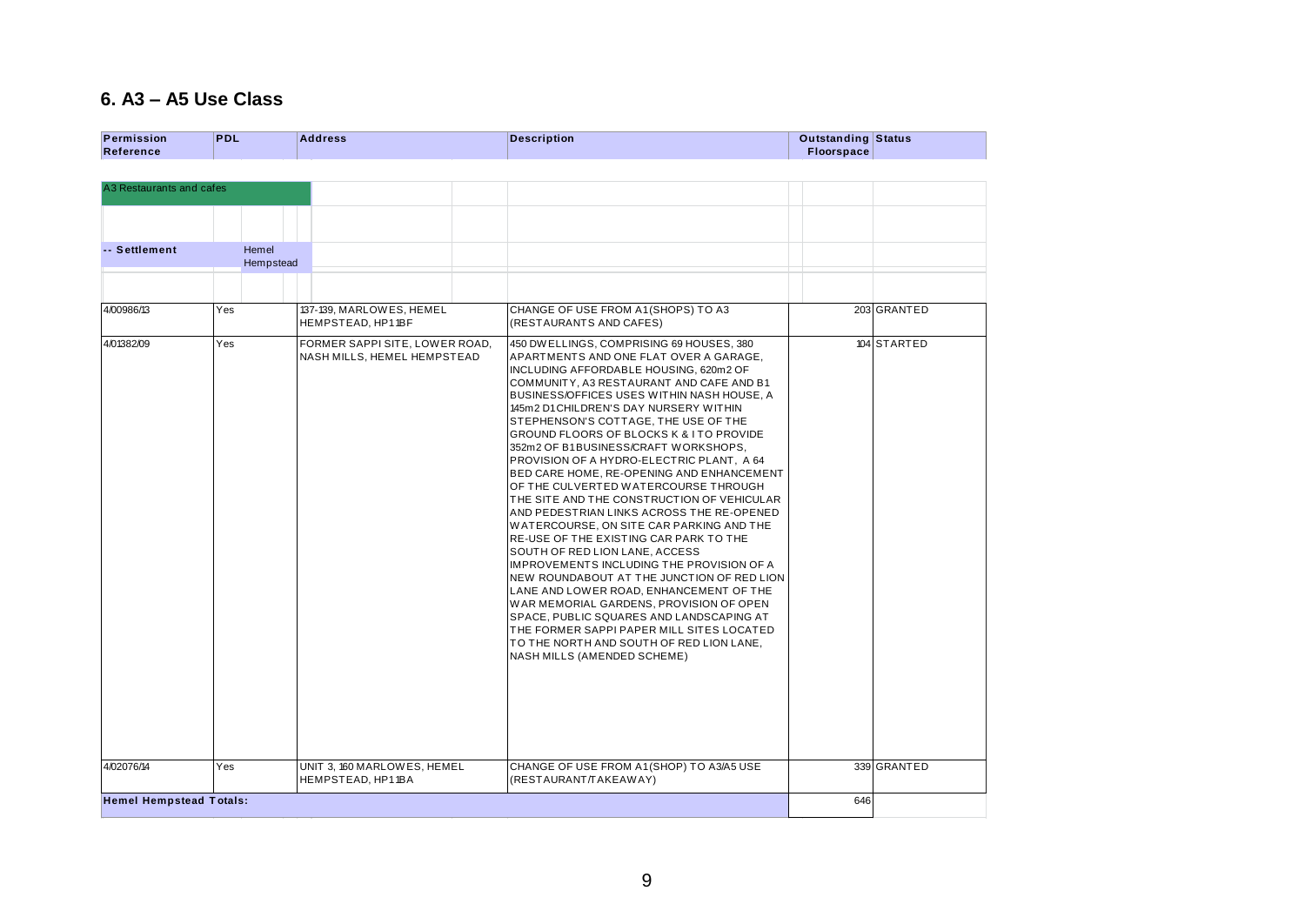| Permission | <b>PDL</b> | <b>Address</b> | <b>Description</b> | <b>Outstanding Status</b> |  |
|------------|------------|----------------|--------------------|---------------------------|--|
| Reference  |            |                |                    | Floorspace                |  |

| <b>Permission</b><br>Reference   | <b>PDL</b> |                    | <b>Address</b>                                                | <b>Description</b>                                                                                       | <b>Outstanding Status</b><br>Floorspace |            |
|----------------------------------|------------|--------------------|---------------------------------------------------------------|----------------------------------------------------------------------------------------------------------|-----------------------------------------|------------|
|                                  |            |                    |                                                               |                                                                                                          |                                         |            |
| -- Settlement                    |            | Rest of<br>Dacorum |                                                               |                                                                                                          |                                         |            |
|                                  |            |                    |                                                               |                                                                                                          |                                         |            |
| 4/03015/14/FUL                   | Yes        |                    | THE EAGLE P.H., 127 HEMPSTEAD<br>ROAD, KINGS LANGLEY, WD4 8AJ | ICHANGE OF USE OF GROUND FLOOR FROM CAFE<br>(A3) TO A MIXED USE OF CAFE (A3) AND FITNESS<br>CENTRE (D2). |                                         | 39 GRANTED |
| <b>Rest of Dacorum Totals:</b>   |            |                    |                                                               |                                                                                                          | 39                                      |            |
|                                  |            |                    |                                                               |                                                                                                          |                                         |            |
| A3 Restaurants and cafes Totals: |            |                    |                                                               |                                                                                                          | 685                                     |            |

| A5 Hot food takeaways      |     |             |  |                                                |                                              |  |            |
|----------------------------|-----|-------------|--|------------------------------------------------|----------------------------------------------|--|------------|
|                            |     |             |  |                                                |                                              |  |            |
| -- Settlement              |     | Berkhamsted |  |                                                |                                              |  |            |
|                            |     |             |  |                                                |                                              |  |            |
| 4/00868/14/FUL             | Yes |             |  | Entreat, Gossoms End, Berkhamstead,<br>HP4 1DF | Cou from retail (A1) to fast food oulet (A5) |  | 64 GRANTED |
| <b>Berkhamsted Totals:</b> |     |             |  |                                                | 64                                           |  |            |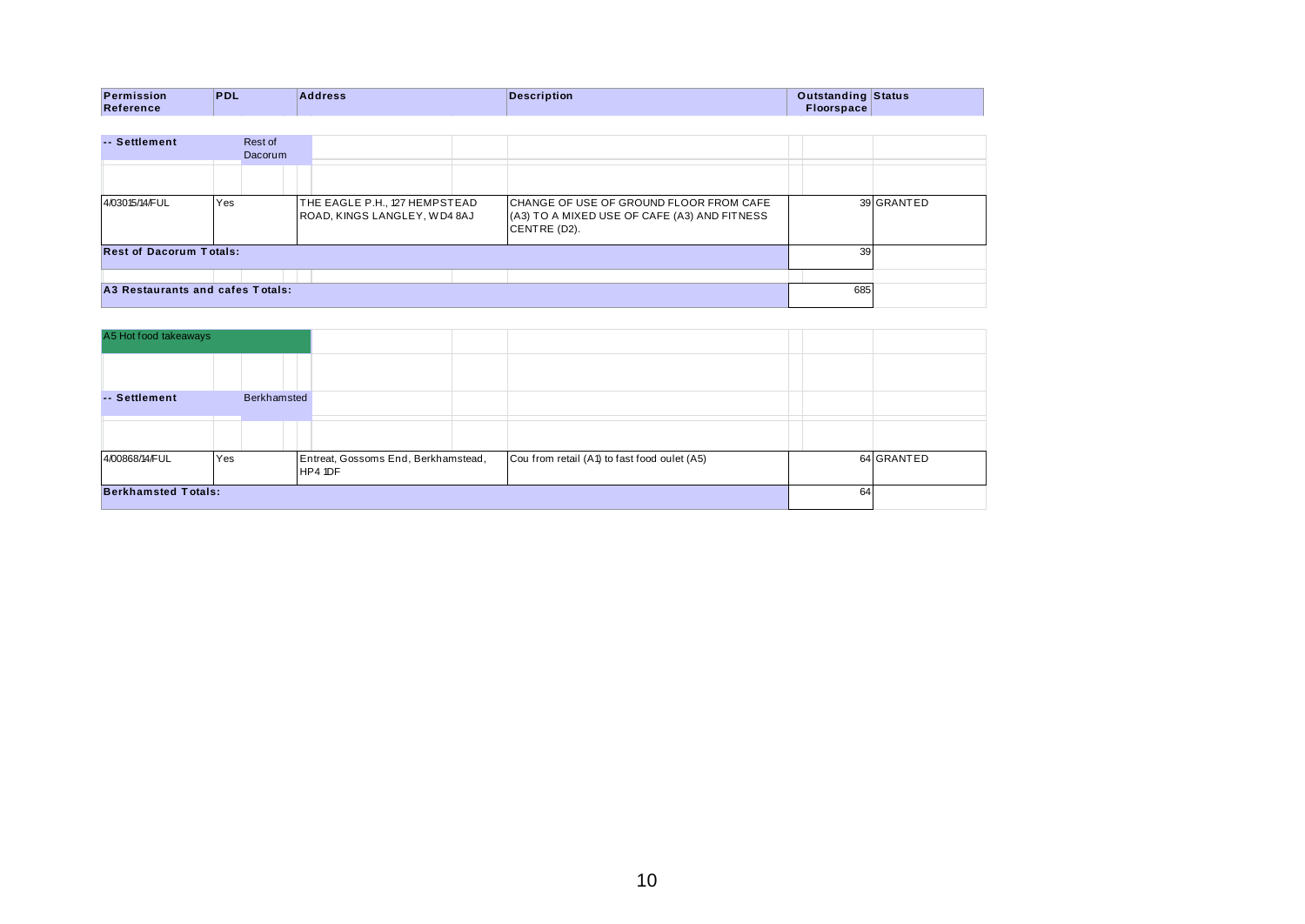| <b>Permission</b> | PDL | <b>Address</b><br>. | <b>Description</b> | Outstanding Status |  |
|-------------------|-----|---------------------|--------------------|--------------------|--|
| Reference         |     |                     |                    | Floorspace         |  |

| Reference                      |     |                    |         |                                                     |                                                                                                                                                                                                                                                                                                                      | <b>Floorspace</b> |             |
|--------------------------------|-----|--------------------|---------|-----------------------------------------------------|----------------------------------------------------------------------------------------------------------------------------------------------------------------------------------------------------------------------------------------------------------------------------------------------------------------------|-------------------|-------------|
|                                |     |                    |         |                                                     |                                                                                                                                                                                                                                                                                                                      |                   |             |
| -- Settlement                  |     | Hemel<br>Hempstead |         |                                                     |                                                                                                                                                                                                                                                                                                                      |                   |             |
|                                |     |                    |         |                                                     |                                                                                                                                                                                                                                                                                                                      |                   |             |
| 4/01329/14/FUL                 | Yes |                    |         | 44 THE SQUARE, MARLOWES, HEMEL<br>HEMPSTEAD, HP11EP | CHANGE OF USE FROM RESTURANT/CAFÉ (A3) TO<br>TAKE AWAY (A5)                                                                                                                                                                                                                                                          |                   | 55 GRANTED  |
| 4/01441/12                     | Yes |                    |         | 23-25, MARLOWES, HEMEL<br>HEMPSTEAD, HP11LG         | CONVERSION OF PUB AND FLAT TO TWO<br>COMMERCIAL UNITS/A5, TWO ONE-BED FLATS AND<br>TWO STUDIO FLATS WITH FIRST FLOOR REAR<br>EXTENSION AND SINGLE STOREY REAR STORAGE<br>UNITS (AMENDED SCHEME) - MINOR MATERIAL<br>AMENDMENTS TO PLANNING PERMISSION<br>4/01112/11/FUL TO ALLOW ALTERATIONS TO THE<br><b>SCHEME</b> |                   | 67 STARTED  |
| 4/01972/13/MFA                 | Yes |                    |         | 47 MAYLANDS AVENUE, HEMEL<br>HEMPSTEAD, HP2 4SG     | CONSTRUCTION OF BUSINESS UNIT (CLASS B1C) /<br>STORAGE AND DISTRIBUTION WAREHOUSE (CLASS<br>B8), OFFICES (CLASS B1A) AND DRIVE-THROUGH<br>RESTAURANT/TAKE AWAY (CLASSES A3/A5) WITH<br>ASSOCIATED PARKING AND LANDSCAPING                                                                                            |                   | 265 GRANTED |
| 4/02813/14/FUL                 | Yes |                    | HP3 9HL | 18, LAWN LANE, HEMEL HEMPSTEAD,                     | CHANGE OF USE FROM A2 (BETTING OFFICE) TO A3<br>& A5 (RESTAURANT AND TAKEAWAY HOT FOOD)                                                                                                                                                                                                                              |                   | 104 GRANTED |
| 4/03594/14/FUL                 | Yes |                    |         | 55 HIGH STREET, HEMEL HEMPSTEAD                     | CHANGE OF USE FROM BEAUTY SALON TO COFFEE<br><b>SHOP</b>                                                                                                                                                                                                                                                             |                   | 39 GRANTED  |
| <b>Hemel Hempstead Totals:</b> |     |                    |         |                                                     |                                                                                                                                                                                                                                                                                                                      | 530               |             |
|                                |     |                    |         |                                                     |                                                                                                                                                                                                                                                                                                                      |                   |             |
| A5 Hot food takeaways Totals:  |     |                    |         |                                                     |                                                                                                                                                                                                                                                                                                                      | 594               |             |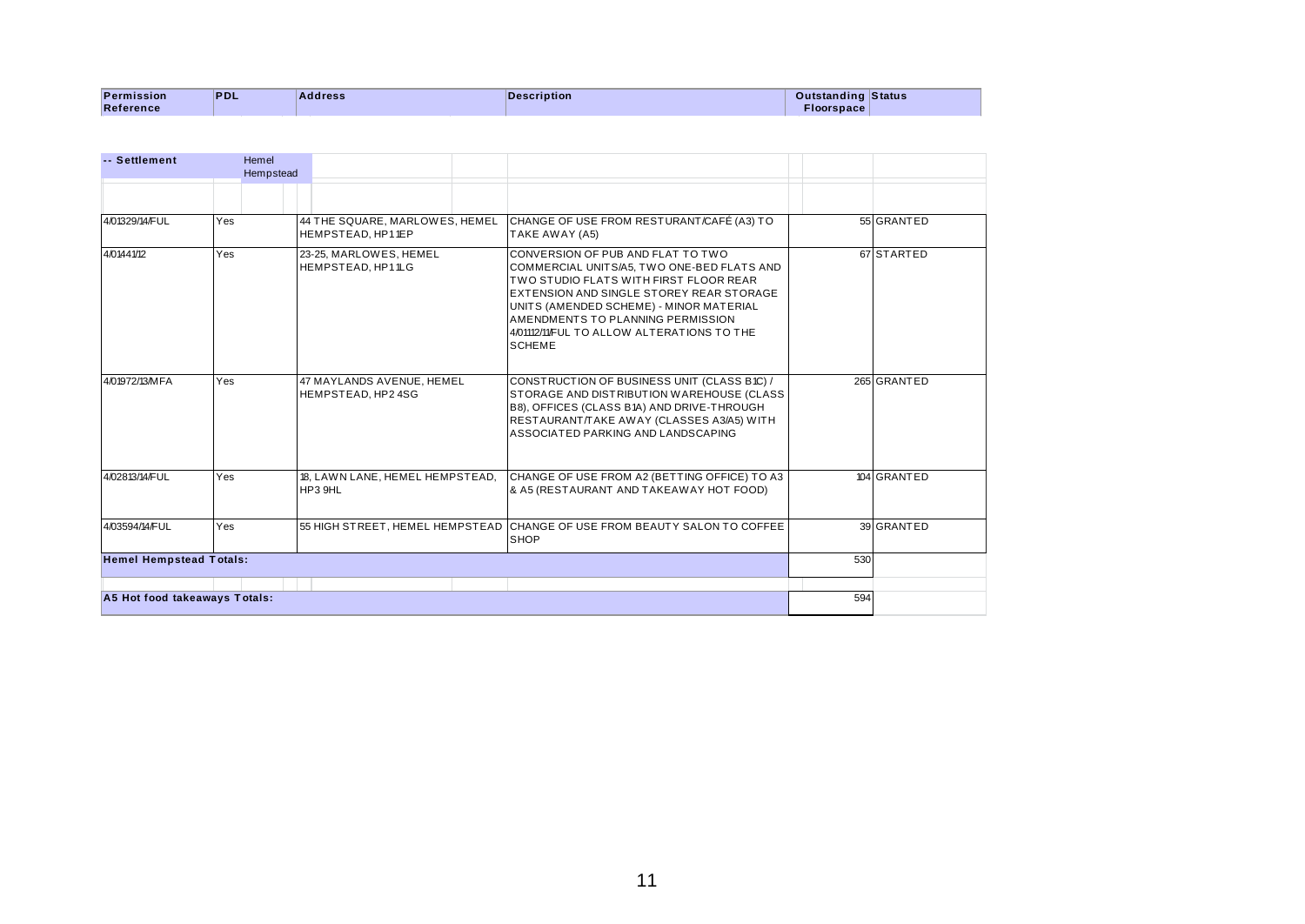### **7. B Mixed / B1 Use Class**

| Permission | <b>PDL</b> | Address | <b>Description</b> | <b>Outstanding Status</b> |  |
|------------|------------|---------|--------------------|---------------------------|--|
| Reference  |            |         |                    | Floorspace                |  |
|            |            |         |                    |                           |  |

| <b>B</b> (Various)             |                           |                                                                                           |                                                                                                                                                                                                                                                                                                                                                                                                                                |       |               |
|--------------------------------|---------------------------|-------------------------------------------------------------------------------------------|--------------------------------------------------------------------------------------------------------------------------------------------------------------------------------------------------------------------------------------------------------------------------------------------------------------------------------------------------------------------------------------------------------------------------------|-------|---------------|
|                                |                           |                                                                                           |                                                                                                                                                                                                                                                                                                                                                                                                                                |       |               |
| -- Settlement                  | Hemel<br>Hempstead        |                                                                                           |                                                                                                                                                                                                                                                                                                                                                                                                                                |       |               |
| 4/00738/10                     | Yes                       | UNITS E & F, MAYLANDS WOOD<br>ESTATE, MAYLANDS AVENUE, HEMEL<br><b>HEMPSTEAD</b>          | DEMOLITION OF EXISTING BUILDINGS.<br>CONSTRUCTION OF TWO BUILDINGS FOR B1(C), B2<br>AND B8 USE, FORMATION OF NEW ACCESSES,<br>PARKING AND LANDSCAPING - VARIATION OF TIME<br>LIMIT TO PLANNING PERMISSION 4/02525/06                                                                                                                                                                                                           |       | 6806 GRANTED  |
| 4/01090/07                     | Yes                       | Sunswept, Buncefield Lane, Hemel<br>Hempstead                                             | erection of replacement industrial units                                                                                                                                                                                                                                                                                                                                                                                       |       | 420 STARTED   |
| 4/01148/12                     | Yes                       | GOLDEN WEST FOODS LTD, THREE<br>CHERRY TREES LANE, HEMEL<br>HEMPSTEAD, HP2 7HG            | REDEVELOPMENT OF SITE FOR INDUSTRIAL /<br>STORAGE PURPOSES (B1C / B2 / B8) VARIATION OF<br>TIME LIMIT TO PLANNING PERMISSION<br>4/00523/09/MOA                                                                                                                                                                                                                                                                                 |       | 14000 GRANTED |
| <b>Hemel Hempstead Totals:</b> |                           |                                                                                           |                                                                                                                                                                                                                                                                                                                                                                                                                                | 21226 |               |
| -- Settlement                  | Rest of<br><b>Dacorum</b> |                                                                                           |                                                                                                                                                                                                                                                                                                                                                                                                                                |       |               |
| 4/02245/12                     | Yes                       | <b>BOURNE END MILLS INDUSTRIAL</b><br>ESTATE, BOURNE END LANE, HEMEL<br>HEMPSTEAD, HP12UJ | THE DEMOLITION OF EXISTING BUILDINGS AND THE<br>REDEVELOPMENT TO PROVIDE B1c, B2 AND B8<br>FLOORSPACE TOTALLING APPROXIMATELY 15,500<br>SQ M WITH ASSOCIATED PARKING, SERVICING<br>AREAS AND LANDSCAPING WORKS AND THE<br>REALIGNMENT AND OPENING UP OF THE BOURNE<br>GUTTER AND CREATION OF A NEW PUBLIC SPACE<br>AT THE WESTERN END OF BOURNE END LANE -<br>VARIATION OF TIME LIMIT TO PLANNING<br>PERMISSION 4/02524/08/MOA |       | 15423 GRANTED |
| <b>Rest of Dacorum Totals:</b> |                           |                                                                                           |                                                                                                                                                                                                                                                                                                                                                                                                                                | 15423 |               |
| <b>B</b> (Various) Totals:     |                           |                                                                                           |                                                                                                                                                                                                                                                                                                                                                                                                                                | 36649 |               |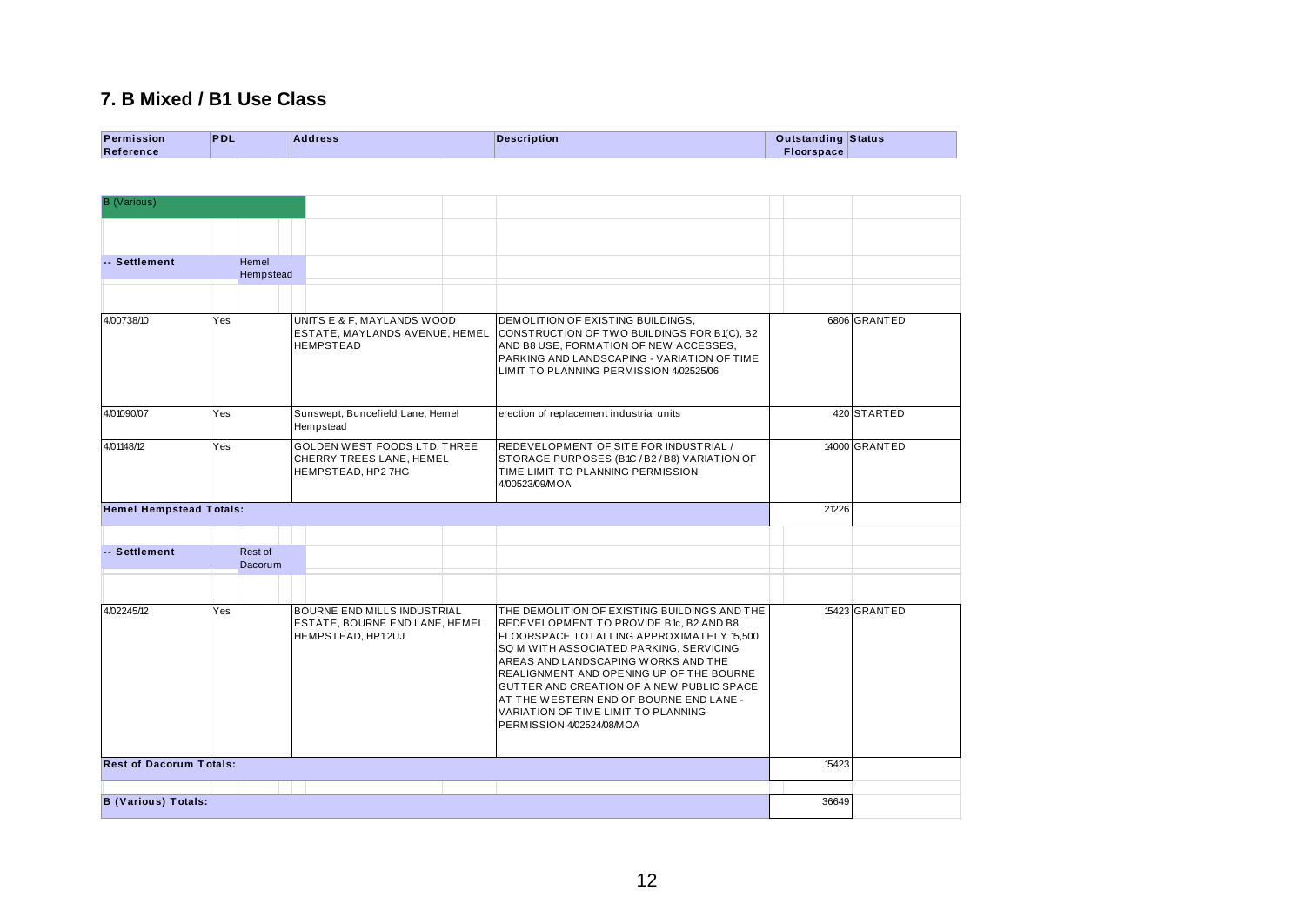| <b>DATE</b><br>ssion | PDL | <b>Address</b> | ription<br>Desci | <b>Dutstanding</b> | <b>Status</b> |
|----------------------|-----|----------------|------------------|--------------------|---------------|
|                      |     | .              | ____             |                    |               |
| $P$ ofo.<br>erence:  |     |                |                  | "space"            |               |

| <b>B1Business</b>              |                    |                                                                    |                                                                                                                                                                                                                                                                                                                                                                                                                                                                 |     |             |
|--------------------------------|--------------------|--------------------------------------------------------------------|-----------------------------------------------------------------------------------------------------------------------------------------------------------------------------------------------------------------------------------------------------------------------------------------------------------------------------------------------------------------------------------------------------------------------------------------------------------------|-----|-------------|
|                                |                    |                                                                    |                                                                                                                                                                                                                                                                                                                                                                                                                                                                 |     |             |
| -- Settlement                  | <b>Berkhamsted</b> |                                                                    |                                                                                                                                                                                                                                                                                                                                                                                                                                                                 |     |             |
|                                |                    |                                                                    |                                                                                                                                                                                                                                                                                                                                                                                                                                                                 |     |             |
| 4/01244/13/FUL                 | Yes                | FORMER DURRANTS FURNITURE,<br>BILLET LANE, BERKHAMSTED, HP4<br>1DP | PART DEMOLITION AND SUBDIVISION AND<br>MATERIAL CHANGE TO ELEVATIONS OF SOME<br>EXISTING BUILDINGS. RELOCATION OF EXISTING<br>USES AND CREATION OF SMALLER B1/B2/B8 UNITS                                                                                                                                                                                                                                                                                       |     | 740 STARTED |
| <b>Berkhamsted Totals:</b>     |                    |                                                                    |                                                                                                                                                                                                                                                                                                                                                                                                                                                                 | 740 |             |
|                                |                    |                                                                    |                                                                                                                                                                                                                                                                                                                                                                                                                                                                 |     |             |
| -- Settlement                  | Markyate           |                                                                    |                                                                                                                                                                                                                                                                                                                                                                                                                                                                 |     |             |
|                                |                    |                                                                    |                                                                                                                                                                                                                                                                                                                                                                                                                                                                 |     |             |
| 4/01173/11                     | Yes                | LAND AT HICKS ROAD, MARKYATE,<br>AL3 8LH                           | COMPREHENSIVE REDEVELOPMENT TO PROVIDE A<br>RANGE OF 75 RESIDENTIAL DWELLINGS; NEW<br>CLASS B1, B2 AND B8 ACCOMMODATION (INCLUDING<br>THE RETENTION OF TWO LIGHT INDUSTRIAL<br>BUILDINGS WITHIN SHAROSE COURT); A NEW<br>SURGERY/HEALTH CENTRE; 3 COMMERCIAL UNITS<br>(FOR CLASS A1/A2/A3/A4 AND B1USE), CREATION OF<br>A PUBLIC SQUARE, ASSOCIATED LANDSCAPING;<br>FORMATION OF NEW ACCESS ROADS AND<br>PROVISION OF 197 CAR PARKING SPACE (AMENDED<br>SCHEME) |     | 350 STARTED |
| <b>Markyate Totals:</b>        |                    |                                                                    |                                                                                                                                                                                                                                                                                                                                                                                                                                                                 | 350 |             |
| -- Settlement                  | Rest of<br>Dacorum |                                                                    |                                                                                                                                                                                                                                                                                                                                                                                                                                                                 |     |             |
|                                |                    |                                                                    |                                                                                                                                                                                                                                                                                                                                                                                                                                                                 |     |             |
| 4/00082/14                     | Yes                | PENDLEY FARM, STATION ROAD,<br>TRING, HP235QY                      | DEMOLITION OF STABLES AND BARN. CONVERSION<br>OF BARN TO MIXED BUSINESS (B1), SHOP (A1) AND<br>EQUESTRIAN USE AND CONSTRUCTION OF HAY<br>STORE. ALTERATIONS TO INDOOR SCHOOL.<br>CONVERSION OF STABLES AND STORAGE<br>BUILDINGS TO FOUR LIVE/WORK UNITS AND<br>CONSTRUCTION OF GARAGES FOR EXISTING<br><b>DWELLINGS</b>                                                                                                                                         |     | 277 GRANTED |
| <b>Rest of Dacorum Totals:</b> |                    |                                                                    |                                                                                                                                                                                                                                                                                                                                                                                                                                                                 | 277 |             |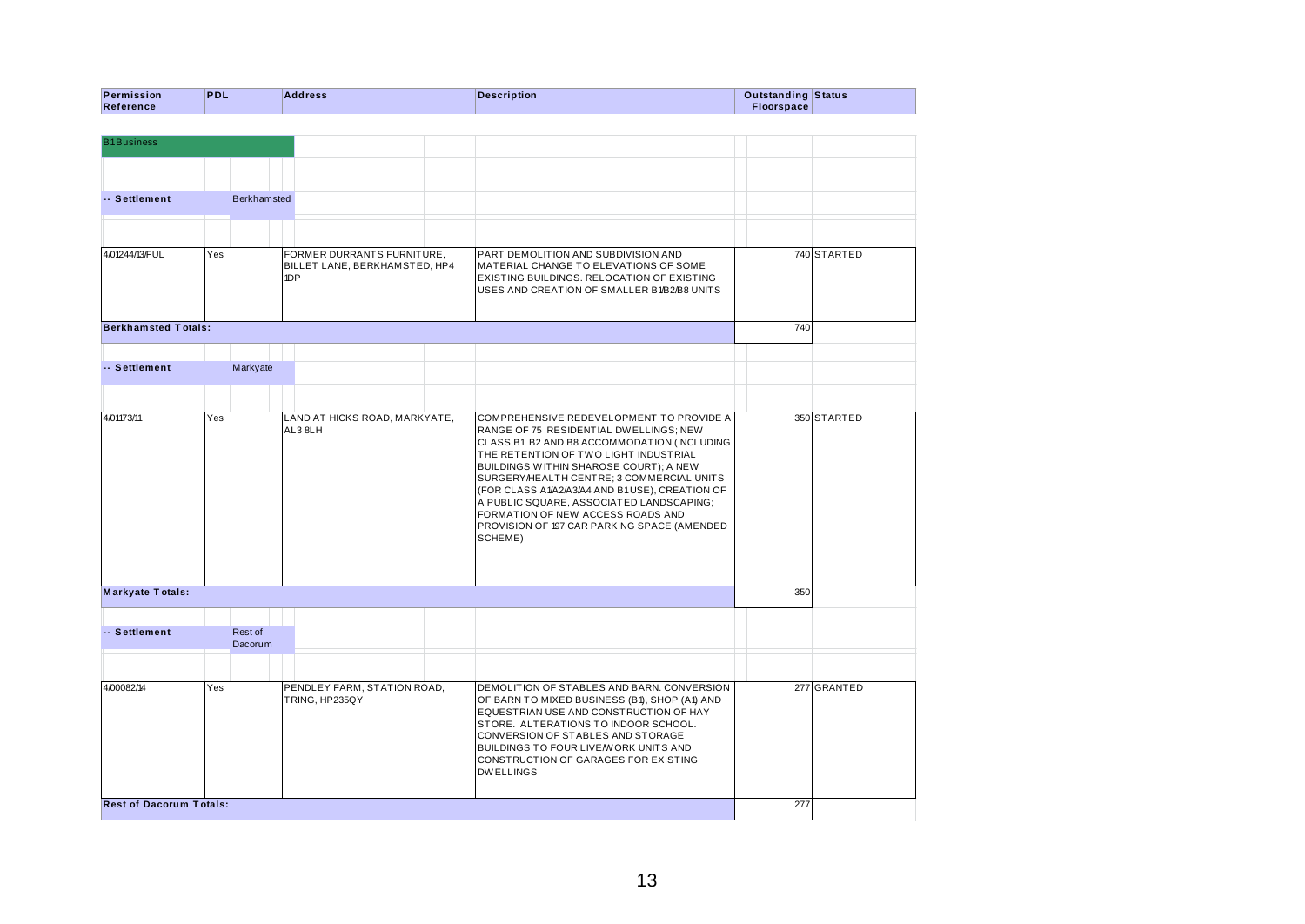|         |      |   | чог. | вин    |  |
|---------|------|---|------|--------|--|
| _______ | - 26 | . |      | ------ |  |
|         |      |   |      | .      |  |
|         |      |   |      |        |  |

| Reference                  |     |            |                                                                                   |                                                                                                                                                                                                                                                                                                                                                                                                                                                                                                                                                                                                                                                                                                                                                                                                                                                                                                                                                                                                                                                                                                         | Floorspace |               |
|----------------------------|-----|------------|-----------------------------------------------------------------------------------|---------------------------------------------------------------------------------------------------------------------------------------------------------------------------------------------------------------------------------------------------------------------------------------------------------------------------------------------------------------------------------------------------------------------------------------------------------------------------------------------------------------------------------------------------------------------------------------------------------------------------------------------------------------------------------------------------------------------------------------------------------------------------------------------------------------------------------------------------------------------------------------------------------------------------------------------------------------------------------------------------------------------------------------------------------------------------------------------------------|------------|---------------|
|                            |     |            |                                                                                   |                                                                                                                                                                                                                                                                                                                                                                                                                                                                                                                                                                                                                                                                                                                                                                                                                                                                                                                                                                                                                                                                                                         |            |               |
| -- Settlement              |     | Rural area |                                                                                   |                                                                                                                                                                                                                                                                                                                                                                                                                                                                                                                                                                                                                                                                                                                                                                                                                                                                                                                                                                                                                                                                                                         |            |               |
|                            |     |            |                                                                                   |                                                                                                                                                                                                                                                                                                                                                                                                                                                                                                                                                                                                                                                                                                                                                                                                                                                                                                                                                                                                                                                                                                         |            |               |
| 4/00434/14/MFA             | Yes |            | FORMER EGG PACKING FACILITY,<br>LUKES LANE, GUBBLECOTE, TRING,<br><b>HP23 4QH</b> | DEMOLITION OF FORMER EGG PACKING PLANT<br>AND CONSTRUCTION OF ELEVEN FIVE-BED<br>DWELLINGS, THREE FOUR BEDROOM DWELLINGS,<br>FOUR TWO-BED DWELLINGS, THREE THREE-BED<br>DWELLINGS, FOUR B1EMPLOYMENT UNITS,<br>ALLOTMENTS, OPEN SPACE, CAR PARKING<br><b>SPACES</b>                                                                                                                                                                                                                                                                                                                                                                                                                                                                                                                                                                                                                                                                                                                                                                                                                                     |            | 460 GRANTED   |
| <b>Rural area Totals:</b>  |     |            |                                                                                   |                                                                                                                                                                                                                                                                                                                                                                                                                                                                                                                                                                                                                                                                                                                                                                                                                                                                                                                                                                                                                                                                                                         | 460        |               |
|                            |     |            |                                                                                   |                                                                                                                                                                                                                                                                                                                                                                                                                                                                                                                                                                                                                                                                                                                                                                                                                                                                                                                                                                                                                                                                                                         |            |               |
| <b>B1 Business Totals:</b> |     |            |                                                                                   |                                                                                                                                                                                                                                                                                                                                                                                                                                                                                                                                                                                                                                                                                                                                                                                                                                                                                                                                                                                                                                                                                                         | 1827       |               |
|                            |     |            |                                                                                   |                                                                                                                                                                                                                                                                                                                                                                                                                                                                                                                                                                                                                                                                                                                                                                                                                                                                                                                                                                                                                                                                                                         |            |               |
| <b>B1a Offices</b>         |     |            |                                                                                   |                                                                                                                                                                                                                                                                                                                                                                                                                                                                                                                                                                                                                                                                                                                                                                                                                                                                                                                                                                                                                                                                                                         |            |               |
|                            |     |            |                                                                                   |                                                                                                                                                                                                                                                                                                                                                                                                                                                                                                                                                                                                                                                                                                                                                                                                                                                                                                                                                                                                                                                                                                         |            |               |
| -- Settlement              |     | Hemel      |                                                                                   |                                                                                                                                                                                                                                                                                                                                                                                                                                                                                                                                                                                                                                                                                                                                                                                                                                                                                                                                                                                                                                                                                                         |            |               |
|                            |     | Hempstead  |                                                                                   |                                                                                                                                                                                                                                                                                                                                                                                                                                                                                                                                                                                                                                                                                                                                                                                                                                                                                                                                                                                                                                                                                                         |            |               |
|                            |     |            |                                                                                   |                                                                                                                                                                                                                                                                                                                                                                                                                                                                                                                                                                                                                                                                                                                                                                                                                                                                                                                                                                                                                                                                                                         |            |               |
| 4/00031/13                 | Yes |            | LAND AT FORMER CATHERINE HOUSE,<br>BOUNDARY WAY, HEMEL<br>HEMPSTEAD, HP27RH       | INDUSTRIAL BUILDING (USE CLASSES B1, B2 AND<br>B8) WITH CAR PARKING AND SERVICE YARD<br>(AMENDED SCHEME)                                                                                                                                                                                                                                                                                                                                                                                                                                                                                                                                                                                                                                                                                                                                                                                                                                                                                                                                                                                                |            | 1495 STARTED  |
| 4/00851/01                 | Yes |            | Lucas Site Building 2, Maylands Avenue,<br><b>Hemel Hempstead</b>                 | DEMOLITION OF INDUSTRIAL & ERECTION OF 2 B ta<br>OFFICE BUILDINGS                                                                                                                                                                                                                                                                                                                                                                                                                                                                                                                                                                                                                                                                                                                                                                                                                                                                                                                                                                                                                                       |            | 10160 STARTED |
| 4/01382/09                 | Yes |            | FORMER SAPPI SITE, LOWER ROAD,<br>NASH MILLS, HEMEL HEMPSTEAD                     | 450 DW ELLINGS, COMPRISING 69 HOUSES, 380<br>APARTMENTS AND ONE FLAT OVER A GARAGE,<br>INCLUDING AFFORDABLE HOUSING, 620m2 OF<br>COMMUNITY, A3 RESTAURANT AND CAFE AND B1<br>BUSINESS/OFFICES USES WITHIN NASH HOUSE, A<br>145m2 D1 CHILDREN'S DAY NURSERY WITHIN<br>STEPHENSON'S COTTAGE, THE USE OF THE<br>GROUND FLOORS OF BLOCKS K & I TO PROVIDE<br>352m2 OF B1BUSINESS/CRAFT WORKSHOPS,<br>PROVISION OF A HYDRO-ELECTRIC PLANT. A 64<br>BED CARE HOME, RE-OPENING AND ENHANCEMENT<br>OF THE CULVERTED WATERCOURSE THROUGH<br>THE SITE AND THE CONSTRUCTION OF VEHICULAR<br>AND PEDESTRIAN LINKS ACROSS THE RE-OPENED<br>WATERCOURSE, ON SITE CAR PARKING AND THE<br>RE-USE OF THE EXISTING CAR PARK TO THE<br>SOUTH OF RED LION LANE, ACCESS<br>IMPROVEMENTS INCLUDING THE PROVISION OF A<br>NEW ROUNDABOUT AT THE JUNCTION OF RED LION<br>LANE AND LOWER ROAD, ENHANCEMENT OF THE<br>WAR MEMORIAL GARDENS, PROVISION OF OPEN<br>SPACE, PUBLIC SQUARES AND LANDSCAPING AT<br>THE FORMER SAPPI PAPER MILL SITES LOCATED<br>TO THE NORTH AND SOUTH OF RED LION LANE,<br>NASH MILLS (AMENDED SCHEME) |            | 80 STARTED    |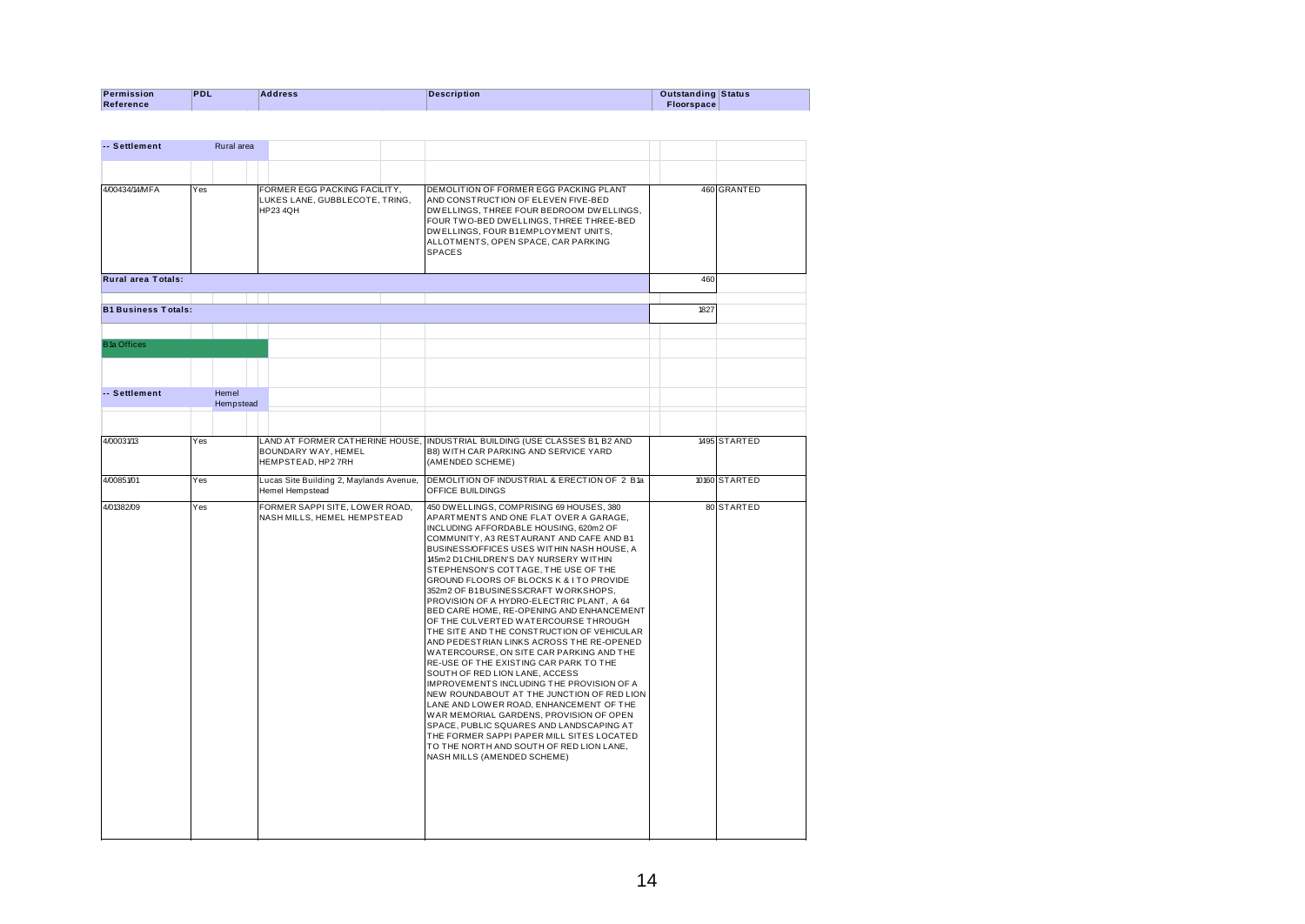| Permission | PDL | <b>Address</b> | <b>Description</b> | <b>Outstanding Status</b> |  |
|------------|-----|----------------|--------------------|---------------------------|--|
|            |     |                |                    |                           |  |
| Reference  |     |                |                    | Floorspace                |  |

| -- Settlement | Hemel     |
|---------------|-----------|
|               | Hempstead |
|               |           |

| 4/01399/13     | Yes                            | THE CAMPUS, MAYLANDS AVENUE,<br>HEMEL HEMPSTEAD, HP2 7TN                                       | MIXED USE DEVELOPMENT INCLUDING<br>HEADQUARTERS OFFICE BUILDING, DATA<br>ISTORAGE FACILITY AND ASSOCIATED PARKING                                                                                                                                                                                                                                                                                                                                                           |  | 9093 STARTED |  |
|----------------|--------------------------------|------------------------------------------------------------------------------------------------|-----------------------------------------------------------------------------------------------------------------------------------------------------------------------------------------------------------------------------------------------------------------------------------------------------------------------------------------------------------------------------------------------------------------------------------------------------------------------------|--|--------------|--|
| 4/02047/14/MFA | Yes                            | BLDG A, LAND BETWEEN HEMEL ONE<br>AND PENTAGON PARK, BOUNDARY<br>WAY, HEMEL HEMPSTEAD, HP2 7YU | <b>ICONSTRUCTION OF A TWO-STOREY PRIVATE</b><br>HEALTHCARE CLINIC, PROVIDING DAYCARE<br>FACILITIES (CONSULT/EXAM ROOMS, TREATMENT<br>ROOMS, IMAGING AND DENTAL TREATMENT) AND<br>OFFICE SPACE. ASSOCIATED CAR PARKING AND<br>LANDSCAPING AND AN EXTERNAL PLANT ROOM<br>AND COMPOUND. THE SITE IS CURRENTLY VACANT,<br>THOUGH WAS PREVIOUSLY USED AS A GROUND<br>LEVEL CAR PARK, DEVELOPMENT TO BE CARRIED<br> OUT IN TWO PHASES: CLINIC (PHASE 1) AND<br>OFFICES (PHASE 2). |  | 880 GRANTED  |  |
| 4/02124/08     | Yes                            | Land At Breakspear House, Maylands<br>Avenue, Hemel Hempstead                                  | Demolition of warehousing & erection of hotel & offices                                                                                                                                                                                                                                                                                                                                                                                                                     |  | 6455 STARTED |  |
|                | <b>Hemel Hempstead Totals:</b> |                                                                                                |                                                                                                                                                                                                                                                                                                                                                                                                                                                                             |  |              |  |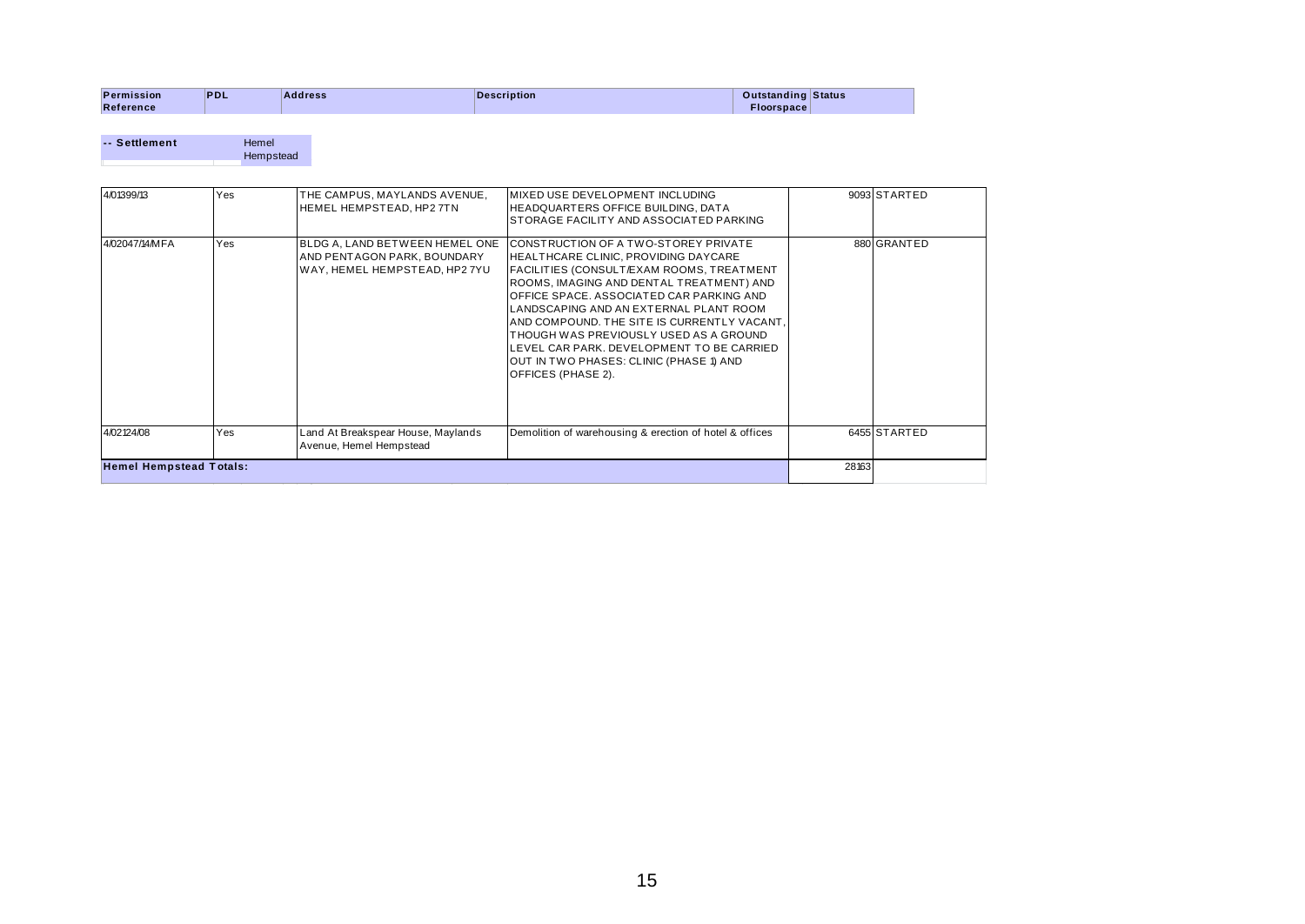| Permission<br>Reference | PDL                | <b>Address</b> | <b>Description</b> | <b>Outstanding Status</b><br>Floorspace |  |
|-------------------------|--------------------|----------------|--------------------|-----------------------------------------|--|
|                         |                    |                |                    |                                         |  |
| -- Settlement           | Rest of<br>Dacorum |                |                    |                                         |  |

| -- Settlement                  |     | Rest of<br><b>Dacorum</b> |                                                          |                                                                                                                                                                                                                                                                                                             |     |             |
|--------------------------------|-----|---------------------------|----------------------------------------------------------|-------------------------------------------------------------------------------------------------------------------------------------------------------------------------------------------------------------------------------------------------------------------------------------------------------------|-----|-------------|
|                                |     |                           |                                                          |                                                                                                                                                                                                                                                                                                             |     |             |
| 4/00486/14/FUL                 | Yes |                           | THE COURTYARD, PARK ROAD, TRING,<br><b>HP236DB</b>       | RE-BUILD OF FIRE DAMAGED BARNS AND CHANGE<br>OF USE FROM STORAGE (B8) TO OFFICE (B1),<br>PARTIAL RAISING OF RIDGE HEIGHT AND<br>LANDSCAPING WORKS ACCOMMODATING FOR FIVE<br><b>PARKING BAYS</b>                                                                                                             |     | 206 GRANTED |
| 4/00588/12                     | Yes |                           | BOXMOOR GOLF CLUB, BOX LANE,<br>HEMEL HEMPSTEAD, HP3 0DJ | CHANGE OF USE OF BOXMOOR CLUB HOUSE D2 TO<br>B1(OFFICE). REFURBISHMENT OF BUILDING AND<br><b>CAR PARK</b>                                                                                                                                                                                                   |     | 290 GRANTED |
| 4/03572/14/FUL                 | Yes |                           | PENDLEY FARM, STATION ROAD,<br>TRING, HP23 5QY           | DEMOLITION OF STABLES AND BARN; CONVERSION<br>OF STABLES AND STORAGE BUILDINGS TO 4 NO.<br>LIVE / WORK UNITS AND 1NO DWELLING;<br>ALTERATIONS AND EXTENSIONS TO 2 NO.<br>DWELLINGS AND OFFICE WITH PRIOR APPROVAL<br>FOR CONVERSION TO A DWELLING. TO FORM 2 NO.<br>DWELLINGS; AND CONSTRUCTION OF GARAGES. |     | 25 STARTED  |
| 4/03572/14/FUL                 | Yes |                           | PENDLEY FARM, STATION ROAD,<br>TRING, HP23 5QY           | DEMOLITION OF STABLES AND BARN; CONVERSION<br>OF STABLES AND STORAGE BUILDINGS TO 4 NO.<br>LIVE / WORK UNITS AND 1NO DWELLING:<br>ALTERATIONS AND EXTENSIONS TO 2 NO.<br>DWELLINGS AND OFFICE WITH PRIOR APPROVAL<br>FOR CONVERSION TO A DWELLING, TO FORM 2 NO.<br>DWELLINGS; AND CONSTRUCTION OF GARAGES. |     | 16 STARTED  |
| 4/03572/14/FUL                 | Yes |                           | PENDLEY FARM, STATION ROAD,<br>TRING, HP23 5QY           | DEMOLITION OF STABLES AND BARN; CONVERSION<br>OF STABLES AND STORAGE BUILDINGS TO 4 NO.<br>LIVE / WORK UNITS AND 1NO DWELLING;<br>ALTERATIONS AND EXTENSIONS TO 2 NO.<br>DWELLINGS AND OFFICE WITH PRIOR APPROVAL<br>FOR CONVERSION TO A DWELLING, TO FORM 2 NO.<br>DWELLINGS; AND CONSTRUCTION OF GARAGES. |     | 25 STARTED  |
| 4/03572/14/FUL                 | Yes |                           | PENDLEY FARM, STATION ROAD.<br>TRING, HP23 5QY           | DEMOLITION OF STABLES AND BARN: CONVERSION<br>OF STABLES AND STORAGE BUILDINGS TO 4 NO.<br>LIVE / WORK UNITS AND 1NO DWELLING;<br>ALTERATIONS AND EXTENSIONS TO 2 NO.<br>DWELLINGS AND OFFICE WITH PRIOR APPROVAL<br>FOR CONVERSION TO A DWELLING, TO FORM 2 NO.<br>DWELLINGS; AND CONSTRUCTION OF GARAGES. |     | 25 STARTED  |
| <b>Rest of Dacorum Totals:</b> |     |                           |                                                          |                                                                                                                                                                                                                                                                                                             | 587 |             |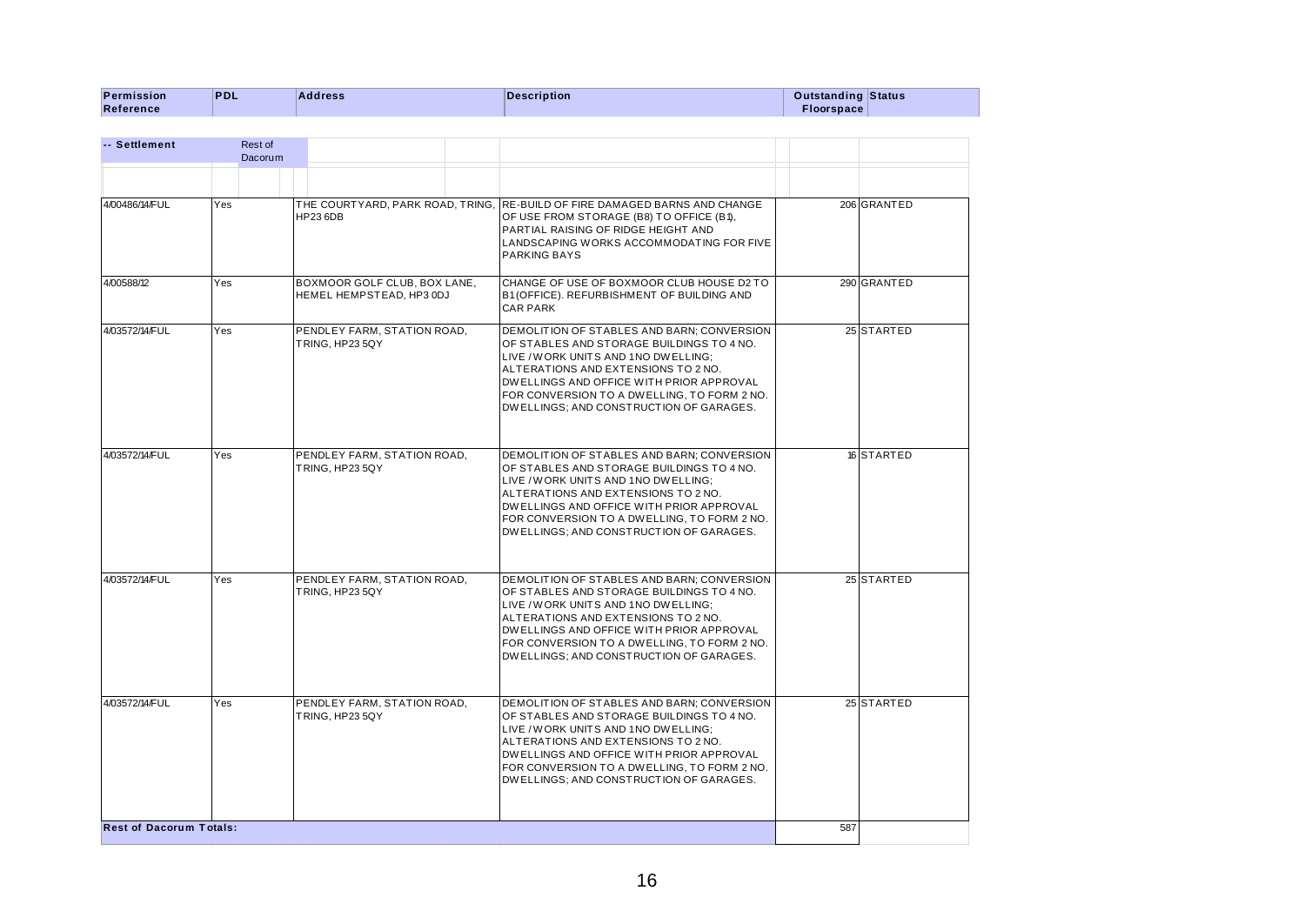| Permission<br>Reference | <b>PDL</b> | <b>Address</b> | <b>Description</b> | <b>Outstanding Status</b><br>Floorspace |  |
|-------------------------|------------|----------------|--------------------|-----------------------------------------|--|
|                         |            |                |                    |                                         |  |
| -- Settlement           | Rural area |                |                    |                                         |  |

| -- Settlement              | Rural area     |                                                         |                                                                                                                                                                        |       |             |
|----------------------------|----------------|---------------------------------------------------------|------------------------------------------------------------------------------------------------------------------------------------------------------------------------|-------|-------------|
|                            |                |                                                         |                                                                                                                                                                        |       |             |
| 4/00012/11                 | N <sub>o</sub> | HOME FARM, GREAT GADDESDEN,<br>HEMEL HEMPSTEAD, HP2 6EZ | ALTERATIONS AND CHANGE OF USE OF<br>AGRICULTURAL BUILDINGS TO OFFICES AND A<br>IMEETING ROOM - VARIATION OF TIME LIMIT ON<br>PLANNING PERMISSION 4/00104/08/MFA        |       | 82 STARTED  |
| 4/00012/11                 | <b>No</b>      | HOME FARM. GREAT GADDESDEN.<br>HEMEL HEMPSTEAD. HP2 6EZ | ALTERATIONS AND CHANGE OF USE OF<br>AGRICULTURAL BUILDINGS TO OFFICES AND A<br>IMEETING ROOM - VARIATION OF TIME LIMIT ON<br>PLANNING PERMISSION 4/00104/08/MFA        |       | 144 STARTED |
| 4/00012/11                 | <b>No</b>      | HOME FARM, GREAT GADDESDEN,<br>HEMEL HEMPSTEAD, HP2 6EZ | ALTERATIONS AND CHANGE OF USE OF<br>AGRICULTURAL BUILDINGS TO OFFICES AND A<br><b>IMEETING ROOM - VARIATION OF TIME LIMIT ON</b><br>PLANNING PERMISSION 4/00104/08/MFA |       | 263 STARTED |
| 4/00012/11                 | <b>No</b>      | HOME FARM, GREAT GADDESDEN,<br>HEMEL HEMPSTEAD, HP2 6EZ | ALTERATIONS AND CHANGE OF USE OF<br>AGRICULTURAL BUILDINGS TO OFFICES AND A<br>IMEETING ROOM - VARIATION OF TIME LIMIT ON<br>PLANNING PERMISSION 4/00104/08/MFA        |       | 244 STARTED |
| 4/00012/11                 | <b>No</b>      | HOME FARM, GREAT GADDESDEN,<br>HEMEL HEMPSTEAD, HP2 6EZ | ALTERATIONS AND CHANGE OF USE OF<br>AGRICULTURAL BUILDINGS TO OFFICES AND A<br>IMEETING ROOM - VARIATION OF TIME LIMIT ON<br>PLANNING PERMISSION 4/00104/08/MFA        |       | 181STARTED  |
| 4/00012/11                 | <b>No</b>      | HOME FARM. GREAT GADDESDEN.<br>HEMEL HEMPSTEAD, HP2 6EZ | ALTERATIONS AND CHANGE OF USE OF<br>AGRICULTURAL BUILDINGS TO OFFICES AND A<br>IMEETING ROOM - VARIATION OF TIME LIMIT ON<br>PLANNING PERMISSION 4/00104/08/MFA        |       | 412 STARTED |
| <b>Rural area Totals:</b>  |                |                                                         |                                                                                                                                                                        | 1326  |             |
|                            |                |                                                         |                                                                                                                                                                        |       |             |
| <b>B1a Offices Totals:</b> |                |                                                         |                                                                                                                                                                        | 30076 |             |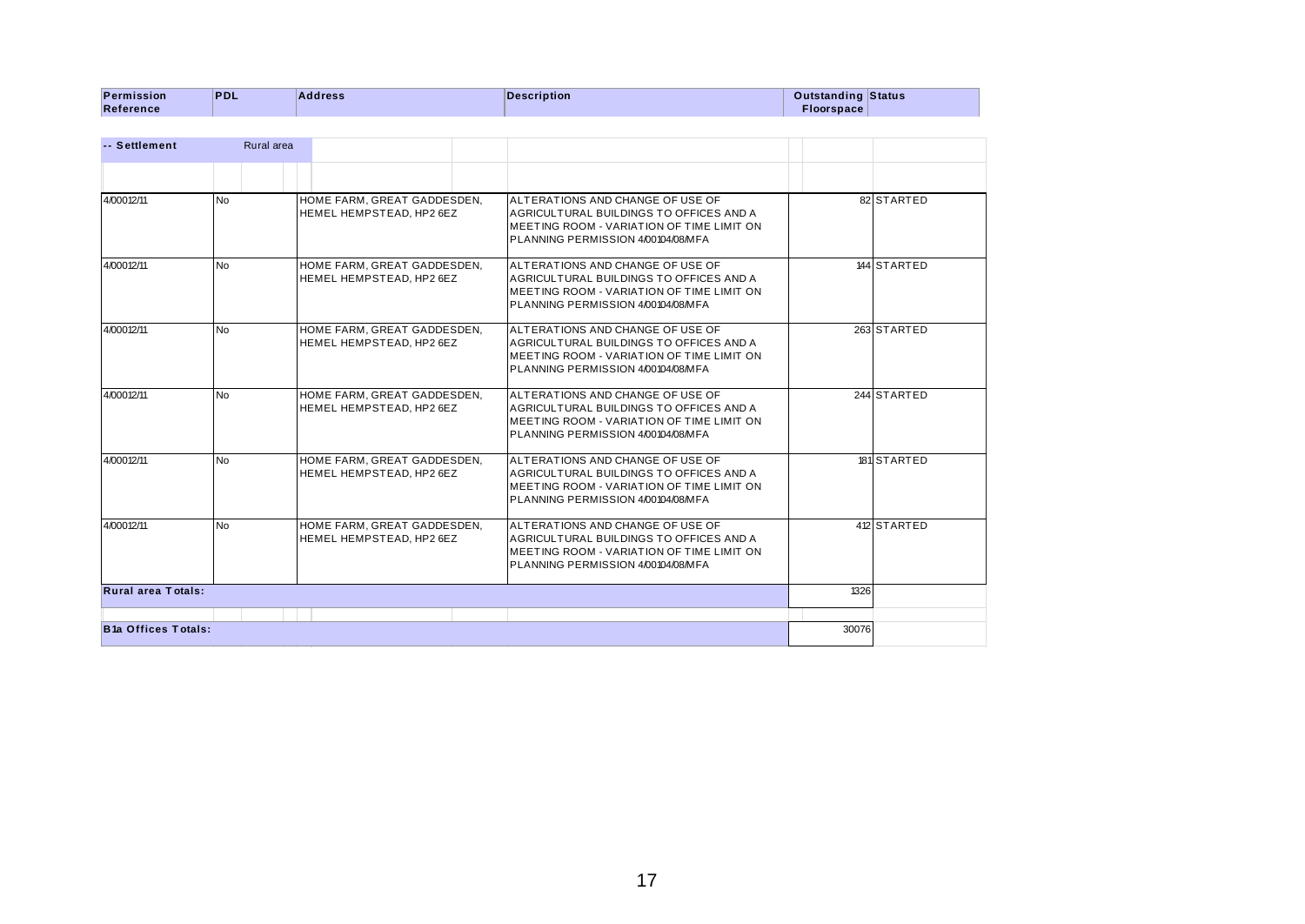| Permission                 | שי- | dress<br>______ | Description<br>the contract of the contract of | $\eta$ utstanding                                                                                                                           | Status |
|----------------------------|-----|-----------------|------------------------------------------------|---------------------------------------------------------------------------------------------------------------------------------------------|--------|
| <b>Refe</b><br>erence<br>. |     |                 |                                                | porspace<br>$\mathcal{L}^{\text{max}}_{\text{max}}$ and $\mathcal{L}^{\text{max}}_{\text{max}}$ and $\mathcal{L}^{\text{max}}_{\text{max}}$ |        |

| <b>B1b Research and Development</b>         |                    |                                                           |                                                                                                                                                           |      |             |
|---------------------------------------------|--------------------|-----------------------------------------------------------|-----------------------------------------------------------------------------------------------------------------------------------------------------------|------|-------------|
|                                             |                    |                                                           |                                                                                                                                                           |      |             |
|                                             |                    |                                                           |                                                                                                                                                           |      |             |
| -- Settlement                               | Hemel<br>Hempstead |                                                           |                                                                                                                                                           |      |             |
|                                             |                    |                                                           |                                                                                                                                                           |      |             |
| 4/01319/14/FUL                              | Yes                | KNOLL HOUSE, MAYLANDS AVENUE,<br>HEMEL HEMPSTEAD, HP2 7DE | <b>I</b> CHANGE OF USE FROM B1TO MIXED CLASS B1<br>(LIGHT INDUSTRIAL, RESEARCH AND<br>DEVELOPMENT AND ANCILLARY OFFICES) AND B8<br>(STORAGE/DISTRIBUTION) |      | 416 GRANTED |
| 4/01451/12                                  | Yes                | UNITS 6 & 7, FINW AY ROAD, HEMEL<br>HEMPSTEAD, HP2 7PT    | EXTERNAL GANTRY TO REAR OF UNIT 7, EXTERNAL<br>PLANT, MEZZANINE FLOOR AND ALTERATIONS TO<br><b>FRONT CAR PARK</b>                                         |      | 595 GRANTED |
| <b>Hemel Hempstead Totals:</b>              |                    |                                                           |                                                                                                                                                           | 1011 |             |
|                                             |                    |                                                           |                                                                                                                                                           |      |             |
| <b>B1b Research and Development Totals:</b> |                    |                                                           |                                                                                                                                                           | 1011 |             |

| -- Settlement<br>Kings<br>Langley<br>30 GRANTED<br>4/01355/14/FUL<br>Yes<br>R/0 10 HIGH STREET, KINGS LANGLEY,<br>CONSTRUCTION OF WORKSHOP LINKING EXISTING<br>WD48BH<br>WORKSHOP AND ADJACENT ENGINE AND LATHE<br><b>SHEDS</b><br>30<br><b>Kings Langley Totals:</b><br>-- Settlement<br>Rest of<br>Dacorum | <b>B1c Light Industry</b> |  |  |  |
|--------------------------------------------------------------------------------------------------------------------------------------------------------------------------------------------------------------------------------------------------------------------------------------------------------------|---------------------------|--|--|--|
|                                                                                                                                                                                                                                                                                                              |                           |  |  |  |
|                                                                                                                                                                                                                                                                                                              |                           |  |  |  |
|                                                                                                                                                                                                                                                                                                              |                           |  |  |  |
|                                                                                                                                                                                                                                                                                                              |                           |  |  |  |
|                                                                                                                                                                                                                                                                                                              |                           |  |  |  |
|                                                                                                                                                                                                                                                                                                              |                           |  |  |  |
|                                                                                                                                                                                                                                                                                                              |                           |  |  |  |
| 90 GRANTED<br>4/00241/12<br>Yes<br>LAND AT LOWER FARM END, LUTON<br>CHANGE OF USE OF BARN FROM AGRICULTURAL<br>ROAD, MARKYATE, AL3 8PZ<br>USE TO B1(C) LIGHT INDUSTRIAL USE                                                                                                                                  |                           |  |  |  |
| <b>Rest of Dacorum Totals:</b><br>90                                                                                                                                                                                                                                                                         |                           |  |  |  |
| 120<br><b>B1c Light Industry Totals:</b>                                                                                                                                                                                                                                                                     |                           |  |  |  |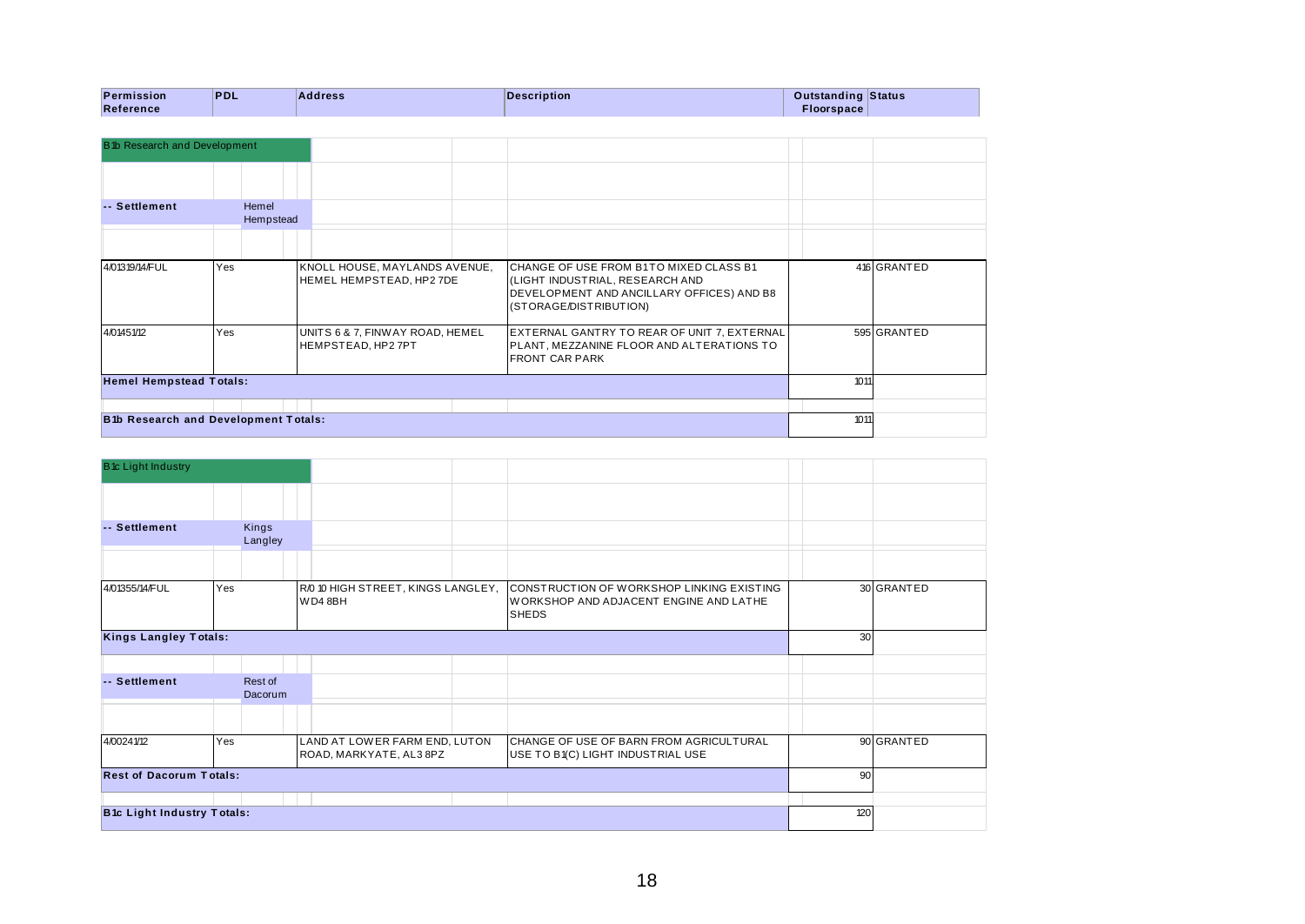## **8. B2 Use Class**

| Permission<br>Reference        | <b>PDL</b> |                    |     | <b>Address</b>                                                                | <b>Description</b>                                                                                                                                                                                      | <b>Outstanding Status</b><br><b>Floorspace</b> |              |
|--------------------------------|------------|--------------------|-----|-------------------------------------------------------------------------------|---------------------------------------------------------------------------------------------------------------------------------------------------------------------------------------------------------|------------------------------------------------|--------------|
|                                |            |                    |     |                                                                               |                                                                                                                                                                                                         |                                                |              |
| <b>B2 General industrial</b>   |            |                    |     |                                                                               |                                                                                                                                                                                                         |                                                |              |
|                                |            |                    |     |                                                                               |                                                                                                                                                                                                         |                                                |              |
| -- Settlement                  |            | <b>Berkhamsted</b> |     |                                                                               |                                                                                                                                                                                                         |                                                |              |
|                                |            |                    |     |                                                                               |                                                                                                                                                                                                         |                                                |              |
| 4/01244/13/FUL                 | Yes        |                    | 1DP | FORMER DURRANTS FURNITURE,<br>BILLET LANE, BERKHAMSTED, HP4                   | PART DEMOLITION AND SUBDIVISION AND<br>MATERIAL CHANGE TO ELEVATIONS OF SOME<br>EXISTING BUILDINGS, RELOCATION OF EXISTING<br>USES AND CREATION OF SMALLER B1/B2/B8 UNITS                               |                                                | 740 STARTED  |
| <b>Berkhamsted Totals:</b>     |            |                    |     |                                                                               |                                                                                                                                                                                                         | 740                                            |              |
| -- Settlement                  |            | Hemel              |     |                                                                               |                                                                                                                                                                                                         |                                                |              |
|                                |            | Hempstead          |     |                                                                               |                                                                                                                                                                                                         |                                                |              |
|                                |            |                    |     |                                                                               |                                                                                                                                                                                                         |                                                |              |
| 4/00031/13                     | Yes        |                    |     | LAND AT FORMER CATHERINE HOUSE.<br>BOUNDARY WAY, HEMEL<br>HEMPSTEAD, HP2 7RH  | INDUSTRIAL BUILDING (USE CLASSES B1, B2 AND<br>B8) WITH CAR PARKING AND SERVICE YARD<br>(AMENDED SCHEME)                                                                                                |                                                | 376 STARTED  |
| 4/00305/12                     | Yes        |                    |     | DESOUTTER BUILDING, MAXTED<br>CORNER, EATON ROAD, HEMEL<br>HEMPSTEAD, HP2 7DR | CHANGE OF USE FROM B8 (WAREHOUSE AND<br>DISTRIBUTION) TO B2 (GENERAL INDUSTRIAL) AND<br>B1(OFFICE) AND ALTERATIONS TO EXISTING WALL<br>AND ROOF AT THE REAR OF THE SINGLE STOREY<br><b>FACTORY AREA</b> |                                                | 7816 GRANTED |
| 4/00516/13                     | Yes        |                    |     | 7 AVEBURY COURT, HEMEL<br>HEMPSTEAD, HP2 7TA                                  | CHANGE OF USE FROM PRINTERS (D1) TO GENERAL<br><b>INDUSTRIAL USE (B2).</b>                                                                                                                              |                                                | 175 GRANTED  |
| 4/01894/12                     | Yes        |                    |     | 24 London Road, Apsley, Hemel<br>Hempstead, HP3 9SB                           | extension of existing workshop & erection of office on 1st<br>floor                                                                                                                                     |                                                | 95 GRANTED   |
| 4/02847/14/FUL                 | Yes        |                    |     | UNIT 12, KENTS AVENUE, HEMEL<br>HEMPSTEAD, HP3 9XH                            | CHANGE OF USE OF BUILDING TO VEHICLE REPAIR<br>AND MOT STATION                                                                                                                                          |                                                | 250 GRANTED  |
| 4/03562/14/FUL                 | Yes        |                    |     | <b>G B KENT &amp; SONS PLC, LONDON</b><br>ROAD, HEMEL HEMPSTEAD, HP3 9SA      | CONSTRUCTION OF EXTENSION TO REAR OF<br><b>EXISTING PREMISES</b>                                                                                                                                        |                                                | 175 GRANTED  |
| <b>Hemel Hempstead Totals:</b> |            |                    |     |                                                                               |                                                                                                                                                                                                         | 8887                                           |              |
|                                |            |                    |     |                                                                               |                                                                                                                                                                                                         |                                                |              |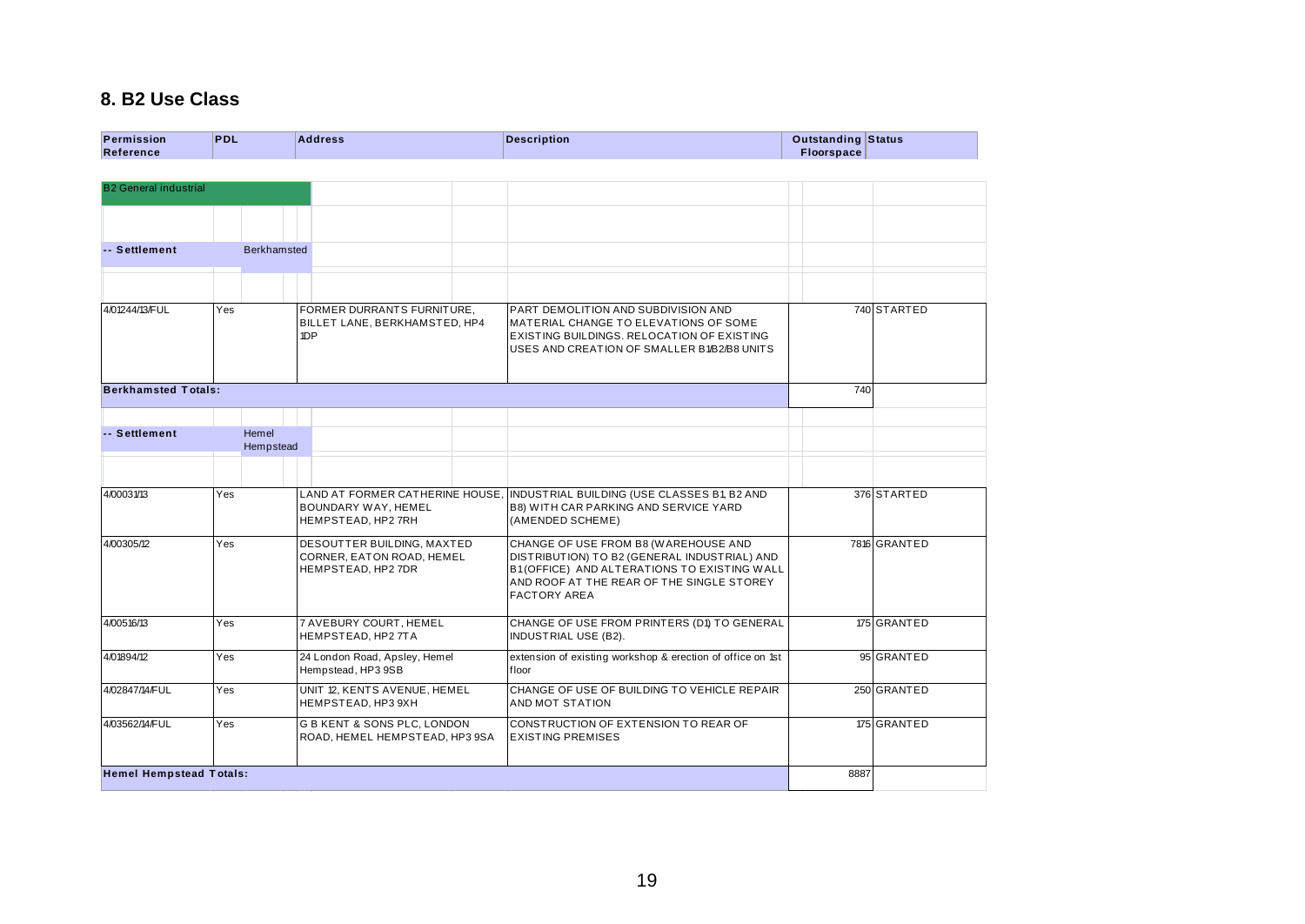| Permission<br>Reference | <b>PDL</b> | <b>Address</b> | <b>Description</b> | <b>Outstanding Status</b><br>Floorspace |  |
|-------------------------|------------|----------------|--------------------|-----------------------------------------|--|
|                         |            |                |                    |                                         |  |
| -- Settlement           | Markyate   |                |                    |                                         |  |

| -- Settlement                        | Markyate |                                          |                                                                                                                                                                                                                                                                                                                                                                                                                                                                 |      |             |
|--------------------------------------|----------|------------------------------------------|-----------------------------------------------------------------------------------------------------------------------------------------------------------------------------------------------------------------------------------------------------------------------------------------------------------------------------------------------------------------------------------------------------------------------------------------------------------------|------|-------------|
|                                      |          |                                          |                                                                                                                                                                                                                                                                                                                                                                                                                                                                 |      |             |
| 4/01173/11                           | Yes      | LAND AT HICKS ROAD, MARKYATE,<br>AL3 8LH | COMPREHENSIVE REDEVELOPMENT TO PROVIDE A<br>RANGE OF 75 RESIDENTIAL DWELLINGS; NEW<br>CLASS B1, B2 AND B8 ACCOMMODATION (INCLUDING<br>THE RETENTION OF TWO LIGHT INDUSTRIAL<br>BUILDINGS WITHIN SHAROSE COURT); A NEW<br>SURGERY/HEALTH CENTRE; 3 COMMERCIAL UNITS<br>(FOR CLASS A1/A2/A3/A4 AND B1USE), CREATION OF<br>A PUBLIC SQUARE, ASSOCIATED LANDSCAPING;<br>FORMATION OF NEW ACCESS ROADS AND<br>PROVISION OF 197 CAR PARKING SPACE (AMENDED<br>SCHEME) |      | 350 STARTED |
| <b>Markyate Totals:</b>              |          |                                          |                                                                                                                                                                                                                                                                                                                                                                                                                                                                 | 350  |             |
|                                      |          |                                          |                                                                                                                                                                                                                                                                                                                                                                                                                                                                 |      |             |
| <b>B2 General industrial Totals:</b> |          |                                          |                                                                                                                                                                                                                                                                                                                                                                                                                                                                 | 9977 |             |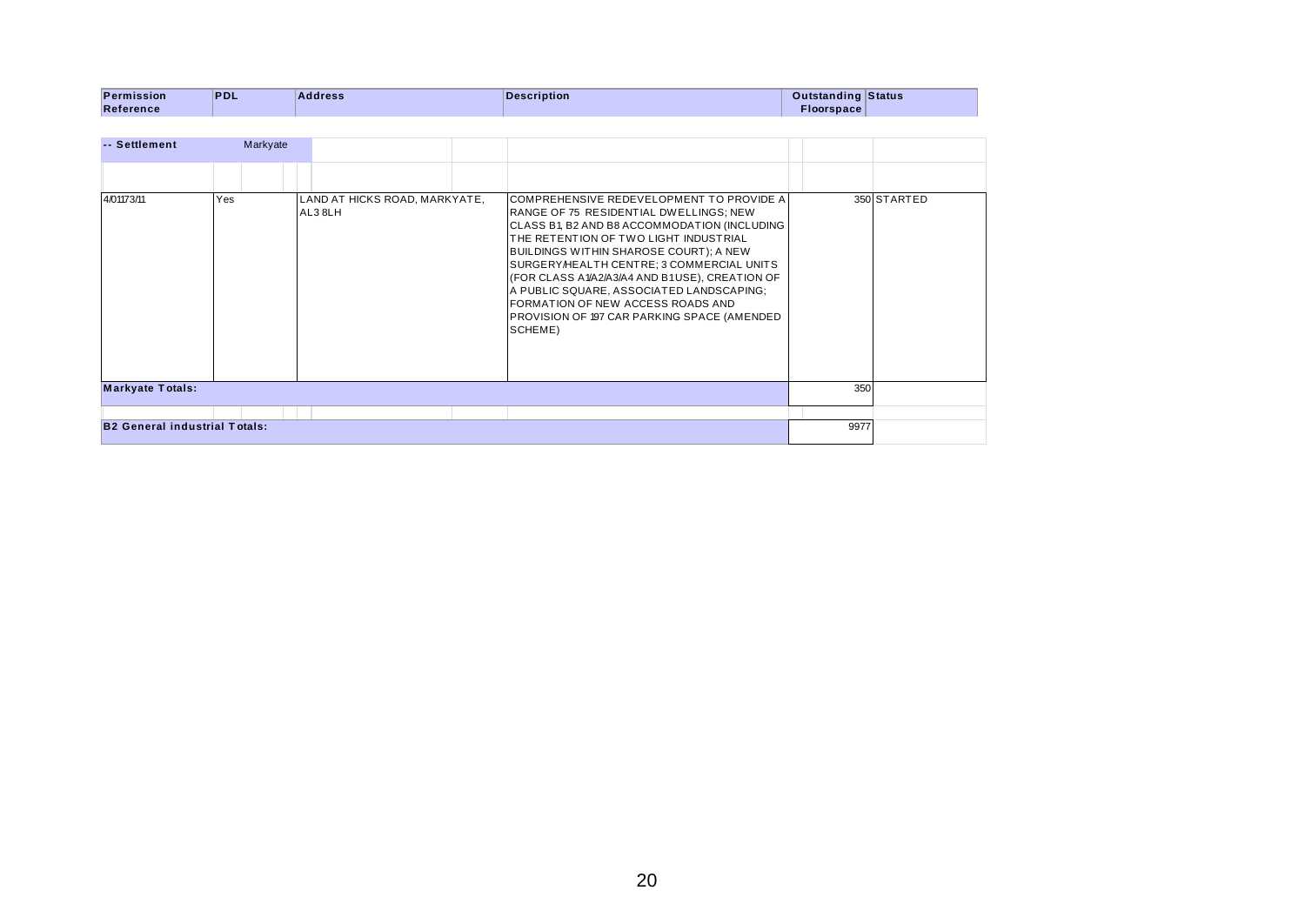## **9. B8 Use Class**

| Permission<br><b>Reference</b> | <b>PDL</b>         | <b>Address</b>                                                                            | <b>Description</b>                                                                                                                                                                                                        | Outstanding Status<br><b>Floorspace</b> |                 |
|--------------------------------|--------------------|-------------------------------------------------------------------------------------------|---------------------------------------------------------------------------------------------------------------------------------------------------------------------------------------------------------------------------|-----------------------------------------|-----------------|
|                                |                    |                                                                                           |                                                                                                                                                                                                                           |                                         |                 |
| -- Settlement                  | Berkhamsted        |                                                                                           |                                                                                                                                                                                                                           |                                         |                 |
|                                |                    |                                                                                           |                                                                                                                                                                                                                           |                                         |                 |
|                                |                    |                                                                                           |                                                                                                                                                                                                                           |                                         |                 |
| 4/01053/14/FUL                 | Yes                | BERKHAMSTED, HP4 1EH                                                                      | HALLCO HOUSE, NORTHBRIDGE ROAD, CONSTRUCTION OF NEW WAREHOUSE                                                                                                                                                             |                                         | 163 GRANTED     |
| 4/01244/13/FUL                 | Yes                | FORMER DURRANTS FURNITURE,<br>BILLET LANE, BERKHAMSTED, HP4<br>1DP                        | PART DEMOLITION AND SUBDIVISION AND<br>MATERIAL CHANGE TO ELEVATIONS OF SOME<br>EXISTING BUILDINGS. RELOCATION OF EXISTING<br>USES AND CREATION OF SMALLER B1/B2/B8 UNITS                                                 |                                         | 740 STARTED     |
| <b>Berkhamsted Totals:</b>     |                    |                                                                                           |                                                                                                                                                                                                                           | 903                                     |                 |
| -- Settlement                  | Hemel<br>Hempstead |                                                                                           |                                                                                                                                                                                                                           |                                         |                 |
|                                |                    |                                                                                           |                                                                                                                                                                                                                           |                                         |                 |
| 4/00031/13                     | Yes                | BOUNDARY WAY, HEMEL<br>HEMPSTEAD, HP2 7RH                                                 | LAND AT FORMER CATHERINE HOUSE, INDUSTRIAL BUILDING (USE CLASSES B1, B2 AND<br>B8) WITH CAR PARKING AND SERVICE YARD<br>(AMENDED SCHEME)                                                                                  |                                         | 86 STARTED      |
| 4/00082/13                     | Unknown            | car park at Chancery Gate Business<br>Centre, Whiteleaf Road, Hemel<br>Hempstead, HP3 9HD | COU of car park (SG) to storage & distribution (B8)                                                                                                                                                                       |                                         | 48 GRANTED      |
| 4/00556/13                     | Yes                | 7 - 8, MAXTED ROAD, HEMEL<br>HEMPSTEAD, HP2 7DX                                           | SIDE AND REAR EXTENSION TO EXISTING<br>BUILDING, AND USE OF BUILDING FOR STORAGE<br>AND DISTRIBUTION (CLASS B8)                                                                                                           |                                         | 360 GRANTED     |
| 4/00610/11                     | Yes                | ROAD, HEMEL HEMPSTEAD, HP3 9AJ                                                            | FORMER EXPRESS DAIRY, RIVERSEND DEMOLITION OF DISUSED DAIRY DEPOT AND<br>CONSTRUCTION OF SIX STOREY SELF STORAGE<br><b>FACILITY</b>                                                                                       |                                         | 9703 STARTED    |
| 4/01319/14/FUL                 | Yes                | KNOLL HOUSE, MAYLANDS AVENUE,<br>HEMEL HEMPSTEAD, HP2 7DE                                 | CHANGE OF USE FROM B1TO MIXED CLASS B1<br>(LIGHT INDUSTRIAL, RESEARCH AND<br>DEVELOPMENT AND ANCILLARY OFFICES) AND B8<br>(STORAGE/DISTRIBUTION)                                                                          |                                         | 922 GRANTED     |
| 4/01399/13                     | Yes                | THE CAMPUS, MAYLANDS AVENUE,<br>HEMEL HEMPSTEAD, HP2 7TN                                  | MIXED USE DEVELOPMENT INCLUDING<br>HEADQUARTERS OFFICE BUILDING, DATA<br>STORAGE FACILITY AND ASSOCIATED PARKING                                                                                                          |                                         | 23358 STARTED   |
| 4/01972/13/MFA                 | Yes                | 47 MAYLANDS AVENUE, HEMEL<br>HEMPSTEAD, HP2 4SG                                           | CONSTRUCTION OF BUSINESS UNIT (CLASS B1C) /<br>STORAGE AND DISTRIBUTION WAREHOUSE (CLASS<br>B8), OFFICES (CLASS B1A) AND DRIVE-THROUGH<br>RESTAURANT/TAKE AWAY (CLASSES A3/A5) WITH<br>ASSOCIATED PARKING AND LANDSCAPING |                                         | 1083 GRANTED    |
| 4/02163/14/MFA                 | Yes                | CENTURY HOUSE,, MAXTED ROAD,<br>HEMEL HEMPSTEAD, HP2 7DE                                  | DEMOLITION OF EXISTING BUILDINGS AND<br>CONSTRUCTION OF WAREHOUSE WITH OFFICE<br>ACCOMMODATION, AMENDMENTS TO CAR PARK<br>AND LANDSCAPING, AND ASSOCIATED WORKS                                                           |                                         | 5917 SUPERSEDED |
| 4/03777/14/FUL                 | Unknown            | 1FINWAY ROAD, HEMEL HEMPSTEAD,<br>HP27PT                                                  | CONSTRUCTION OF STORAGE BUILDING                                                                                                                                                                                          |                                         | 450 GRANTED     |
| <b>Hemel Hempstead Totals:</b> |                    |                                                                                           |                                                                                                                                                                                                                           | 41927                                   |                 |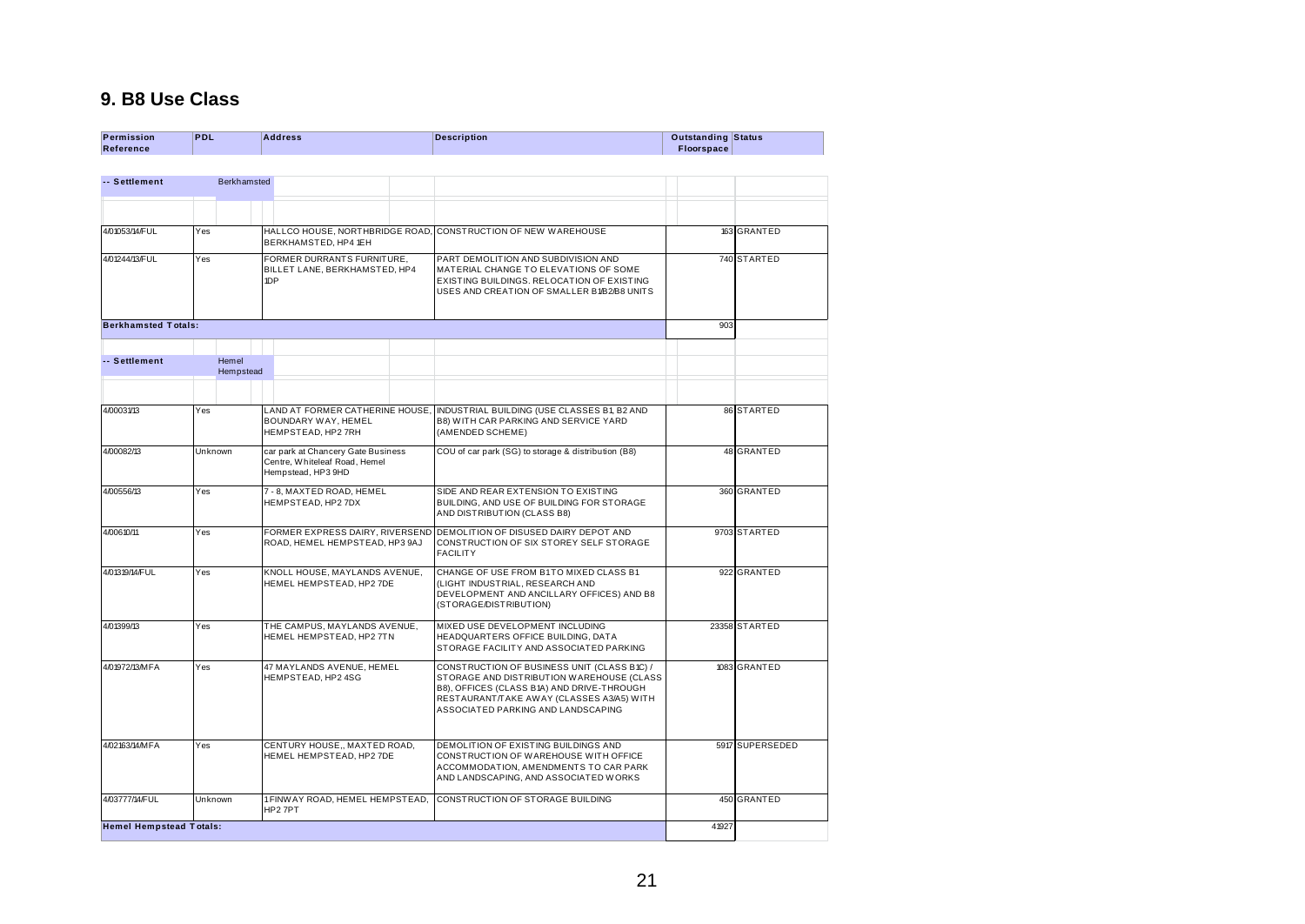| Permission<br>Reference | PDL      | <b>Address</b> | Description | <b>Outstanding Status</b><br>Floorspace |  |
|-------------------------|----------|----------------|-------------|-----------------------------------------|--|
|                         |          |                |             |                                         |  |
| -- Settlement           | Markyate |                |             |                                         |  |

| -- Settlement                              |     | Markyate                  |                                                             |                                                                                                                                                                                                                                                                                                                                                                                                                                                                  |       |             |
|--------------------------------------------|-----|---------------------------|-------------------------------------------------------------|------------------------------------------------------------------------------------------------------------------------------------------------------------------------------------------------------------------------------------------------------------------------------------------------------------------------------------------------------------------------------------------------------------------------------------------------------------------|-------|-------------|
|                                            |     |                           |                                                             |                                                                                                                                                                                                                                                                                                                                                                                                                                                                  |       |             |
| 4/01173/11                                 | Yes |                           | LAND AT HICKS ROAD, MARKYATE,<br>AL3 8LH                    | COMPREHENSIVE REDEVELOPMENT TO PROVIDE A<br>RANGE OF 75 RESIDENTIAL DWELLINGS; NEW<br>CLASS B1, B2 AND B8 ACCOMMODATION (INCLUDING<br>ITHE RETENTION OF TWO LIGHT INDUSTRIAL<br>BUILDINGS WITHIN SHAROSE COURT); A NEW<br>SURGERY/HEALTH CENTRE; 3 COMMERCIAL UNITS<br>(FOR CLASS A1/A2/A3/A4 AND B1USE), CREATION OF<br>A PUBLIC SQUARE, ASSOCIATED LANDSCAPING;<br>FORMATION OF NEW ACCESS ROADS AND<br>PROVISION OF 197 CAR PARKING SPACE (AMENDED<br>SCHEME) |       | 352 STARTED |
| <b>Markyate Totals:</b>                    |     |                           |                                                             |                                                                                                                                                                                                                                                                                                                                                                                                                                                                  | 352   |             |
| -- Settlement                              |     | Rest of<br><b>Dacorum</b> |                                                             |                                                                                                                                                                                                                                                                                                                                                                                                                                                                  |       |             |
|                                            |     |                           |                                                             |                                                                                                                                                                                                                                                                                                                                                                                                                                                                  |       |             |
| 4/00108/12                                 | Yes |                           | HOLBROOK, LONG LANE, BOVINGDON,<br>HEMEL HEMPSTEAD, HP3 ONE | <b>DEMOLITION OF HOLBROOK BUNGALOW AND</b><br>CONSTRUCTION OF SINGLE STOREY FRONT<br><b>IEXTENSION TO HOLBROOK BARN</b>                                                                                                                                                                                                                                                                                                                                          |       | 42 GRANTED  |
| <b>Rest of Dacorum Totals:</b>             |     |                           |                                                             |                                                                                                                                                                                                                                                                                                                                                                                                                                                                  | 42    |             |
|                                            |     |                           |                                                             |                                                                                                                                                                                                                                                                                                                                                                                                                                                                  |       |             |
| <b>B8 Storage and Distribution Totals:</b> |     |                           |                                                             |                                                                                                                                                                                                                                                                                                                                                                                                                                                                  | 43224 |             |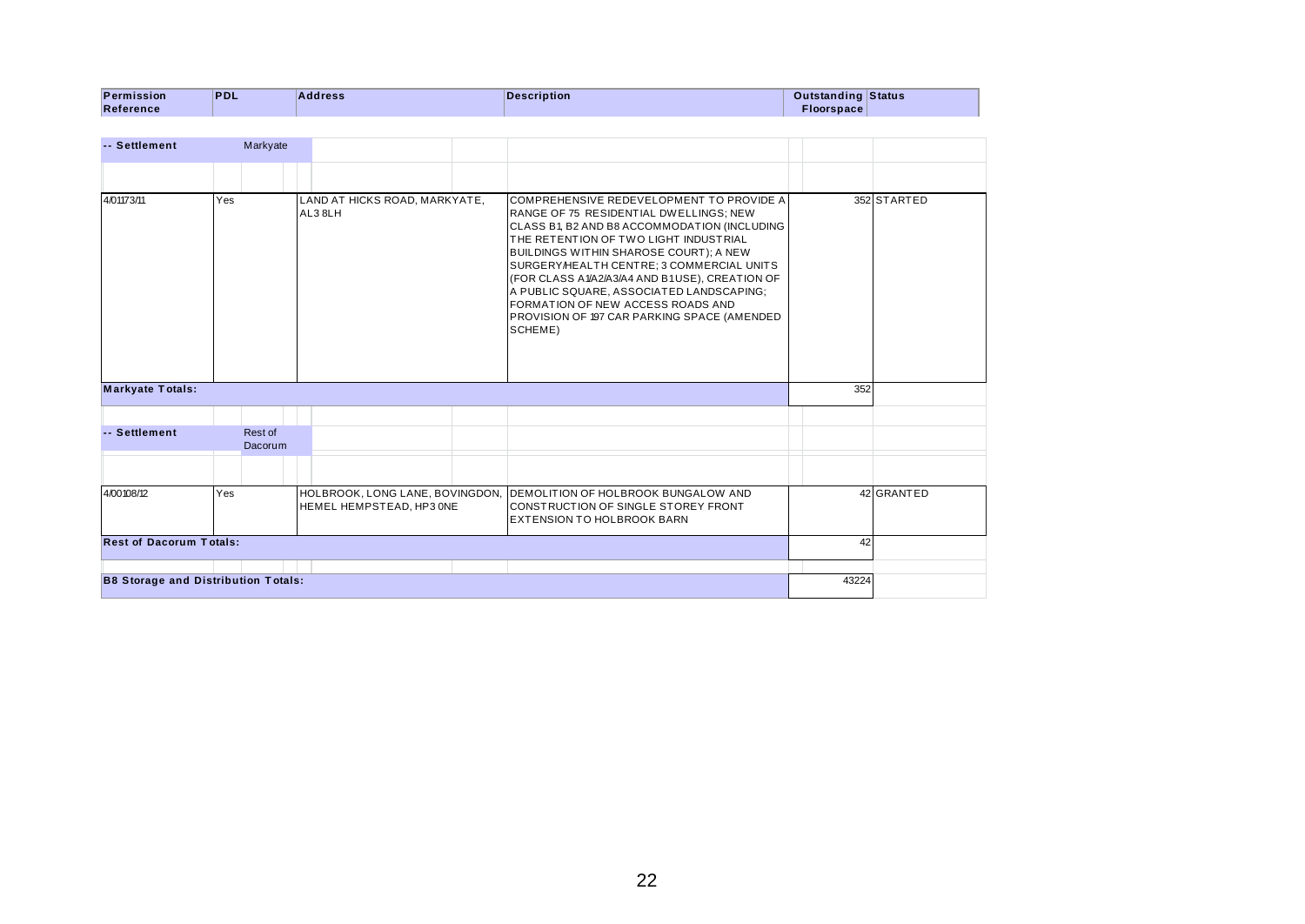## **10. C1 Use Class**

| Permission<br>Reference   | <b>PDL</b> | <b>Address</b>           | <b>Description</b>                                     | <b>Outstanding Status</b><br>Floorspace |             |
|---------------------------|------------|--------------------------|--------------------------------------------------------|-----------------------------------------|-------------|
|                           |            |                          |                                                        |                                         |             |
| C1 General                |            |                          |                                                        |                                         |             |
|                           |            |                          |                                                        |                                         |             |
| -- Settlement             | Rural area |                          |                                                        |                                         |             |
|                           |            |                          |                                                        |                                         |             |
| 4/01336/06                | Unknown    | Folly Farm, Long Marston | conversion of barns into 3 holiday accommodation units |                                         | 263 STARTED |
| <b>Rural area Totals:</b> |            |                          |                                                        | 263                                     |             |
|                           |            |                          |                                                        |                                         |             |
| <b>C1 General Totals:</b> |            |                          |                                                        | 263                                     |             |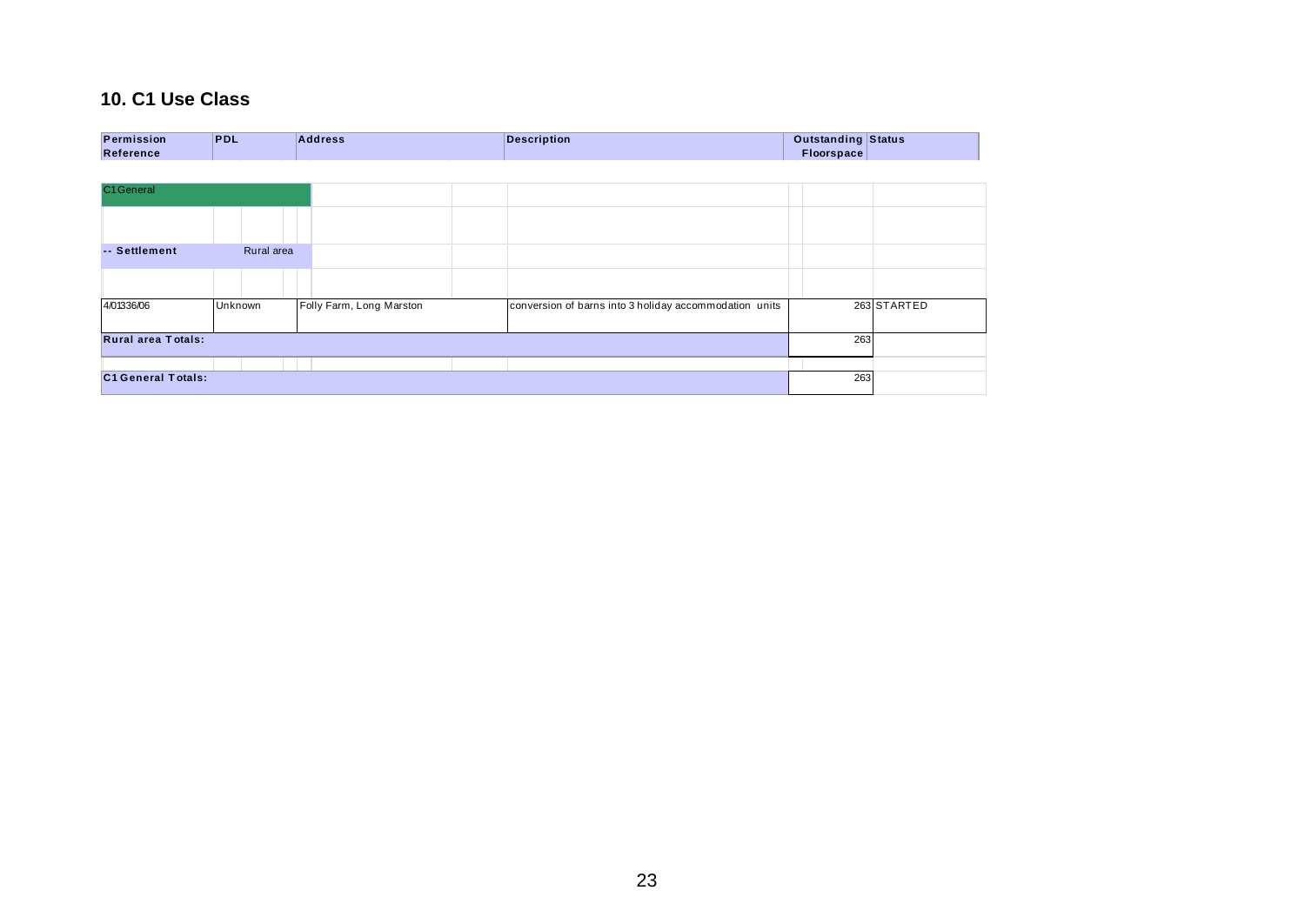## **11. C2 Use Class**

| <b>Permission</b><br>Reference | <b>PDL</b> |                    | <b>Address</b>                                                              |  | <b>Description</b>                                                                                                                                        | Outstanding Status<br>Floorspace |              |
|--------------------------------|------------|--------------------|-----------------------------------------------------------------------------|--|-----------------------------------------------------------------------------------------------------------------------------------------------------------|----------------------------------|--------------|
|                                |            |                    |                                                                             |  |                                                                                                                                                           |                                  |              |
| -- Settlement                  |            | Hemel<br>Hempstead |                                                                             |  |                                                                                                                                                           |                                  |              |
|                                |            |                    |                                                                             |  |                                                                                                                                                           |                                  |              |
| 4/01039/12                     | Yes        |                    | ST. PAULS UNIT, SLIPPERS HILL,<br>HEMEL HEMPSTEAD, HP2 5XT                  |  | CHANGE OF USE FROM D1MEDICAL/HEALTH CARE<br>TO C2 INPATIENTS CARE                                                                                         |                                  | 1162 GRANTED |
| 4/01974/14/FUL                 | Yes        |                    | ST MARYS HOUSE, 9 GEORGE<br>STREET, HEMEL HEMPSTEAD, HP2<br>5HJ             |  | PROPOSED EXTENSION TO PROVIDE ADDITIONAL<br><b>ACCOMMODATION FOR RESIDENTS</b>                                                                            |                                  | 157 GRANTED  |
| <b>Hemel Hempstead Totals:</b> |            |                    |                                                                             |  |                                                                                                                                                           | 1319                             |              |
|                                |            |                    |                                                                             |  |                                                                                                                                                           |                                  |              |
| -- Settlement                  |            | Kings<br>Langley   |                                                                             |  |                                                                                                                                                           |                                  |              |
|                                |            |                    |                                                                             |  |                                                                                                                                                           |                                  |              |
| 4/01800/12                     | Yes        |                    | KINGS LANGLEY DELIVERY OFFICE, 32<br>HIGH STREET, KINGS LANGLEY, WD4<br>8AA |  | DEMOLITION OF EXISTING BUILDING AND<br>CONSTRUCTION OF 36 BEDROOM RESIDENTIAL<br>CARE HOME WITH PARKING, TREE PROTECTION<br>AND GARDENS.                  |                                  | 1794 GRANTED |
| <b>Kings Langley Totals:</b>   |            |                    |                                                                             |  |                                                                                                                                                           | 1794                             |              |
| -- Settlement                  |            | Rest of            |                                                                             |  |                                                                                                                                                           |                                  |              |
|                                |            | <b>Dacorum</b>     |                                                                             |  |                                                                                                                                                           |                                  |              |
| 4/00440/12                     | Yes        |                    | PRIORY GRANGE, LONGCROFT LANE,<br>FELDEN, HEMEL HEMPSTEAD, HP3              |  | EXTENSION OF EXISTING STORE TO PROVIDE<br><b>LAUNDRY FACILITY</b>                                                                                         |                                  | 14 GRANTED   |
|                                |            |                    | 0 <sub>BN</sub>                                                             |  |                                                                                                                                                           |                                  |              |
| 4/02249/13/FUL                 | Yes        |                    | PRIORY GRANGE, LONGCROFT LANE,<br>FELDEN, HEMEL HEMPSTEAD, HP3<br>0BN       |  | LINK CORRIDOR FROM RECEPTION TO ROBIN<br>WARD, SINGLE STOREY EXTENSIONS TO DOVE<br>AND ROBIN WARDS TO PROVIDE ADDITIONAL<br>LOUNGE SPACE (AMENDED SCHEME) |                                  | 138 STARTED  |
| <b>Rest of Dacorum Totals:</b> |            |                    |                                                                             |  |                                                                                                                                                           | 152                              |              |
|                                |            |                    |                                                                             |  |                                                                                                                                                           |                                  |              |
| <b>C2 Floorspace Totals:</b>   |            |                    |                                                                             |  |                                                                                                                                                           | 3265                             |              |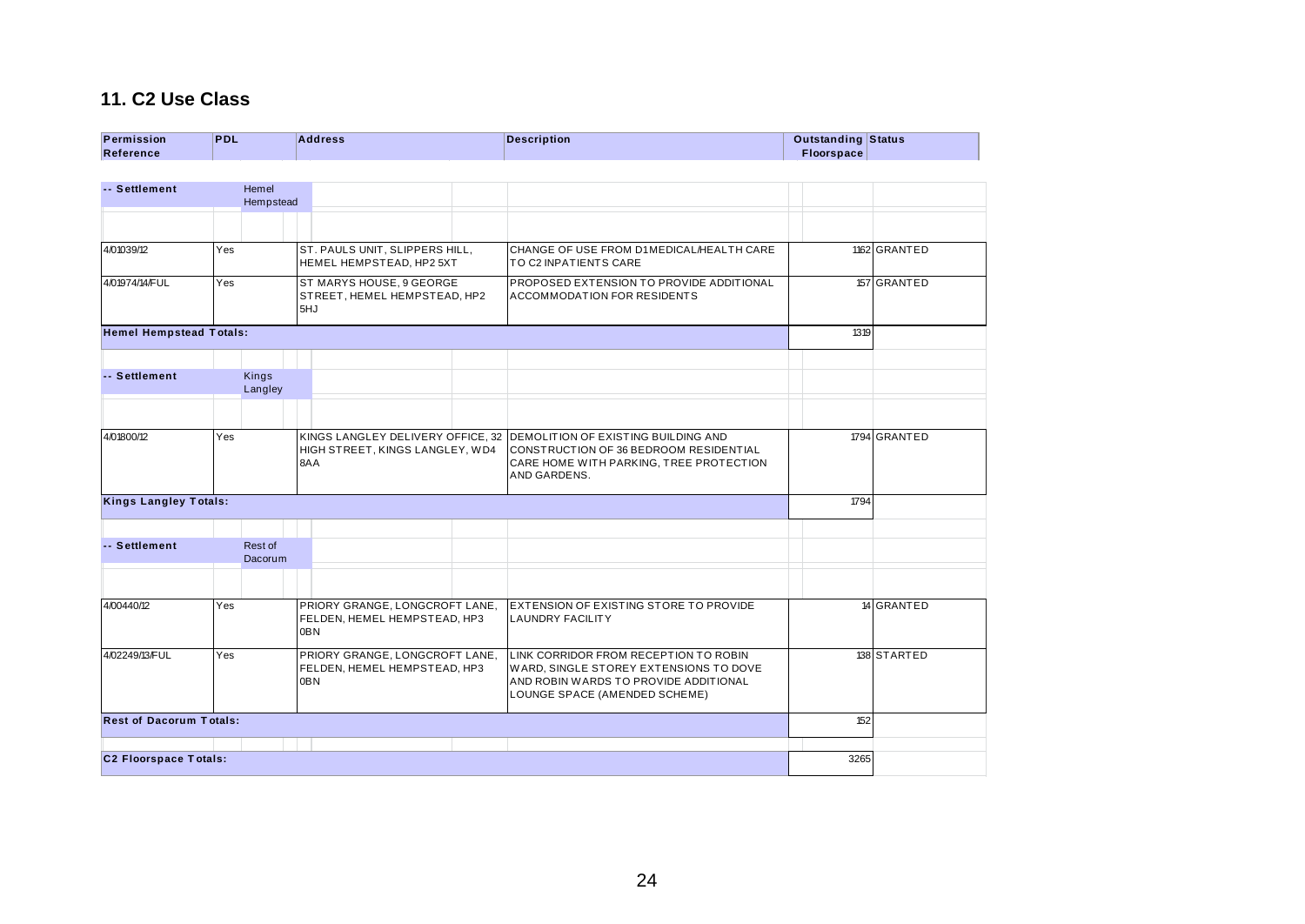## **12. D1 Use Class**

| <b>Permission</b><br>Reference | <b>PDL</b> | <b>Address</b>                                                                          | <b>Description</b>                                                                                                                                                                                                                                                                                                                                                                    | Outstanding Status<br><b>Floorspace</b> |               |  |
|--------------------------------|------------|-----------------------------------------------------------------------------------------|---------------------------------------------------------------------------------------------------------------------------------------------------------------------------------------------------------------------------------------------------------------------------------------------------------------------------------------------------------------------------------------|-----------------------------------------|---------------|--|
| -- Settlement                  | Bovingdon  |                                                                                         |                                                                                                                                                                                                                                                                                                                                                                                       |                                         |               |  |
|                                |            |                                                                                         |                                                                                                                                                                                                                                                                                                                                                                                       |                                         |               |  |
| 4/01331/13                     | Yes        | The Surgery, Hyde Meadows, Bovingdon,<br>Hemel Hempstead                                | single storey rear extension to the existing surgery (D1) to<br>facilitate bakery lessons (D1)                                                                                                                                                                                                                                                                                        |                                         | 28 GRANTED    |  |
| <b>Bovingdon Totals:</b>       |            |                                                                                         |                                                                                                                                                                                                                                                                                                                                                                                       | 28                                      |               |  |
| -- Settlement                  | Hemel      | Hempstead                                                                               |                                                                                                                                                                                                                                                                                                                                                                                       |                                         |               |  |
| 4/00064/14/SPA                 | Yes        | <b>QUANTUM HOUSE, MAYLANDS</b><br>AVENUE, HEMEL HEMPSTEAD, HP2<br>7DE                   | CHANGE OF USE FROM OFFICE (B1) TO STATE-<br>FUNDED SCHOOL (D1)                                                                                                                                                                                                                                                                                                                        |                                         | 2066 GRANTED  |  |
| 4/00145/14/CMA                 | Yes        | Former Primary School site, Jupiter Drive,<br>Hemel Hempstead, HP2 5NT                  | Demolition of former school buildings, erection of a new<br>school building to create a 2 form entry primary school<br>(420 places) with 15 place early years unit, and 60 place<br>nursery, and associated car parking, hard surfaces, hard<br>and soft landscaping and related works                                                                                                |                                         | 2227 STARTED  |  |
| 4/00529/11                     | Yes        | ALEXANDRA ROAD CONGREGATIONAL<br>CHURCH, ALEXANDRA ROAD, HEMEL<br>HEMPSTEAD, HP2 5BS    | PARTIAL DEMOLITION, CONSTRUCTION OF LINK<br>EXTENSION BETWEEN THREE CHURCH BUILDINGS<br>AND CONVERSION OF UPPER FLOORS OF OLD<br><b>MANSE INTO THREE FLATS</b>                                                                                                                                                                                                                        |                                         | 130 STARTED   |  |
| 4/00665/14/FUL                 | Yes        | <b>GADEBRIDGE BAPTIST CHURCH,</b><br>GALLEY HILL, HEMEL HEMPSTEAD,<br>HP13LA            | RECONSTRUCTION OF CHURCH AS PART OF A<br>WIDER DEVELOPMENT UNDER REFERENCE:<br>4/00127/13/FUL                                                                                                                                                                                                                                                                                         |                                         | 125 COMPLETED |  |
| 4/00676/14/MFA                 | Yes        | LAND AT MAYLANDS COURT & WOOD<br>LANE END, MAYLANDS AVENUE,<br>HEMEL HEMPSTEAD, HP2 2DE | REDEVELOPMENT FOR MIXED USE SCHEME<br><b>COMPRISING OF FLATTED RESIDENTIAL</b><br>ACCOMMODATION (C3), AFFORDABLE HOUSING<br>(C3), OFFICE (B1) AND MIXED RETAIL (A1), FINANCIAL<br>AND PROFESSIONAL SERVICES (A2), RESTAURANT<br>(HOT FOOD TAKEAWAY) (A3/A5) USES TOGETHER<br>WITH A CHURCH (D1) (WITH ANCILLARY<br>ACCOMMODATION) PEDESTRIAN AND VEHICULAR<br>ACCESS AND PUBLIC REALM |                                         | 1764 GRANTED  |  |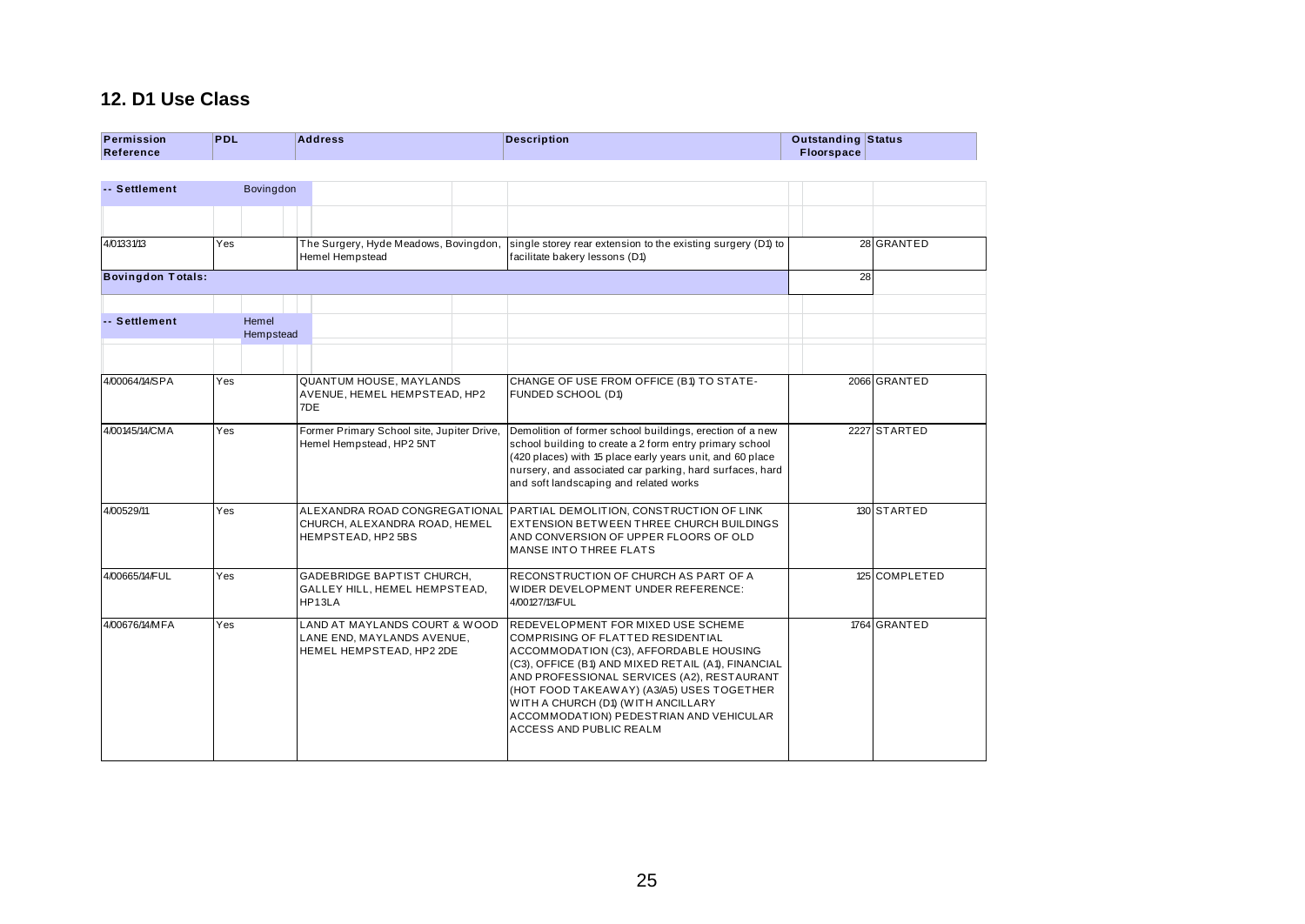| Permission | <b>PDL</b><br>and the state of the state of the state of the state of the state of the state of the state of the state of th | <b>Address</b> | Description | Outstanding Status |
|------------|------------------------------------------------------------------------------------------------------------------------------|----------------|-------------|--------------------|
| Reference  |                                                                                                                              |                |             | Floorspace         |

| -- Settlement  | Hemel<br>Hempstead |                                                                                            |                                                                                                                                                                                                                                                                                                                                                                                                                                                                                                                                                                                                                                                                                                                                                                                                                                                                                                                                                                                                                                                                                                         |             |
|----------------|--------------------|--------------------------------------------------------------------------------------------|---------------------------------------------------------------------------------------------------------------------------------------------------------------------------------------------------------------------------------------------------------------------------------------------------------------------------------------------------------------------------------------------------------------------------------------------------------------------------------------------------------------------------------------------------------------------------------------------------------------------------------------------------------------------------------------------------------------------------------------------------------------------------------------------------------------------------------------------------------------------------------------------------------------------------------------------------------------------------------------------------------------------------------------------------------------------------------------------------------|-------------|
| 4/00686/14/FUL | No                 | <b>BELSWAINS PRIMARY (PRIMARY</b><br>MIXED) SCHOOL, BARNFIELD, HEMEL<br>HEMPSTEAD, HP3 9QJ | Extension to existing library                                                                                                                                                                                                                                                                                                                                                                                                                                                                                                                                                                                                                                                                                                                                                                                                                                                                                                                                                                                                                                                                           | 32 GRANTED  |
| 4/00803/13     | <b>No</b>          | <b>HEMEL HEMPSTEAD</b>                                                                     | ADJ HIGHFIELD HALL, CAMBRIAN WAY, PROPOSED NEW MEDICAL CENTRE WITH<br>ASSOCIATED PARKING AND PUBLIC REALM WORKS<br>(AMENDED SCHEME).                                                                                                                                                                                                                                                                                                                                                                                                                                                                                                                                                                                                                                                                                                                                                                                                                                                                                                                                                                    | 436 GRANTED |
| 4/00963/11     | Yes                | <b>BOURNE METHODIST CHURCH,</b><br>NORTHRIDGE WAY, HEMEL<br>HEMPSTEAD, HP12AU              | REPLACEMENT CHURCH BUILDINGS                                                                                                                                                                                                                                                                                                                                                                                                                                                                                                                                                                                                                                                                                                                                                                                                                                                                                                                                                                                                                                                                            | 754 STARTED |
| 4/01382/09     | Yes                | FORMER SAPPI SITE, LOWER ROAD,<br>NASH MILLS, HEMEL HEMPSTEAD                              | 450 DW ELLINGS, COMPRISING 69 HOUSES, 380<br>APARTMENTS AND ONE FLAT OVER A GARAGE,<br>INCLUDING AFFORDABLE HOUSING, 620m2 OF<br>COMMUNITY. A3 RESTAURANT AND CAFE AND B1<br>BUSINESS/OFFICES USES WITHIN NASH HOUSE, A<br>145m2 D1 CHILDREN'S DAY NURSERY WITHIN<br>STEPHENSON'S COTTAGE, THE USE OF THE<br>GROUND FLOORS OF BLOCKS K & I TO PROVIDE<br>352m2 OF B1BUSINESS/CRAFT WORKSHOPS,<br>PROVISION OF A HYDRO-ELECTRIC PLANT, A 64<br>BED CARE HOME, RE-OPENING AND ENHANCEMENT<br>OF THE CULVERTED WATERCOURSE THROUGH<br>THE SITE AND THE CONSTRUCTION OF VEHICULAR<br>AND PEDESTRIAN LINKS ACROSS THE RE-OPENED<br>WATERCOURSE, ON SITE CAR PARKING AND THE<br>RE-USE OF THE EXISTING CAR PARK TO THE<br>SOUTH OF RED LION LANE, ACCESS<br>IMPROVEMENTS INCLUDING THE PROVISION OF A<br>NEW ROUNDABOUT AT THE JUNCTION OF RED LION<br>LANE AND LOWER ROAD, ENHANCEMENT OF THE<br>WAR MEMORIAL GARDENS, PROVISION OF OPEN<br>SPACE. PUBLIC SQUARES AND LANDSCAPING AT<br>THE FORMER SAPPI PAPER MILL SITES LOCATED<br>TO THE NORTH AND SOUTH OF RED LION LANE.<br>NASH MILLS (AMENDED SCHEME) | 145 STARTED |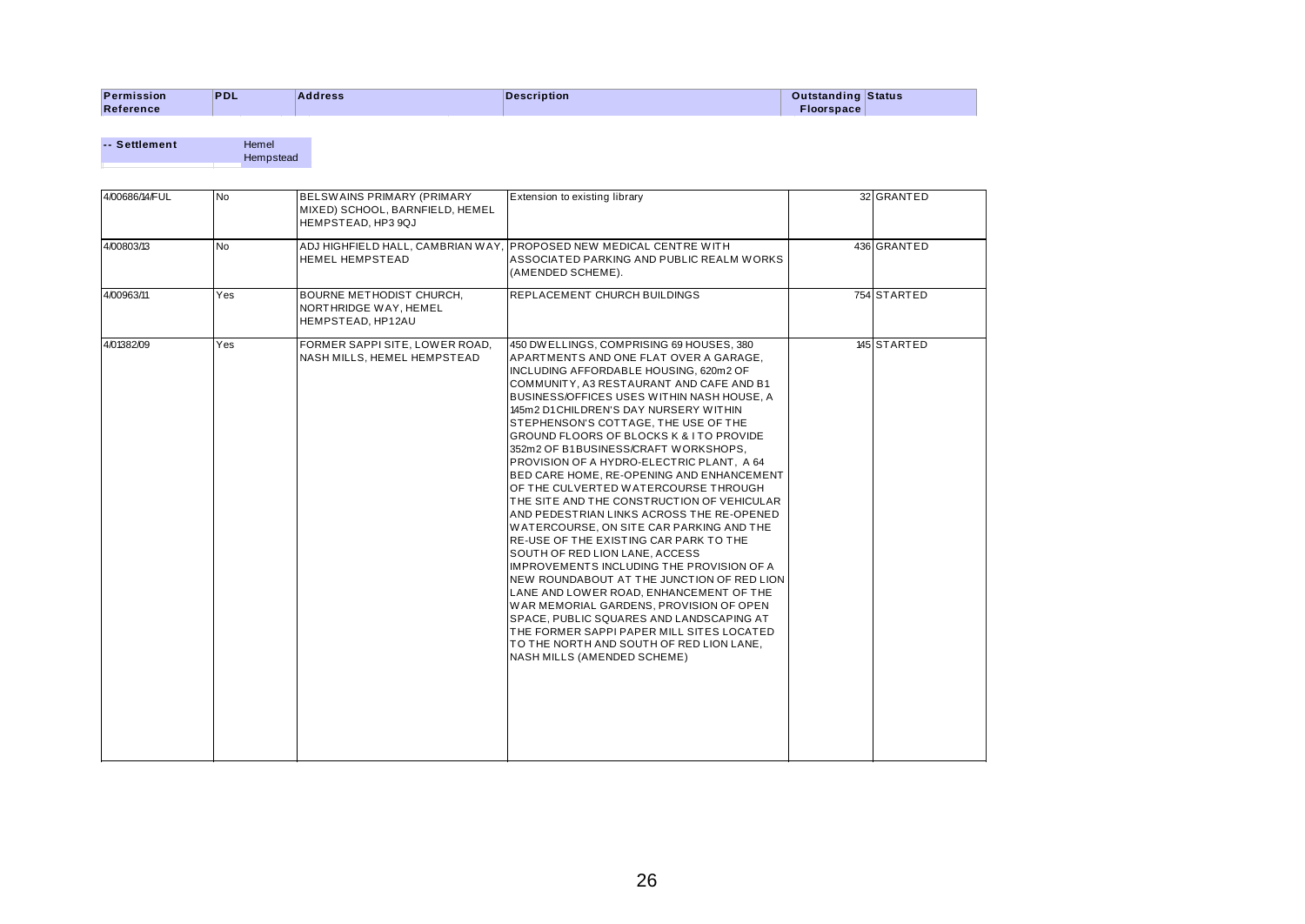| ssion          | PDL | œ | 'i ption | Outstanding Status |  |
|----------------|-----|---|----------|--------------------|--|
|                |     |   |          |                    |  |
| Data<br>rence: |     |   |          | space              |  |
|                |     |   |          |                    |  |

| -- Settlement | Hemel     |
|---------------|-----------|
|               | Hempstead |

|                                |         | Hempstead                                                                                      |                                                                                                                                                                                                                                                                                                                                                                                                                                                                                                                                                                                                                                                                                                                                                                                                                                                                                                                                                                                                                                                                                                         |       |               |
|--------------------------------|---------|------------------------------------------------------------------------------------------------|---------------------------------------------------------------------------------------------------------------------------------------------------------------------------------------------------------------------------------------------------------------------------------------------------------------------------------------------------------------------------------------------------------------------------------------------------------------------------------------------------------------------------------------------------------------------------------------------------------------------------------------------------------------------------------------------------------------------------------------------------------------------------------------------------------------------------------------------------------------------------------------------------------------------------------------------------------------------------------------------------------------------------------------------------------------------------------------------------------|-------|---------------|
|                                |         |                                                                                                |                                                                                                                                                                                                                                                                                                                                                                                                                                                                                                                                                                                                                                                                                                                                                                                                                                                                                                                                                                                                                                                                                                         |       |               |
| 4/01382/09                     | Yes     | FORMER SAPPI SITE, LOWER ROAD,<br>NASH MILLS, HEMEL HEMPSTEAD                                  | 450 DW ELLINGS, COMPRISING 69 HOUSES, 380<br>APARTMENTS AND ONE FLAT OVER A GARAGE,<br>INCLUDING AFFORDABLE HOUSING, 620m2 OF<br>COMMUNITY, A3 RESTAURANT AND CAFE AND B1<br>BUSINESS/OFFICES USES WITHIN NASH HOUSE. A<br>145m2 D1 CHILDREN'S DAY NURSERY WITHIN<br>STEPHENSON'S COTTAGE, THE USE OF THE<br>GROUND FLOORS OF BLOCKS K & I TO PROVIDE<br>352m2 OF B1BUSINESS/CRAFT WORKSHOPS,<br>PROVISION OF A HYDRO-ELECTRIC PLANT, A 64<br>BED CARE HOME, RE-OPENING AND ENHANCEMENT<br>OF THE CULVERTED WATERCOURSE THROUGH<br>THE SITE AND THE CONSTRUCTION OF VEHICULAR<br>AND PEDESTRIAN LINKS ACROSS THE RE-OPENED<br>WATERCOURSE, ON SITE CAR PARKING AND THE<br>RE-USE OF THE EXISTING CAR PARK TO THE<br>SOUTH OF RED LION LANE, ACCESS<br>IMPROVEMENTS INCLUDING THE PROVISION OF A<br>NEW ROUNDABOUT AT THE JUNCTION OF RED LION<br>LANE AND LOWER ROAD, ENHANCEMENT OF THE<br>WAR MEMORIAL GARDENS, PROVISION OF OPEN<br>SPACE, PUBLIC SQUARES AND LANDSCAPING AT<br>THE FORMER SAPPI PAPER MILL SITES LOCATED<br>TO THE NORTH AND SOUTH OF RED LION LANE,<br>NASH MILLS (AMENDED SCHEME) |       | 104 STARTED   |
| 4/01487/14/MFA                 | Yes     | LONGDEAN SCHOOL, RUMBALLS<br>ROAD, HEMEL HEMPSTEAD, HP3 8JB                                    | DEMOLITION OF EXISTING SCHOOL BUILDINGS AND<br>CONSTRUCTION OF NEW THREE / FOUR STOREY<br>SECONDARY SCHOOL WITH HARD AND SOFT PLAY<br>AREAS, PLAYING FIELDS, CAR PARKING, PROVISION<br>OF TEMPORARY CONSTRUCTION ACCESS.<br>LANDSCAPING AND ASSOCIATED WORKS.                                                                                                                                                                                                                                                                                                                                                                                                                                                                                                                                                                                                                                                                                                                                                                                                                                           |       | 11940 GRANTED |
| 4/01719/13/FUL                 | Yes     | STEPHENSONS COTTAGE, 306<br>BELSWAINS LANE, HEMEL<br>HEMPSTEAD, HP3 9XE                        | GROUND FLOOR NURSERY WITH SINGLE STOREY<br>SIDE AND REAR EXTENSION AND RESIDENTIAL USE<br>OF FIRST FLOOR AS ONE BED FLAT.                                                                                                                                                                                                                                                                                                                                                                                                                                                                                                                                                                                                                                                                                                                                                                                                                                                                                                                                                                               |       | 90 GRANTED    |
| 4/02017/13/CMA                 | Yes     | South Hill JMI School, Heath Lane, Hemel<br>Hempstead, HP11TT                                  | Construction of 2 storey 8 classroom block                                                                                                                                                                                                                                                                                                                                                                                                                                                                                                                                                                                                                                                                                                                                                                                                                                                                                                                                                                                                                                                              |       | 1148 STARTED  |
| 4/02047/14/MFA                 | Yes     | BLDG A, LAND BETWEEN HEMEL ONE<br>AND PENTAGON PARK, BOUNDARY<br>WAY, HEMEL HEMPSTEAD, HP2 7YU | CONSTRUCTION OF A TWO-STOREY PRIVATE<br>HEALTHCARE CLINIC, PROVIDING DAYCARE<br>FACILITIES (CONSULT/EXAM ROOMS, TREATMENT<br>ROOMS, IMAGING AND DENTAL TREATMENT) AND<br>OFFICE SPACE. ASSOCIATED CAR PARKING AND<br>LANDSCAPING AND AN EXTERNAL PLANT ROOM<br>AND COMPOUND. THE SITE IS CURRENTLY VACANT,<br>THOUGH WAS PREVIOUSLY USED AS A GROUND<br>LEVEL CAR PARK. DEVELOPMENT TO BE CARRIED<br>OUT IN TWO PHASES: CLINIC (PHASE 1) AND<br>OFFICES (PHASE 2).                                                                                                                                                                                                                                                                                                                                                                                                                                                                                                                                                                                                                                      |       | 1812 GRANTED  |
| 4/02587/14/FUL                 | No      | ROAD, HEMEL HEMPSTEAD, HP13QF                                                                  | CHURCH OF ST ALBAN, WARNERS END SINGLE STOREY SIDE EXTENSION, RE-ROOFING &<br>REPLACEMENT WINDOWS. . EXISTING HALL TO BE<br>DEMOLISHED.                                                                                                                                                                                                                                                                                                                                                                                                                                                                                                                                                                                                                                                                                                                                                                                                                                                                                                                                                                 |       | 55 GRANTED    |
| 4/03336/14/FUL                 | No      | LOCKERS PARK SCHOOL, LOCKERS<br>PARK LANE, HEMEL HEMPSTEAD, HP1<br><b>ITL</b>                  | CONSTRUCTION OF NEW DETACHED SCHOOL<br>BUILDING WITHIN THE EXISTING SCHOOL<br>GROUNDS.                                                                                                                                                                                                                                                                                                                                                                                                                                                                                                                                                                                                                                                                                                                                                                                                                                                                                                                                                                                                                  |       | 420 GRANTED   |
| 4/03625/14/FUL                 | Unknown | ST BARNABAS CHURCH. THE QUEENS<br>SQUARE, HEMEL HEMPSTEAD                                      | SINGLE AND TWO-STOREY SIDE EXTENSION.<br>SINGLE STOREY REAR EXTENSION.                                                                                                                                                                                                                                                                                                                                                                                                                                                                                                                                                                                                                                                                                                                                                                                                                                                                                                                                                                                                                                  |       | 164 GRANTED   |
| <b>Hemel Hempstead Totals:</b> |         |                                                                                                |                                                                                                                                                                                                                                                                                                                                                                                                                                                                                                                                                                                                                                                                                                                                                                                                                                                                                                                                                                                                                                                                                                         | 23412 |               |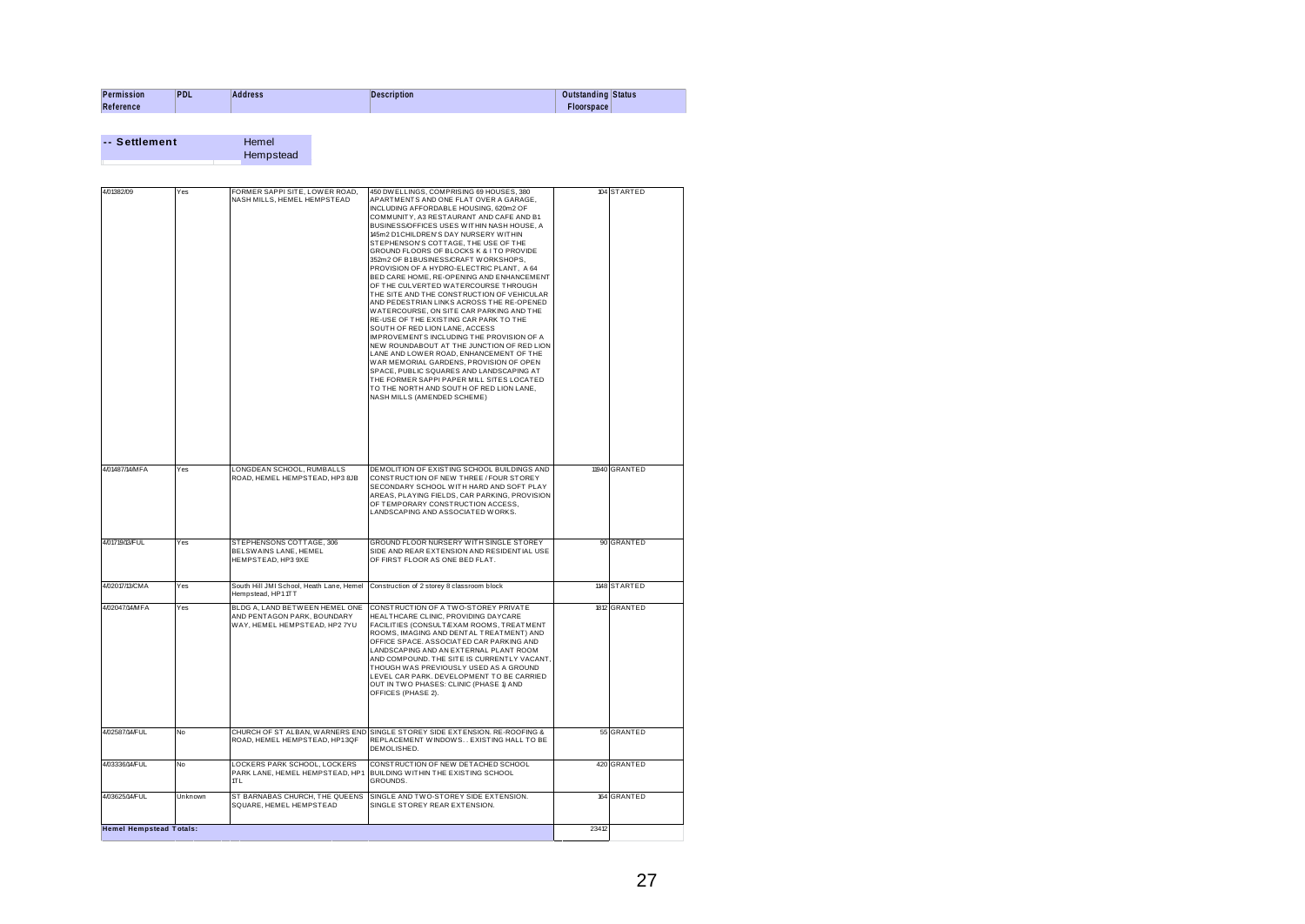| Permission<br>Reference | PDL      | <b>Address</b> | <b>Description</b> | <b>Outstanding Status</b><br>Floorspace |  |
|-------------------------|----------|----------------|--------------------|-----------------------------------------|--|
|                         |          |                |                    |                                         |  |
| -- Settlement           | Markyate |                |                    |                                         |  |

| -- Settlement                  |     | Markyate                  |                                                               |                                                                                                                                                                                                                                                                                                                                                                                                                                                                 |       |              |
|--------------------------------|-----|---------------------------|---------------------------------------------------------------|-----------------------------------------------------------------------------------------------------------------------------------------------------------------------------------------------------------------------------------------------------------------------------------------------------------------------------------------------------------------------------------------------------------------------------------------------------------------|-------|--------------|
|                                |     |                           |                                                               |                                                                                                                                                                                                                                                                                                                                                                                                                                                                 |       |              |
| 4/01173/11                     | Yes |                           | LAND AT HICKS ROAD, MARKYATE,<br>AL3 8LH                      | COMPREHENSIVE REDEVELOPMENT TO PROVIDE A<br>RANGE OF 75 RESIDENTIAL DWELLINGS; NEW<br>CLASS B1, B2 AND B8 ACCOMMODATION (INCLUDING<br>THE RETENTION OF TWO LIGHT INDUSTRIAL<br>BUILDINGS WITHIN SHAROSE COURT); A NEW<br>SURGERY/HEALTH CENTRE; 3 COMMERCIAL UNITS<br>(FOR CLASS A1/A2/A3/A4 AND B1USE), CREATION OF<br>A PUBLIC SQUARE, ASSOCIATED LANDSCAPING;<br>FORMATION OF NEW ACCESS ROADS AND<br>PROVISION OF 197 CAR PARKING SPACE (AMENDED<br>SCHEME) |       | 344 STARTED  |
| <b>Markyate Totals:</b>        |     |                           |                                                               |                                                                                                                                                                                                                                                                                                                                                                                                                                                                 | 344   |              |
|                                |     |                           |                                                               |                                                                                                                                                                                                                                                                                                                                                                                                                                                                 |       |              |
| -- Settlement                  |     | Rest of<br><b>Dacorum</b> |                                                               |                                                                                                                                                                                                                                                                                                                                                                                                                                                                 |       |              |
|                                |     |                           |                                                               |                                                                                                                                                                                                                                                                                                                                                                                                                                                                 |       |              |
| 4/00130/13/FUL                 | Yes |                           | Langley, WD4 9HG                                              | Rudolf Steiner School, Langley Hill, Kings Proposed alterations & extensions to main cluster of<br>buildings                                                                                                                                                                                                                                                                                                                                                    |       | 381 GRANTED  |
| 4/00909/14/MFA                 | Yes |                           | KINGS LANGLEY SCHOOL, LOVE LANE,<br>KINGS LANGLEY, WD4 9HN    | DEMOLITION OF EXISTING SCHOOL BUILDINGS AND<br>STRUCTURES, CONSTRUCTION OF NEW<br>SECONDARY SCHOOL, WITH ASSOCIATED AREAS<br>OF HARD AND SOFT PLAY, PLAYING FIELDS, CAR<br>PARKING AND ACCESS, LANDSCAPING AND<br><b>RELATED WORKS.</b>                                                                                                                                                                                                                         |       | 9160 STARTED |
| 4/02293/13/MFA                 | No  |                           | ASHLYNS SCHOOL, CHESHAM ROAD,<br>BERKHAMSTED, HP4 3AH         | DEMOLITION OF EXISTING GARAGE BLOCK AND<br>CONSTRUCTION OF NEW SPORTS HALL                                                                                                                                                                                                                                                                                                                                                                                      |       | 1911 GRANTED |
| 4/02849/14/MFA                 | Yes |                           | ABBOTS HILL SCHOOL, BUNKERS<br>LANE, HEMEL HEMPSTEAD, HP3 8RP | EXTENSION OF EXISTING NURSERY DEPARTMENT<br>AND REDEVELOPMENT OF EXISTING INFANTS AND<br>JUNIORS DEPARTMENTS INVOLVING THE<br>DEMOLITION OF EXISTING TEMPORARY<br><b>CLASSROOMS</b>                                                                                                                                                                                                                                                                             |       | 1742 GRANTED |
| 4/03254/14/FUL                 | Yes |                           | HARESFOOT SCHOOL, CHESHAM<br>ROAD, BERKHAMSTED, HP4 2SZ       | DEMOLITION OF EXISTING PORTACABINS AND<br>CONSTRUCTION OF SINGLE STOREY EXTENSION<br>TO THE EXISTING CLASROOM BLOCK AND<br>CREATION OF 3 TEMPORARY CLASSROOMS<br>DURING THE BUILD.                                                                                                                                                                                                                                                                              |       | 282 GRANTED  |
| <b>Rest of Dacorum Totals:</b> |     |                           |                                                               |                                                                                                                                                                                                                                                                                                                                                                                                                                                                 | 13476 |              |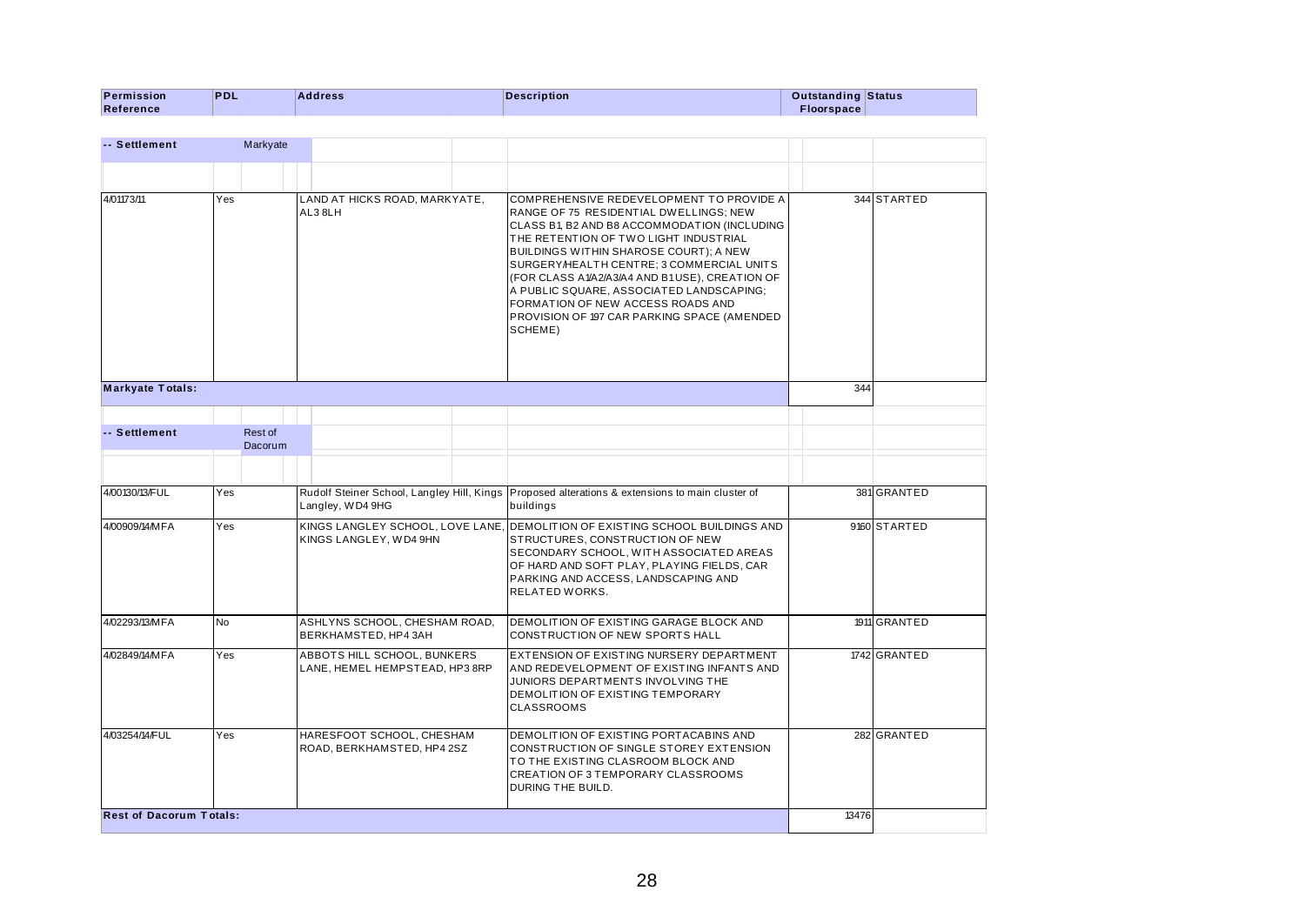| Permission<br>Reference | <b>IPDL</b> | <b>Address</b> | <b>Description</b> | <b>Outstanding Status</b><br>Floorspace |  |
|-------------------------|-------------|----------------|--------------------|-----------------------------------------|--|
|                         |             |                |                    |                                         |  |
| -- Settlement           | Rural area  |                |                    |                                         |  |

| -- Settlement                           | Rural area     |                                                                               |  |                                                                                                                                                                                                                                                                                |       |             |
|-----------------------------------------|----------------|-------------------------------------------------------------------------------|--|--------------------------------------------------------------------------------------------------------------------------------------------------------------------------------------------------------------------------------------------------------------------------------|-------|-------------|
|                                         |                |                                                                               |  |                                                                                                                                                                                                                                                                                |       |             |
| 4/02589/14/FUL                          | N <sub>o</sub> | BEECHWOOD PARK PREPARATORY<br>SCHOOL, BEECHWOOD PARK,<br>MARKYATE, ST. ALBANS |  | CONSTRUCTION OF SINGLE STOREY BUILDING                                                                                                                                                                                                                                         |       | 300 GRANTED |
| 4/03442/14/CON                          | Yes            | Markyate Primary School, Cavendish<br>Road, Markyate, AL3 8PT                 |  | Application for the erection of single storey extension to<br>provide 2 new classrooms and erection of a single storey<br>modular building to provide 1new classroom; together<br>with the expansion of existing car park to increase on site<br>parking capacity to 45 spaces |       | 210 GRANTED |
| Rural area Totals:                      |                |                                                                               |  |                                                                                                                                                                                                                                                                                | 510   |             |
| -- Settlement                           | Tring          |                                                                               |  |                                                                                                                                                                                                                                                                                |       |             |
|                                         |                |                                                                               |  |                                                                                                                                                                                                                                                                                |       |             |
| 4/00388/14/FUL                          | Unknown        | ST MARTHAS CHURCH, PARK ROAD,<br>TRING, HP23 6BP                              |  | SINGLE STOREY REAR EXTENSION (AMENDED<br>SCHEME).                                                                                                                                                                                                                              |       | 30 GRANTED  |
| 4/02276/14/FUL                          | Yes            | 98 HIGH STREET, TRING, HP23 4AF                                               |  | CHANGE OF USE OF GROUND FLOOR AND<br>BASEMENT FROM CLASS A1 (RETAIL) TO CLASS D1<br>(DENTAL PRACTICE) AND TWO STOREY REAR<br><b>EXTENSION</b>                                                                                                                                  |       | 181 GRANTED |
| 4/02331/12                              | <b>No</b>      | AKEMAN STREET BAPTIST CHURCH.<br>AKEMAN STREET, TRING, HP236AA                |  | <b>TWO SINGLE STOREY SIDE LINKED EXTENSIONS</b><br>ANCILLARY FACILITIES AND INTERNAL<br>ALTERATIONS (AMENDED SCHEME)                                                                                                                                                           |       | 119 GRANTED |
| 4/03072/14/FUL                          | Yes            | 9 MANSION DRIVE, TRING, HP235BD                                               |  | CHANGE OF USE TO FORM MEDICAL CENTRE AND<br>TEMPORARY STAFF ACCOMMODATION FOR USE<br>BY TRING PARK SCHOOL FOR PERFORMING ARTS.<br>WITH ALTERATIONS TO INCLUDE ADDITION OF<br>EXTERNAL STAIRS, CONVERSION OF GARAGE NEW<br>RAMPED ACCESS AND CHANGES TO<br>FENESTRATION.        |       | 159 GRANTED |
| <b>Tring Totals:</b>                    |                |                                                                               |  |                                                                                                                                                                                                                                                                                | 489   |             |
|                                         |                |                                                                               |  |                                                                                                                                                                                                                                                                                |       |             |
| D1 Non-residential institutions Totals: |                |                                                                               |  |                                                                                                                                                                                                                                                                                | 38259 |             |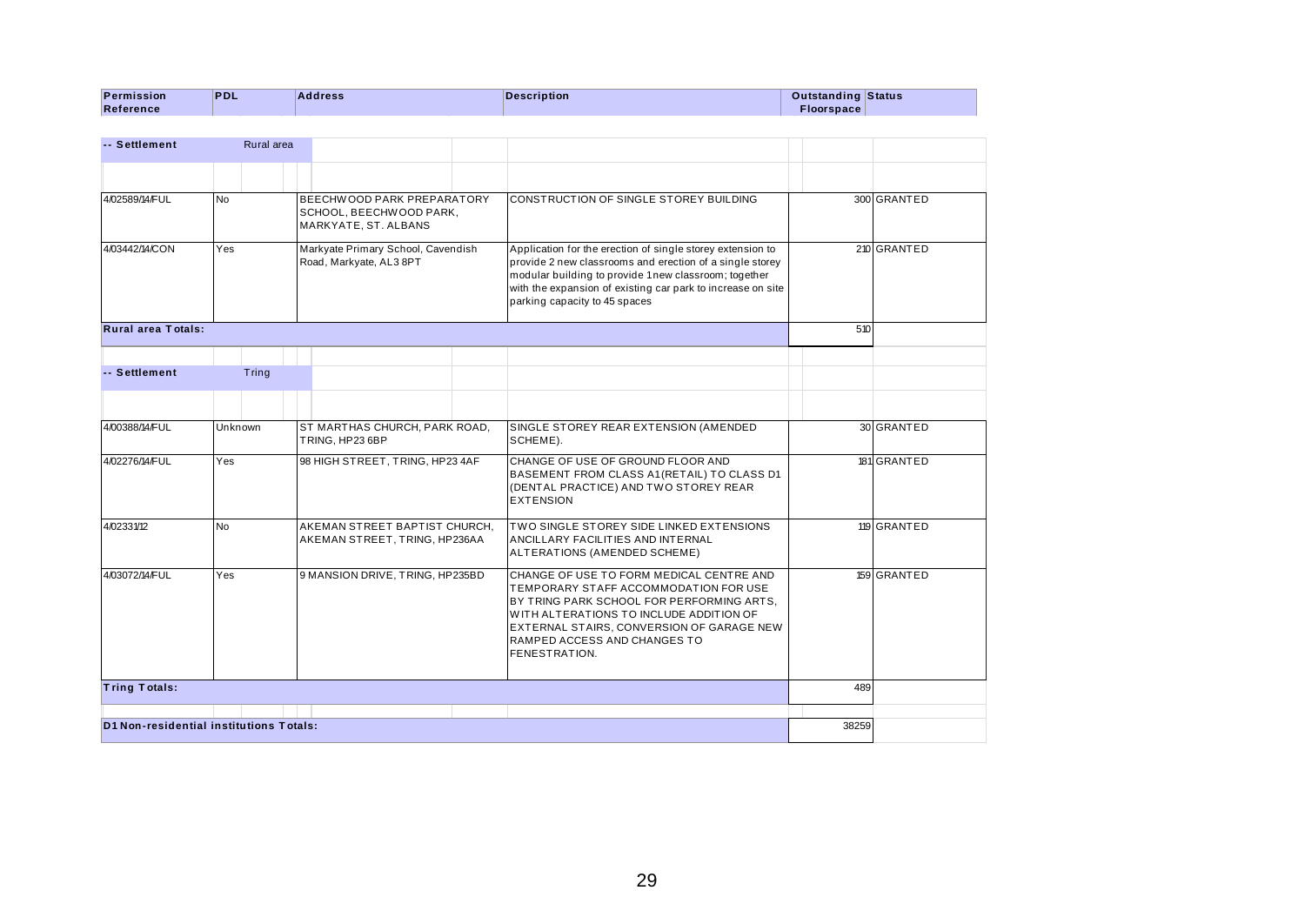## **13. D2 Use Class**

| Permission<br>Reference        | <b>PDL</b> |                    | <b>Address</b>                                                           | <b>Description</b>                                                                                                                                                                                                                                            | <b>Outstanding Status</b><br>Floorspace |             |
|--------------------------------|------------|--------------------|--------------------------------------------------------------------------|---------------------------------------------------------------------------------------------------------------------------------------------------------------------------------------------------------------------------------------------------------------|-----------------------------------------|-------------|
| -- Settlement                  |            | Hemel<br>Hempstead |                                                                          |                                                                                                                                                                                                                                                               |                                         |             |
| 4/03321/14/MFA                 | <b>No</b>  |                    | WATER GARDENS, WATERHOUSE<br>STREET, HEMEL HEMPSTEAD                     | RESTORATION WORKS TO REVITALISE JELLICOE'S<br>WATER GARDENS TO INCLUDE NEW PLAY SPACE;<br>NEW BUILDING TO PROVIDE FACILITIES FOR<br>GARDENER, FRIENDS AND VOLUNTEERS AND<br>MAINTENANCE AND TRAINING; NEW STORAGE<br>COMPOUND; SITING OF MOBILE CAFÉ KIOSK ON |                                         | 38 GRANTED  |
|                                |            |                    |                                                                          | FLOWER GARDEN TERRACE; NEW CONCRETE FLAT<br>BRIDGE; FISH PASSES; GREEN SCREEN TO<br>MITIGATE VISUAL IMPACT OF THE TWO STOREY<br>CAR PARK ON THE GARDENS, AND NEW LIGHTING.                                                                                    |                                         |             |
| <b>Hemel Hempstead Totals:</b> |            |                    |                                                                          |                                                                                                                                                                                                                                                               | 38                                      |             |
| -- Settlement                  |            | Markyate           |                                                                          |                                                                                                                                                                                                                                                               |                                         |             |
| 4/01549/13                     | Yes        |                    | Markyate Village Hall, Cavendish Road,<br>Markyate, AL3 8PS              | rear extension to village hall                                                                                                                                                                                                                                |                                         | 49 GRANTED  |
| <b>Markyate Totals:</b>        |            |                    |                                                                          |                                                                                                                                                                                                                                                               | 49                                      |             |
| -- Settlement                  |            | Rest of<br>Dacorum |                                                                          |                                                                                                                                                                                                                                                               |                                         |             |
| 4/00398/13                     | Yes        |                    | LAND AT CHESHAM FIELDS, CHESHAM<br>ROAD, BERKHAMSTED, HP4 3AE            | REPLACEMENT SPORTS PAVILION AND NEW<br>CHANGING ROOM BLOCK                                                                                                                                                                                                    |                                         | 392 GRANTED |
| 4/02114/12                     | <b>No</b>  |                    | LAND AT SPORTS GROUND,<br>HOMEFIELD, POTTEN END,<br>BERKHAMSTED, HP4 2QU | CONSTRUCTION OF REPLACEMENT SCOUT HUT                                                                                                                                                                                                                         |                                         | 162 GRANTED |
| 4/02328/12                     | Yes        |                    | THE SCOUT HALL, CHURCH END,<br>MARKYATE, ST. ALBANS, AL3 8PY             | REPLACEMENT SCOUT HUT                                                                                                                                                                                                                                         |                                         | 244 GRANTED |
| 4/03015/14/FUL                 | Yes        |                    | THE EAGLE P.H., 127 HEMPSTEAD<br>ROAD, KINGS LANGLEY, WD4 8AJ            | CHANGE OF USE OF GROUND FLOOR FROM CAFE<br>(A3) TO A MIXED USE OF CAFE (A3) AND FITNESS<br>CENTRE (D2).                                                                                                                                                       |                                         | 74 GRANTED  |
| <b>Rest of Dacorum Totals:</b> |            |                    |                                                                          |                                                                                                                                                                                                                                                               | 872                                     |             |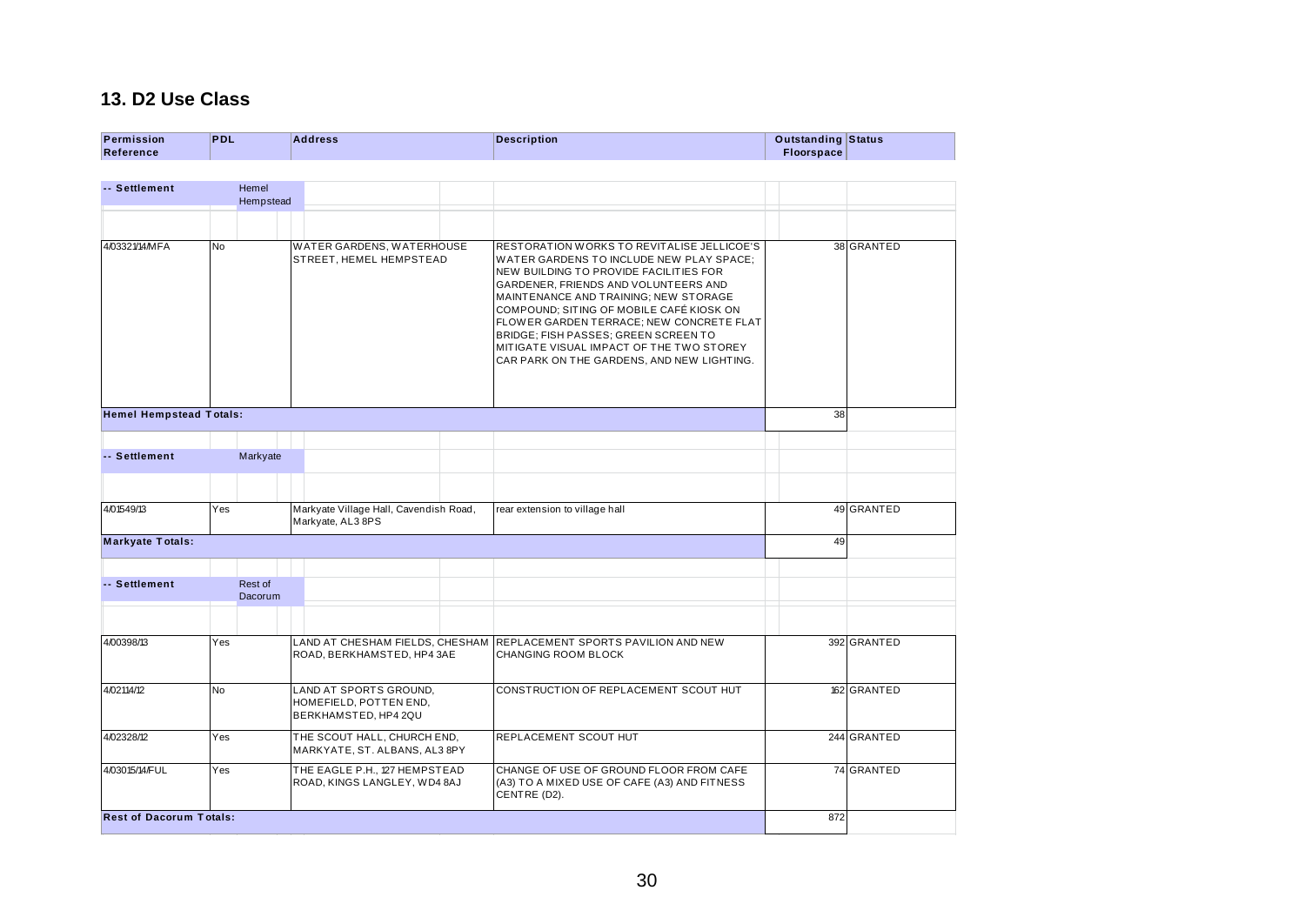| Permission | <b>PDL</b> | <b>Address</b> | <b>Description</b> | <b>Outstanding Status</b> |  |
|------------|------------|----------------|--------------------|---------------------------|--|
|            |            |                |                    |                           |  |
| Reference  |            |                |                    | Floorspace                |  |
|            |            |                |                    |                           |  |

| Permission<br>Reference         | PDL       | <b>Address</b>                                   | <b>Description</b>                                                                                                                                       | <b>Outstanding Status</b><br>Floorspace |            |
|---------------------------------|-----------|--------------------------------------------------|----------------------------------------------------------------------------------------------------------------------------------------------------------|-----------------------------------------|------------|
|                                 |           |                                                  |                                                                                                                                                          |                                         |            |
| -- Settlement                   | Tring     |                                                  |                                                                                                                                                          |                                         |            |
|                                 |           |                                                  |                                                                                                                                                          |                                         |            |
| 4/00443/14/FUL                  | <b>No</b> | TRING SQUADRON ATC, NEW ROAD,<br>TRING, HP23 5EY | SINGLE-STOREY SIDE EXTENSION TO FORM NEW<br>LECTURE ROOM AND OFFICE BLOCK, PROVISION<br>OF NEW VEHICULAR ACCESS AND<br>EXTINGUISHMENT OF EXISTING ACCESS |                                         | 69 GRANTED |
| <b>Tring Totals:</b>            |           |                                                  |                                                                                                                                                          | 69                                      |            |
|                                 |           |                                                  |                                                                                                                                                          |                                         |            |
| D2 Assembly and leisure Totals: |           |                                                  |                                                                                                                                                          | 1028                                    |            |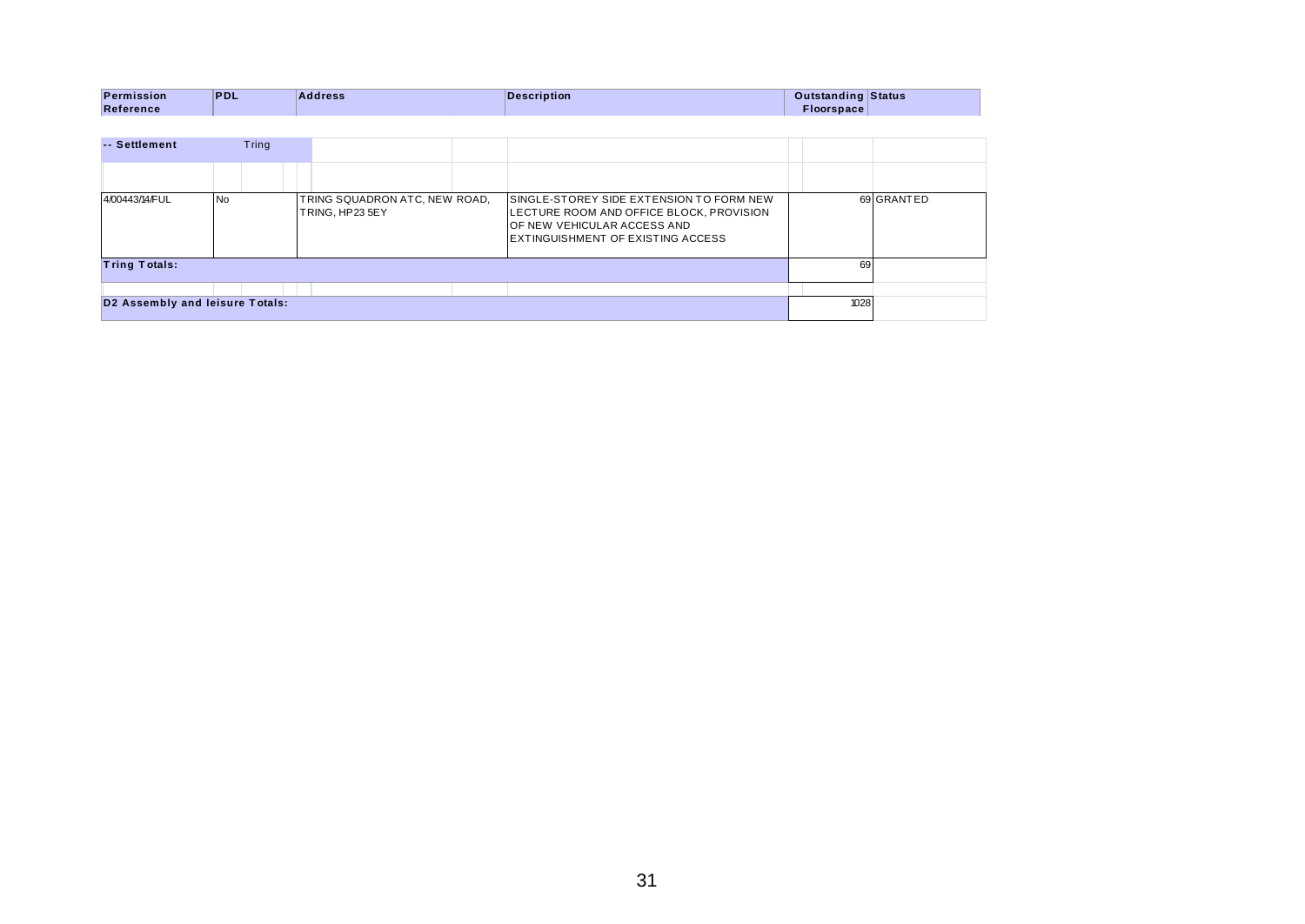## **14. No Specific Use Class**

| Permission<br>Reference        | <b>PDL</b><br><b>Address</b> |                    |                                                           | <b>Description</b>                                                         | <b>Outstanding Status</b><br><b>Floorspace</b> |                                                                                                                                                                                                                                                |      |              |
|--------------------------------|------------------------------|--------------------|-----------------------------------------------------------|----------------------------------------------------------------------------|------------------------------------------------|------------------------------------------------------------------------------------------------------------------------------------------------------------------------------------------------------------------------------------------------|------|--------------|
| -- Settlement                  |                              | Hemel<br>Hempstead |                                                           |                                                                            |                                                |                                                                                                                                                                                                                                                |      |              |
| 4/00073/14/CMA                 | Yes                          |                    |                                                           | Hemel Hempstead, HP2 7BW                                                   |                                                | Bishops Yard, Bishops House, Mark Road, Construction of steel portal frame building with pitched<br>roof to cover area used to sort waste from skips                                                                                           |      | 146 GRANTED  |
| 4/00866/14/FUL                 | Yes                          |                    |                                                           | SKY FORD, REDBOURN ROAD, HEMEL<br>HEMPSTEAD, HP2 7AZ                       |                                                | SINGLE-STOREY INFILL EXTENSIONS, ATTACHED<br>CAR WASH ENCLOSURE, RECLADDING OF EXISTING<br>BUILDING, REPLACEMENT WINDOWS,<br>ALTERATIONS TO OPENINGS, BICYCLE SHELTER<br>AND REPLACEMENT ROOF INCLUDING THE<br><b>INSERTION OF ROOF LIGHTS</b> |      | 108 GRANTED  |
| 4/01312/13                     | Yes                          |                    |                                                           | THE ELMS, REDBOURN ROAD, HEMEL<br>HEMPSTEAD, HP2 7AZ                       |                                                | DEMOLITION OF DWELLING AND CONTRUCTION OF<br>41 BED HOSTEL WITH PART BASEMENT,<br>VEHICULAR ACCESS, CAR PARKING, FENCING AND<br>LANDSCAPING                                                                                                    |      | 1718 STARTED |
| 4/03607/14/FUL                 | Yes                          |                    | UNIT 1B, CENTRO, MAXTED ROAD,<br>HEMEL HEMPSTEAD, HP2 7EF |                                                                            |                                                | CHANGE OF USE FROM (B2/B8) GENERAL<br>INDUSTRIAL STORAGE AND DISTRIBUTION TO SUI<br><b>GENERIS</b>                                                                                                                                             |      | 224 GRANTED  |
| <b>Hemel Hempstead Totals:</b> |                              |                    |                                                           |                                                                            |                                                |                                                                                                                                                                                                                                                | 2196 |              |
| -- Settlement                  |                              | Rest of<br>Dacorum |                                                           |                                                                            |                                                |                                                                                                                                                                                                                                                |      |              |
| 4/00180/13                     | <b>No</b>                    |                    |                                                           | WOODVIEW, RUCKLERS LANE, KINGS<br>LANGLEY, WD4 9NA                         |                                                | <b>BOARDING CATTERY</b>                                                                                                                                                                                                                        |      | 199 GRANTED  |
| 4/00491/13                     | Yes                          |                    |                                                           | WATER END GARAGE, WATER END,<br>HEMEL HEMPSTEAD, HP13BD                    |                                                | CHANGE OF USE FROM WINE WAREHOUSE TO<br>VEHICLE REPAIR WORKSHOP - VARIATION OF TIME<br>LIMIT TO PLANNING PERMISSION 4/02440/04/FUL AS<br>EXTENDED BY 4/00094/10/VOT                                                                            |      | 228 GRANTED  |
| 4/01293/13                     | <b>No</b>                    |                    |                                                           | CHAMPNEYS HEALTH RESORT,<br>WIGGINTON, TRING, HP23 6HY                     |                                                | EXTENSION TO OWNERS DWELLING, BUSINESS<br>SUITE AND NEW ENTRANCE GATE                                                                                                                                                                          |      | 74 GRANTED   |
| 4/01733/05                     | Yes                          |                    |                                                           | Champneys, Chesham Road, Wigginton                                         |                                                | erection of extensions                                                                                                                                                                                                                         |      | 865 STARTED  |
| 4/02302/13/FUL                 | Unknown                      |                    | 5RE                                                       | <b>BMW SPECIALIST CARS LTD, COW</b><br>ROAST, TRING, HP23 5RE, TRING, HP23 |                                                | PROPOSED SINGLE STOREY EXTENSION, WITH<br>INTERNAL AND EXTERNAL REFURBISHMENT<br>WORKS.                                                                                                                                                        |      | 141 STARTED  |
| <b>Rest of Dacorum Totals:</b> |                              |                    |                                                           |                                                                            |                                                |                                                                                                                                                                                                                                                | 1507 |              |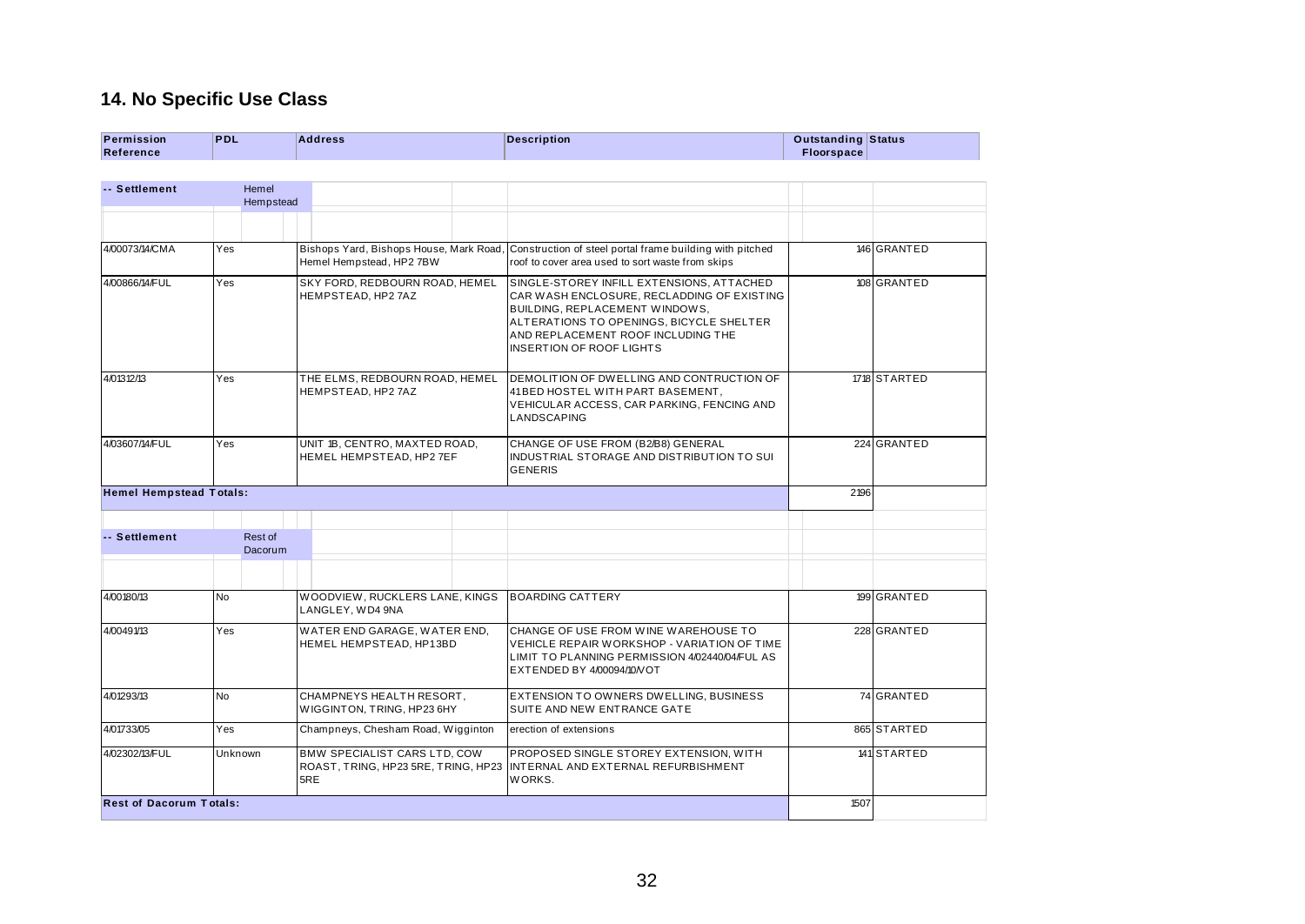| Permission | <b>PDL</b><br><b>Service Service</b> | <b>Address</b><br>. | Description | <b>Outstanding Status</b> |  |
|------------|--------------------------------------|---------------------|-------------|---------------------------|--|
| Reference  |                                      |                     |             | Floorspace                |  |

| Permission<br>Reference      | <b>PDL</b> | <b>Address</b>                                                                                 |  | <b>Description</b>                                                                                                                                                 | <b>Outstanding Status</b><br>Floorspace |             |
|------------------------------|------------|------------------------------------------------------------------------------------------------|--|--------------------------------------------------------------------------------------------------------------------------------------------------------------------|-----------------------------------------|-------------|
|                              |            |                                                                                                |  |                                                                                                                                                                    |                                         |             |
| -- Settlement                | Rural area |                                                                                                |  |                                                                                                                                                                    |                                         |             |
|                              |            |                                                                                                |  |                                                                                                                                                                    |                                         |             |
| 4/03608/14/FUL               | Unknown    | AMARAVATI BUDDHIST MONASTERY,<br>ST. MARGARETS, GREAT<br>GADDESDEN, HEMEL HEMPSTEAD,<br>HP13BZ |  | DEMOLITION OF EXISTING STRUCTURE AND<br>CONSTRUCTION OF A SINGLE STOREY NURSING<br>FACILITY (KUTI) INCLUDING AN INTERNAL ACCESS<br>ROAD AND ASSOICATED LANDSCAPING |                                         | 158 GRANTED |
| <b>Rural area Totals:</b>    |            |                                                                                                |  |                                                                                                                                                                    | 158                                     |             |
|                              |            |                                                                                                |  |                                                                                                                                                                    |                                         |             |
| <b>SG Floorspace Totals:</b> |            |                                                                                                |  |                                                                                                                                                                    | 3861                                    |             |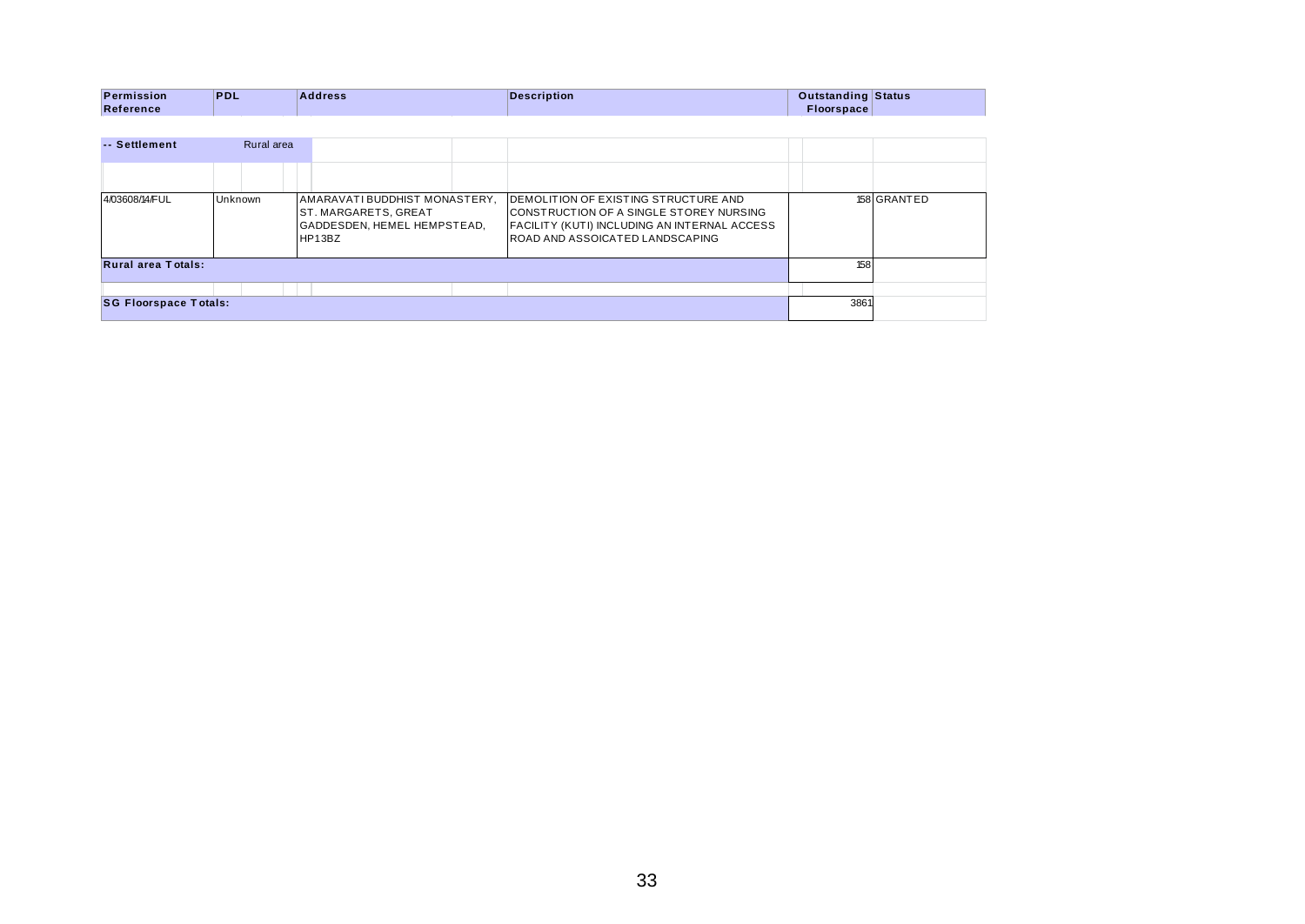#### **15. Summary of Committed Floorspace commitments**

|                                                    |                                  |                    |             |                                  |             | <b>Use Class</b> |                          |                |                                  |                |                |                    |
|----------------------------------------------------|----------------------------------|--------------------|-------------|----------------------------------|-------------|------------------|--------------------------|----------------|----------------------------------|----------------|----------------|--------------------|
| <b>SETTLEMENTS</b>                                 | A <sub>1</sub>                   | A2                 | A3-A5       | в                                | <b>B1</b>   | <b>B2</b>        | <b>B8</b>                | C <sub>1</sub> | C <sub>2</sub>                   | D <sub>1</sub> | D <sub>2</sub> | <b>Others</b>      |
|                                                    |                                  |                    |             | (mixed)                          |             |                  |                          |                |                                  |                |                |                    |
|                                                    |                                  |                    |             |                                  |             |                  |                          |                |                                  |                |                |                    |
| Berkhamsted                                        | 1,884                            | 0                  | 64          | $\mathbf 0$                      | 740         | 740              | 903                      | 0              | 0                                | $\Omega$       | 0              | $\mathbf 0$        |
| Hemel Hempstead                                    | 8,586                            | 0                  | 1,176       | 21,226                           | 29,174      | 8,887            | 41,927                   | 0              | 1,319                            | 23,412         | 38             | 2,196              |
| Tring                                              | 0                                | 216                | 0           | $\mathbf 0$                      | 0           | 0                | 0                        | $\Omega$       | 0                                | 489            | 69             | 0                  |
| Northchurch                                        | 0                                | 0                  | 0           | $\mathbf 0$                      | 0           | $\mathbf 0$      | 0                        | 0              | 0                                | 0              | $\mathbf 0$    | 0                  |
| Bovingdon                                          | 352                              | 40                 | 0           | 0                                | $\mathbf 0$ | $\Omega$         | 0                        | 0              | 0                                | 28             | 0              | 0                  |
| Kings Langley                                      | $\mathbf 0$                      | 0                  | 0           | $\mathbf 0$                      | 30          | $\mathbf 0$      | 0                        | 0              | 1,794                            | 0              | $\mathbf 0$    | 0                  |
| Markyate                                           | 244                              | 0                  | 0           | $\mathbf 0$                      | 350         | 350              | 352                      | 0              | 0                                | 344            | 49             | 0                  |
| Rest of Dacorum                                    | 143                              | 0                  | 70          | 15,423                           | 2,740       | $\mathbf 0$      | 42                       | 263            | 152                              | 13,986         | 872            | 1,665              |
|                                                    |                                  |                    |             |                                  |             |                  |                          |                |                                  |                |                |                    |
| <b>TOTALS (Gross)</b>                              | 11.209                           | 256                | 1,310       | 36,649                           | 33,034      | 9,977            | 43,224                   | 263            | 3,265                            | 38,259         | 1,028          | 3,861              |
| Less Floorspace Lost                               | 2,965                            | 898                | 912         | 11,873                           | 27,445      | 7,488            | 15,824                   | 84             | 103                              | 26,035         | 2,619          | 4,361              |
| <b>TOTALS (Net)</b>                                | 8,244                            | $-642$             | 398         | 24,776                           | 5,589       | 2,489            | 27,400                   | 179            | 3,162                            | 12,224         | $-1,591$       | $-500$             |
| TOTAL FLOORSPACE LOSSES RESULTING FROM COMMITMENTS |                                  |                    |             |                                  |             |                  |                          |                |                                  |                |                |                    |
|                                                    |                                  |                    |             |                                  |             |                  |                          |                |                                  |                |                |                    |
|                                                    |                                  |                    |             |                                  |             | <b>Use Class</b> |                          |                |                                  |                |                |                    |
| <b>SETTLEMENTS</b>                                 | A <sub>1</sub>                   | A2                 | A3-A5       | в                                | <b>B1</b>   | <b>B2</b>        | <b>B8</b>                | C <sub>1</sub> | C <sub>2</sub>                   | D <sub>1</sub> |                |                    |
|                                                    |                                  |                    |             |                                  |             |                  |                          |                |                                  |                | D <sub>2</sub> | Other              |
|                                                    |                                  |                    |             | (mixed)                          |             |                  |                          |                |                                  |                |                |                    |
| Berkhamsted                                        | 469                              | 0                  | $\mathbf 0$ | $\mathbf 0$                      | 3,760       | 3,320            | 168                      | $\mathsf 0$    | $\mathsf 0$                      | $\mathbf 0$    | $\mathsf 0$    | 73                 |
| Hemel Hempstead                                    | 1,756                            | 531                | 239         | $\mathbf 0$                      | 21,735      | 112              | 15,473                   | $\mathsf 0$    | 0                                | 17,497         | $\pmb{0}$      | 970                |
| Tring                                              | 444                              | $\mathsf 0$        | 141         | $\mathbf 0$                      | 24          | $\mathbf 0$      | $\pmb{0}$                | $\mathsf 0$    | $\pmb{0}$                        | $\pmb{0}$      | $\pmb{0}$      | 123                |
| Northchurch                                        | $\mathbf 0$                      | 0                  | 0           | $\mathbf 0$                      | 489         | $\mathbf 0$      | 0                        | $\mathsf 0$    | 0                                | $\pmb{0}$      | $\pmb{0}$      | $\pmb{0}$          |
|                                                    |                                  |                    | 269         | $\mathbf 0$                      | $\mathbf 0$ | $\mathbf 0$      | $\mathbf 0$              | $\mathsf 0$    | 0                                | $\pmb{0}$      | $\pmb{0}$      |                    |
| Bovingdon<br><b>Kings Langley</b>                  | 68                               | 0                  | $\mathbf 0$ |                                  | 46          | $\mathbf 0$      |                          | $\mathsf 0$    |                                  | $\mathbf 0$    | $\pmb{0}$      | 576                |
| Markyate                                           | $\pmb{0}$<br>$\mathsf{O}\xspace$ | 367<br>$\mathsf 0$ | 150         | $\pmb{0}$<br>$\mathsf{O}\xspace$ | 117         | $\mathbf 0$      | $\pmb{0}$<br>$\mathbf 0$ | $\mathsf 0$    | $\pmb{0}$<br>$\mathsf{O}\xspace$ | $\pmb{0}$      | $\mathsf 0$    | 700<br>$\mathsf 0$ |
| Rest of Dacorum                                    | 228                              | $\mathsf 0$        | 113         | 11,873                           | 1,274       | 4,056            | 183                      | 84             | 103                              | 8,538          | 2,619          | 1,919              |

Rest of Dacorum = "Rest of Dacorum" and "Rural Area" in the use class schedules.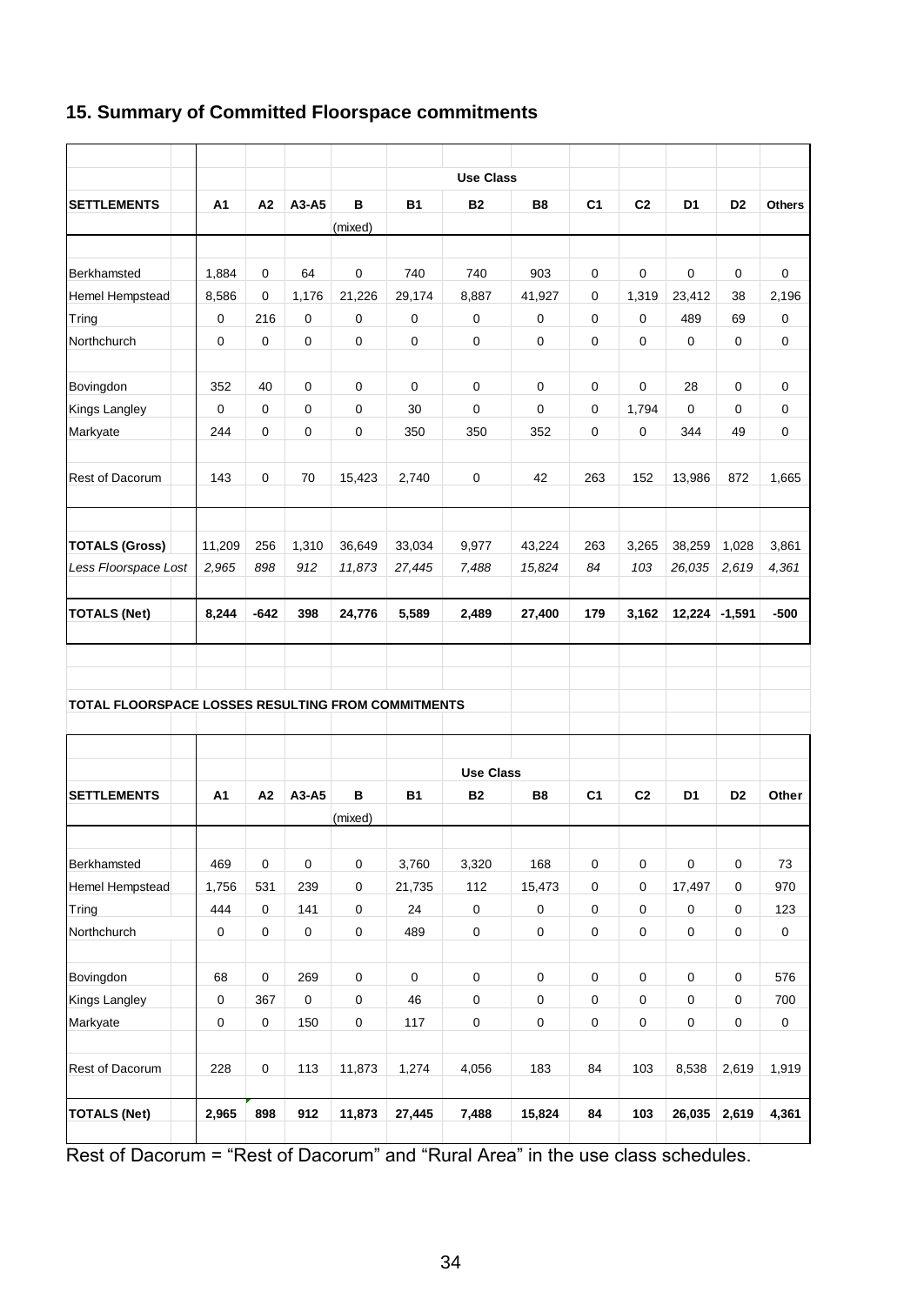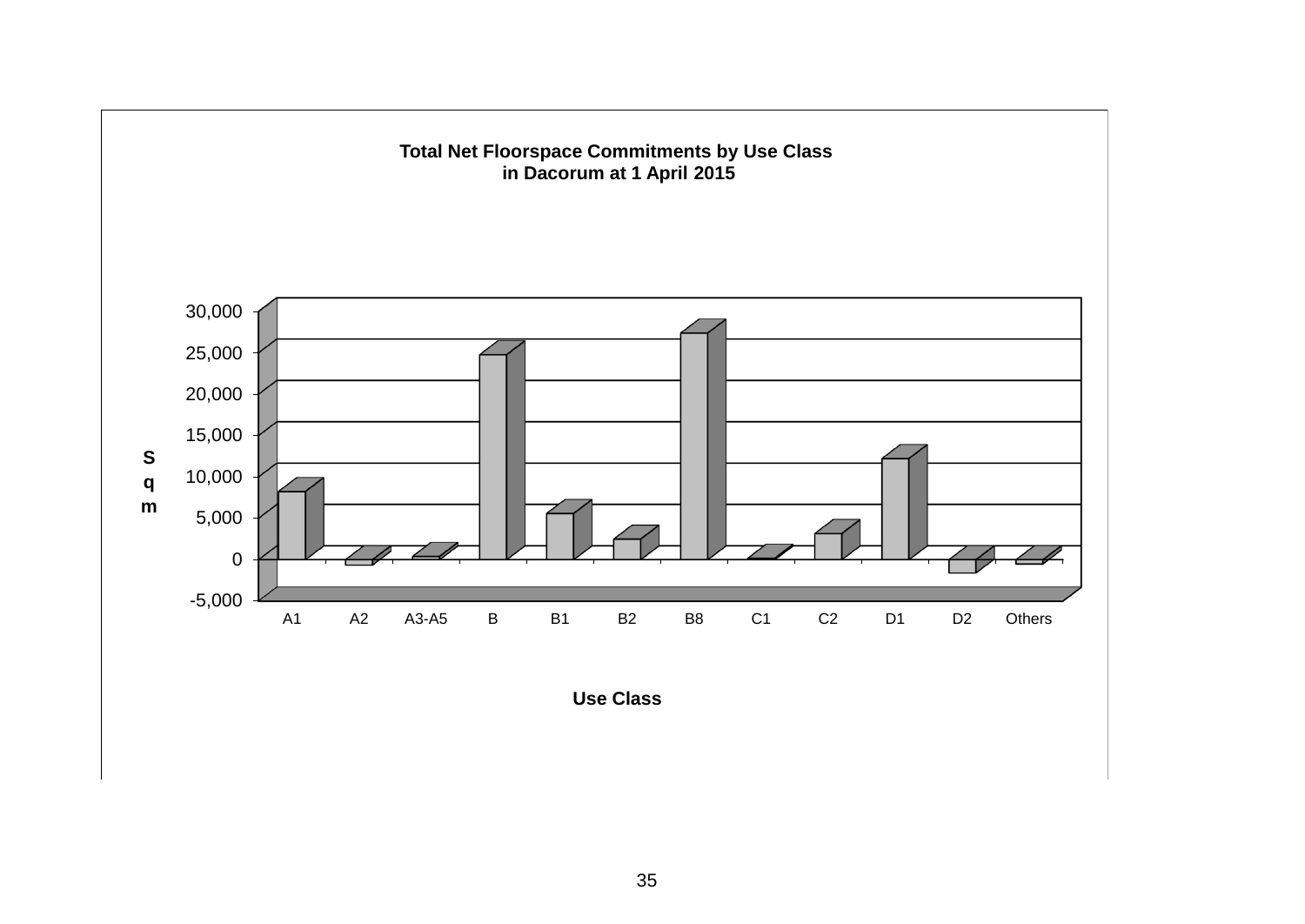#### **16. Schedule of Floorspace Completions**

| 16. Schedule of Floorspace Completions |                                      |                    |                                               |  |  |                                                      |                                                                                                                                                             |      |  |                                   |
|----------------------------------------|--------------------------------------|--------------------|-----------------------------------------------|--|--|------------------------------------------------------|-------------------------------------------------------------------------------------------------------------------------------------------------------------|------|--|-----------------------------------|
| Permission<br>Reference                | <b>Address</b>                       |                    |                                               |  |  |                                                      | <b>Description</b>                                                                                                                                          |      |  | Gain<br><b>Floorspace</b><br>(m2) |
| <b>Use Class</b>                       |                                      | A1Shops            |                                               |  |  |                                                      |                                                                                                                                                             |      |  |                                   |
| - Settlement                           |                                      | <b>Berkhamsted</b> |                                               |  |  |                                                      |                                                                                                                                                             |      |  |                                   |
| 4/01211/12                             | BERKHAMSTED, HP4 1ZZ                 |                    | BERKHAMSTED DELIVERY OFFICE, 300 HIGH STREET, |  |  |                                                      | REDEVELOPMENT AND ALTERATIONS TO PROVIDE MIXED<br>RETAIL DEVELOPMENT WITH ASSOCIATED CAR PARKING,<br>SERVICING, LANDSCAPING AND OTHER ASSOCIATED WORKS      | 1786 |  |                                   |
| <b>Berkhamsted Totals:</b>             |                                      |                    |                                               |  |  |                                                      |                                                                                                                                                             |      |  | 1786                              |
| - Settlement                           |                                      | Hemel Hempstead    |                                               |  |  |                                                      |                                                                                                                                                             |      |  |                                   |
| 4/01356/13                             | HEMPSTEAD, HP3 9AA                   |                    |                                               |  |  | PILLING MOTOR GROUP LTD, LONDON ROAD, BOXMOOR, HEMEL | DEMOLITION OF EXISTING SHOW ROOM BUILDINGS AND<br>CONSTRUCTION OF FOOD STORE (CLASS A1) WITH ASSOCIATED<br>ACCESS, PARKING AND LANDSCAPING (AMENDED SCHEME) |      |  | 1447                              |
| <b>Hemel Hempstead Totals:</b>         |                                      |                    |                                               |  |  |                                                      |                                                                                                                                                             |      |  | 1447                              |
| - Settlement                           | Tring                                |                    |                                               |  |  |                                                      |                                                                                                                                                             |      |  |                                   |
|                                        |                                      |                    |                                               |  |  |                                                      |                                                                                                                                                             |      |  |                                   |
| 4/00064/12                             | 39 CHRISTCHURCH ROAD, TRING, HP234EH |                    |                                               |  |  |                                                      | CHANGE OF USE FROM D2 (PILATES STUDIO) TO A1 (SHOP),<br>INTERNAL ALTERATIONS, REVISED DISABLED ACCESS /<br><b>EMERGENCY EXIT AT REAR</b>                    |      |  | 60                                |
| <b>Tring Totals:</b>                   |                                      |                    |                                               |  |  |                                                      |                                                                                                                                                             |      |  | 60                                |
| <b>A1 Shops Totals:</b>                |                                      |                    |                                               |  |  |                                                      |                                                                                                                                                             |      |  | 3293                              |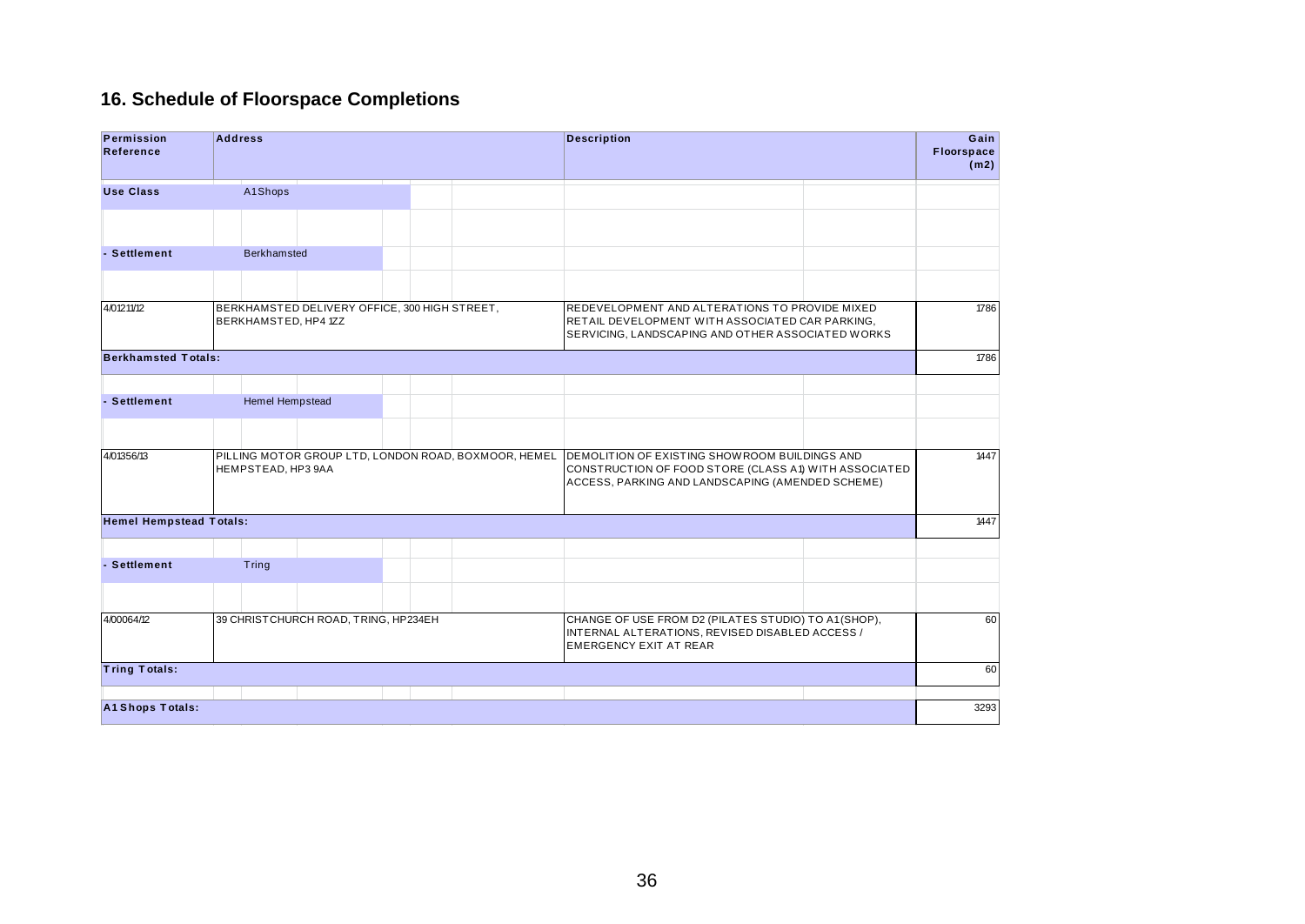| Permission | <b>Address</b> | <b>Description</b> | Gain        |
|------------|----------------|--------------------|-------------|
| Reference  |                |                    | Floorspace: |
|            |                |                    | (m2)        |
|            |                |                    |             |

| <b>Use Class</b>             | A2 Financial and professional<br>services       |                                                                                                                                                               |                                                                                                                                                                                                                                                                                                     |     |
|------------------------------|-------------------------------------------------|---------------------------------------------------------------------------------------------------------------------------------------------------------------|-----------------------------------------------------------------------------------------------------------------------------------------------------------------------------------------------------------------------------------------------------------------------------------------------------|-----|
|                              |                                                 |                                                                                                                                                               |                                                                                                                                                                                                                                                                                                     |     |
| - Settlement                 | <b>Kings Langley</b>                            |                                                                                                                                                               |                                                                                                                                                                                                                                                                                                     |     |
|                              |                                                 |                                                                                                                                                               |                                                                                                                                                                                                                                                                                                     |     |
| 4/01783/12                   | 41A HIGH STREET, KINGS LANGLEY, WD4 8AB         | CHANGE OF USE OF PART OF THE EXISTING RESIDENTIAL<br>ACCOMMODATION (C3) TO OFFICES (A2) AND SUB DIVIDE TWO<br>OF THE EXISTING ROOMS SET DIRECTLY ABOVE NO 41. | 34                                                                                                                                                                                                                                                                                                  |     |
| <b>Kings Langley Totals:</b> |                                                 |                                                                                                                                                               |                                                                                                                                                                                                                                                                                                     | 34  |
|                              |                                                 |                                                                                                                                                               |                                                                                                                                                                                                                                                                                                     |     |
| <b>Settlement</b>            | Tring                                           |                                                                                                                                                               |                                                                                                                                                                                                                                                                                                     |     |
|                              |                                                 |                                                                                                                                                               |                                                                                                                                                                                                                                                                                                     |     |
| 4/00102/13/MFA               | ROSE & CROWN HOTEL, HIGH STREET, TRING, HP235AH |                                                                                                                                                               | PART CONVERSION OF HOTEL TO PROVIDE GROUND FLOOR<br>CAFE (USE CLASS A3) AND COMMERCIAL UNIT (FLEXIBLE A1AND<br>A2), AND PART CONVERSION OF HOTEL AND FORMER STABLES<br>AND CONSTRUCTION OF TWO BLOCKS TO PROVIDE A TOTAL OF<br>35 SHELTERED RESIDENTIAL UNITS FOR PERSONS AGED 55 OR<br><b>OVER</b> | 65  |
| 4/01832/13                   | 64 Western Road, Tring, HP23 4BB                |                                                                                                                                                               | single storey rear extension to commercial unit                                                                                                                                                                                                                                                     | 47  |
| <b>Tring Totals:</b>         |                                                 |                                                                                                                                                               |                                                                                                                                                                                                                                                                                                     | 112 |
|                              |                                                 |                                                                                                                                                               |                                                                                                                                                                                                                                                                                                     |     |
|                              | A2 Financial and professional services Totals:  |                                                                                                                                                               |                                                                                                                                                                                                                                                                                                     | 146 |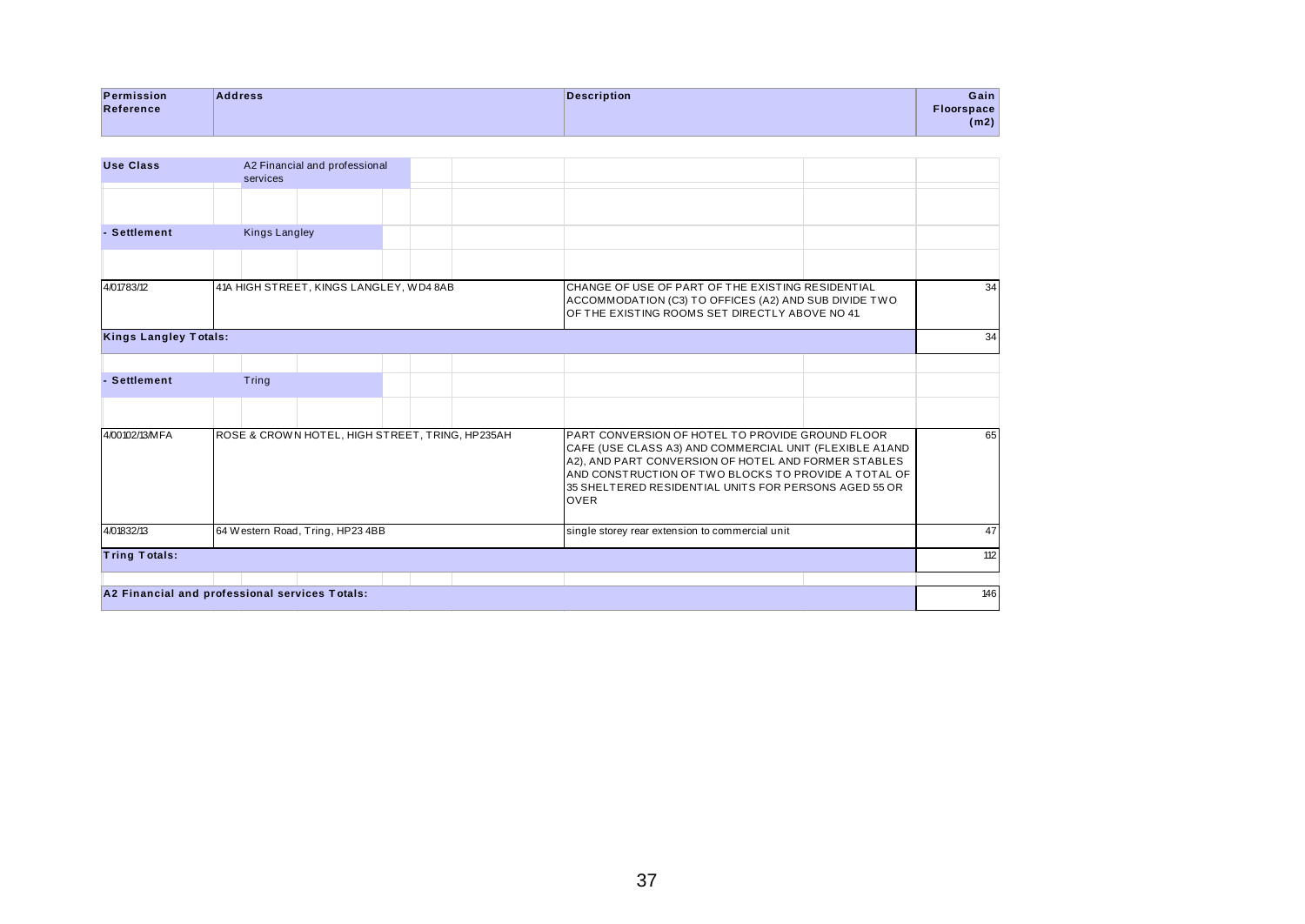| Permission | <b>Address</b> | <b>Description</b> | Gain              |
|------------|----------------|--------------------|-------------------|
| Reference  |                |                    | <b>Floorspace</b> |
|            |                |                    | (m2)              |
|            |                |                    |                   |

| <b>Use Class</b>               |                                                                       | A3 Restaurants and cafes                                                        |  |                                                                                                                                                                                                                                                                                                     |                                                      |                                                                                      |     |  |      |
|--------------------------------|-----------------------------------------------------------------------|---------------------------------------------------------------------------------|--|-----------------------------------------------------------------------------------------------------------------------------------------------------------------------------------------------------------------------------------------------------------------------------------------------------|------------------------------------------------------|--------------------------------------------------------------------------------------|-----|--|------|
|                                |                                                                       |                                                                                 |  |                                                                                                                                                                                                                                                                                                     |                                                      |                                                                                      |     |  |      |
| - Settlement                   | Berkhamsted                                                           |                                                                                 |  |                                                                                                                                                                                                                                                                                                     |                                                      |                                                                                      |     |  |      |
| 4/01211/12                     | BERKHAMSTED DELIVERY OFFICE, 300 HIGH STREET,<br>BERKHAMSTED, HP4 1ZZ |                                                                                 |  | REDEVELOPMENT AND ALTERATIONS TO PROVIDE MIXED<br>RETAIL DEVELOPMENT WITH ASSOCIATED CAR PARKING.<br>SERVICING, LANDSCAPING AND OTHER ASSOCIATED WORKS                                                                                                                                              |                                                      | 497                                                                                  |     |  |      |
| 4/01992/13                     |                                                                       | 61HIGH STREET, BERKHAMSTED, HP4 2DE                                             |  |                                                                                                                                                                                                                                                                                                     |                                                      | CHANGE OF USE FROM RETAIL (A1) TO CAFE (A3)                                          |     |  | 61   |
| <b>Berkhamsted Totals:</b>     |                                                                       |                                                                                 |  |                                                                                                                                                                                                                                                                                                     |                                                      |                                                                                      |     |  | 558  |
|                                |                                                                       |                                                                                 |  |                                                                                                                                                                                                                                                                                                     |                                                      |                                                                                      |     |  |      |
| - Settlement                   | <b>Hemel Hempstead</b>                                                |                                                                                 |  |                                                                                                                                                                                                                                                                                                     |                                                      |                                                                                      |     |  |      |
|                                |                                                                       |                                                                                 |  |                                                                                                                                                                                                                                                                                                     |                                                      |                                                                                      |     |  |      |
| 4/00408/14/FUL                 | HEMPSTEAD, HP11DX                                                     | UNIT 10, THE MARLOWES CENTRE, MARLOWES, HEMEL                                   |  |                                                                                                                                                                                                                                                                                                     |                                                      | CHANGE OF USE FROM SHOP (A1) TO FOOD BAR (A3)                                        |     |  | 40   |
| 4/00499/13                     | 32-34, LONDON ROAD, APSLEY, HEMEL HEMPSTEAD, HP3 9SB                  |                                                                                 |  | CHANGE OF USE OF STATIONERY SHOP/PRINTERS (A1) GROUND<br>FLOOR WITH OFFICE AND STORE FIRST FLOOR TO INDIAN TAKE<br>AWAY AND CAFE (A3/A5) GROUND FLOOR WITH OFFICE AND<br><b>STORE FIRST FLOOR</b>                                                                                                   |                                                      |                                                                                      | 115 |  |      |
| 4/00731/14/FUL                 | 23 HIGH STREET, HEMEL HEMPSTEAD, HP13AA                               |                                                                                 |  | CHANGE OF USE FROM RETAIL (A1) TO TEA ROOM (A3)                                                                                                                                                                                                                                                     |                                                      |                                                                                      | 85  |  |      |
| 4/00864/14/FUL                 |                                                                       | UNIT 30, SOUTH COURT, THE MARLOWES CENTRE, MARLOWES,<br>HEMEL HEMPSTEAD, HP11DX |  |                                                                                                                                                                                                                                                                                                     |                                                      | CHANGE OF USE FROM RETAIL (A1) TO SANDWICH BAR AND CAFÉ<br>$(A \text{ V} A 3)$       |     |  | 180  |
| 4/01737/14                     |                                                                       |                                                                                 |  |                                                                                                                                                                                                                                                                                                     | GEORGE BAKERS, 168 MARLOWES, HEMEL HEMPSTEAD, HP11BA | CHANGE OF USE FROM SHOP (CLASS A1) TO RESTAURANT AND<br>TAKEAWAY (CLASS A3/CLASS A5) |     |  | 79   |
| 4/02641/14/FUL                 | HEMPSTEAD, HP11DX                                                     | UNIT 19 THE MARLOWES CENTRE, MARLOWES, HEMEL                                    |  |                                                                                                                                                                                                                                                                                                     |                                                      | CHANGE OF USE FROM A1 (RETAIL) TO A3 (CAFE)                                          |     |  | 40   |
| <b>Hemel Hempstead Totals:</b> |                                                                       |                                                                                 |  |                                                                                                                                                                                                                                                                                                     |                                                      |                                                                                      |     |  | 539  |
| - Settlement                   | Tring                                                                 |                                                                                 |  |                                                                                                                                                                                                                                                                                                     |                                                      |                                                                                      |     |  |      |
|                                |                                                                       |                                                                                 |  |                                                                                                                                                                                                                                                                                                     |                                                      |                                                                                      |     |  |      |
| 4/00102/13/MFA                 | ROSE & CROWN HOTEL, HIGH STREET, TRING, HP235AH                       |                                                                                 |  | PART CONVERSION OF HOTEL TO PROVIDE GROUND FLOOR<br>CAFE (USE CLASS A3) AND COMMERCIAL UNIT (FLEXIBLE A1AND<br>A2), AND PART CONVERSION OF HOTEL AND FORMER STABLES<br>AND CONSTRUCTION OF TWO BLOCKS TO PROVIDE A TOTAL OF<br>35 SHELTERED RESIDENTIAL UNITS FOR PERSONS AGED 55 OR<br><b>OVER</b> |                                                      |                                                                                      | 234 |  |      |
| 4/02239/13                     |                                                                       | 68, MORTIMER HILL, TRING, HP23 5EE                                              |  |                                                                                                                                                                                                                                                                                                     |                                                      | CHANGE OF USE FROM GYM (D2) TO RESTAURANT/CAFE (A3).                                 |     |  | 281  |
| <b>Tring Totals:</b>           |                                                                       |                                                                                 |  |                                                                                                                                                                                                                                                                                                     |                                                      |                                                                                      |     |  | 515  |
|                                | A3 Restaurants and cafes Totals:                                      |                                                                                 |  |                                                                                                                                                                                                                                                                                                     |                                                      |                                                                                      |     |  | 1612 |
|                                |                                                                       |                                                                                 |  |                                                                                                                                                                                                                                                                                                     |                                                      |                                                                                      |     |  |      |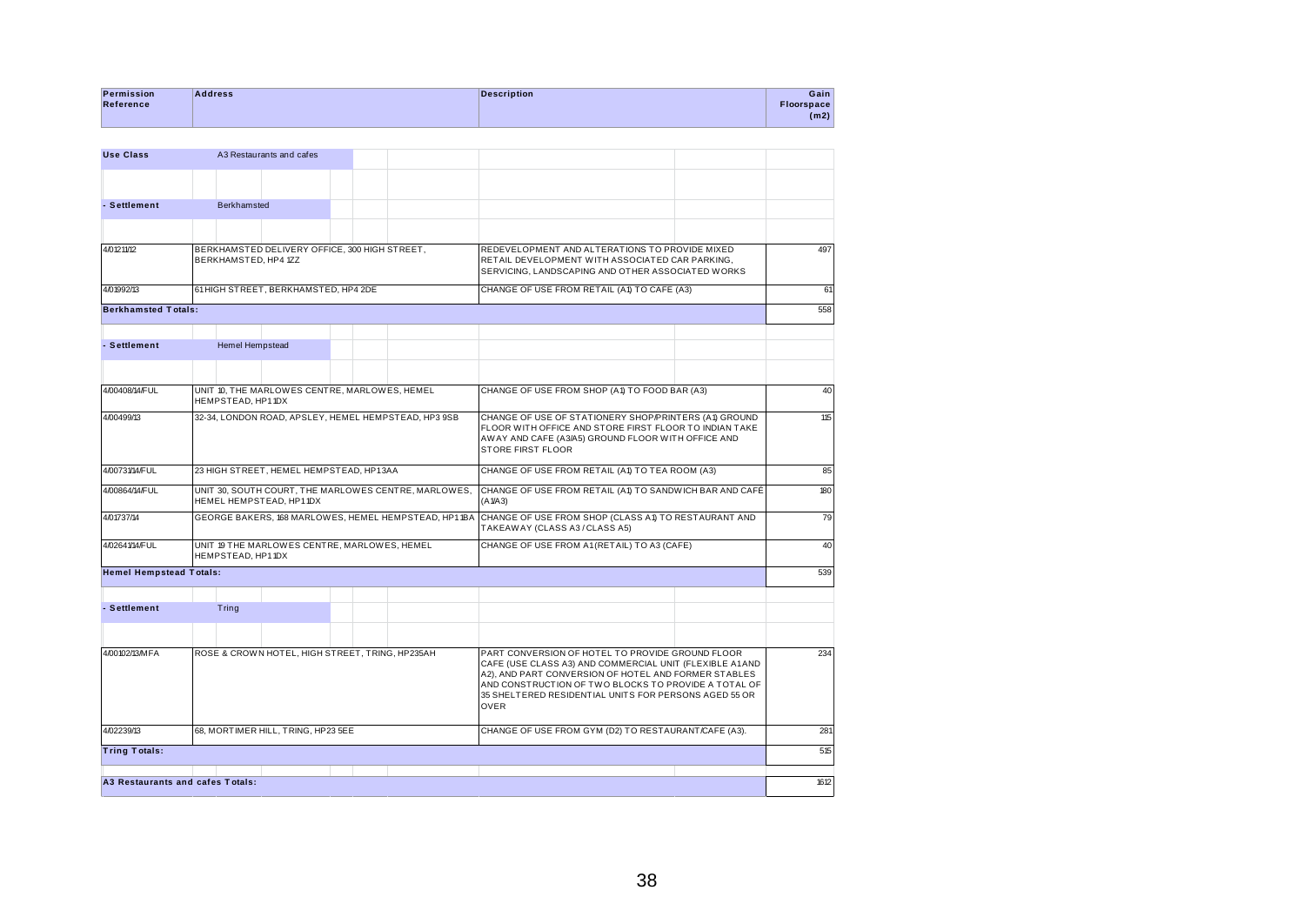| <b>Permission</b> | <b>Address</b>                                                                                                                                                                                                                         | Description | Gain        |
|-------------------|----------------------------------------------------------------------------------------------------------------------------------------------------------------------------------------------------------------------------------------|-------------|-------------|
| Reference         |                                                                                                                                                                                                                                        |             | Floorspace∣ |
|                   | the control of the control of the control of the control of the control of the control of the control of the control of the control of the control of the control of the control of the control of the control of the control<br>_____ | _____       | (m2)        |

| <b>Use Class</b>                   |                                                    |                 | A4 Drinking establishments |  |                                                                                                          |  |     |  |  |
|------------------------------------|----------------------------------------------------|-----------------|----------------------------|--|----------------------------------------------------------------------------------------------------------|--|-----|--|--|
|                                    |                                                    |                 |                            |  |                                                                                                          |  |     |  |  |
| - Settlement                       |                                                    | Hemel Hempstead |                            |  |                                                                                                          |  |     |  |  |
|                                    |                                                    |                 |                            |  |                                                                                                          |  |     |  |  |
| 4/01111/13                         | LEISURE WORLD, JARMAN WAY, HEMEL HEMPSTEAD, HP11HH |                 |                            |  | CHANGE OF USE OF PART OF LEISURE WORLD FROM ASSEMBLY<br>AND LEISURE (D2) TO DRINKING ESTABLISHMENT (A4). |  | 650 |  |  |
| <b>Hemel Hempstead Totals:</b>     |                                                    |                 |                            |  |                                                                                                          |  | 650 |  |  |
|                                    |                                                    |                 |                            |  |                                                                                                          |  |     |  |  |
| A4 Drinking establishments Totals: |                                                    |                 |                            |  |                                                                                                          |  | 650 |  |  |

| <b>Use Class</b>               | B (Various)                                    |                                                                    |      |
|--------------------------------|------------------------------------------------|--------------------------------------------------------------------|------|
|                                |                                                |                                                                    |      |
| - Settlement                   | <b>Rest of Dacorum</b>                         |                                                                    |      |
|                                |                                                |                                                                    |      |
| 4/02349/08                     | A5 Furniture Warehouse, London Road, Flamstead | Demolition of warehousing & erection of mixed use industrial units | 1053 |
| <b>Rest of Dacorum Totals:</b> |                                                |                                                                    | 1053 |
| <b>B</b> (Various) Totals:     |                                                |                                                                    | 1053 |
|                                |                                                |                                                                    |      |
| <b>Use Class</b>               | <b>B1Business</b>                              |                                                                    |      |
|                                |                                                |                                                                    |      |
| - Settlement                   | Rest of Dacorum                                |                                                                    |      |
|                                |                                                |                                                                    |      |
| 4/02349/08                     | A5 Furniture Warehouse, London Road, Flamstead | Demolition of warehousing & erection of mixed use industrial units | 468  |
| <b>Rest of Dacorum Totals:</b> |                                                |                                                                    | 468  |
|                                |                                                |                                                                    |      |
| <b>B1 Business Totals:</b>     |                                                |                                                                    | 468  |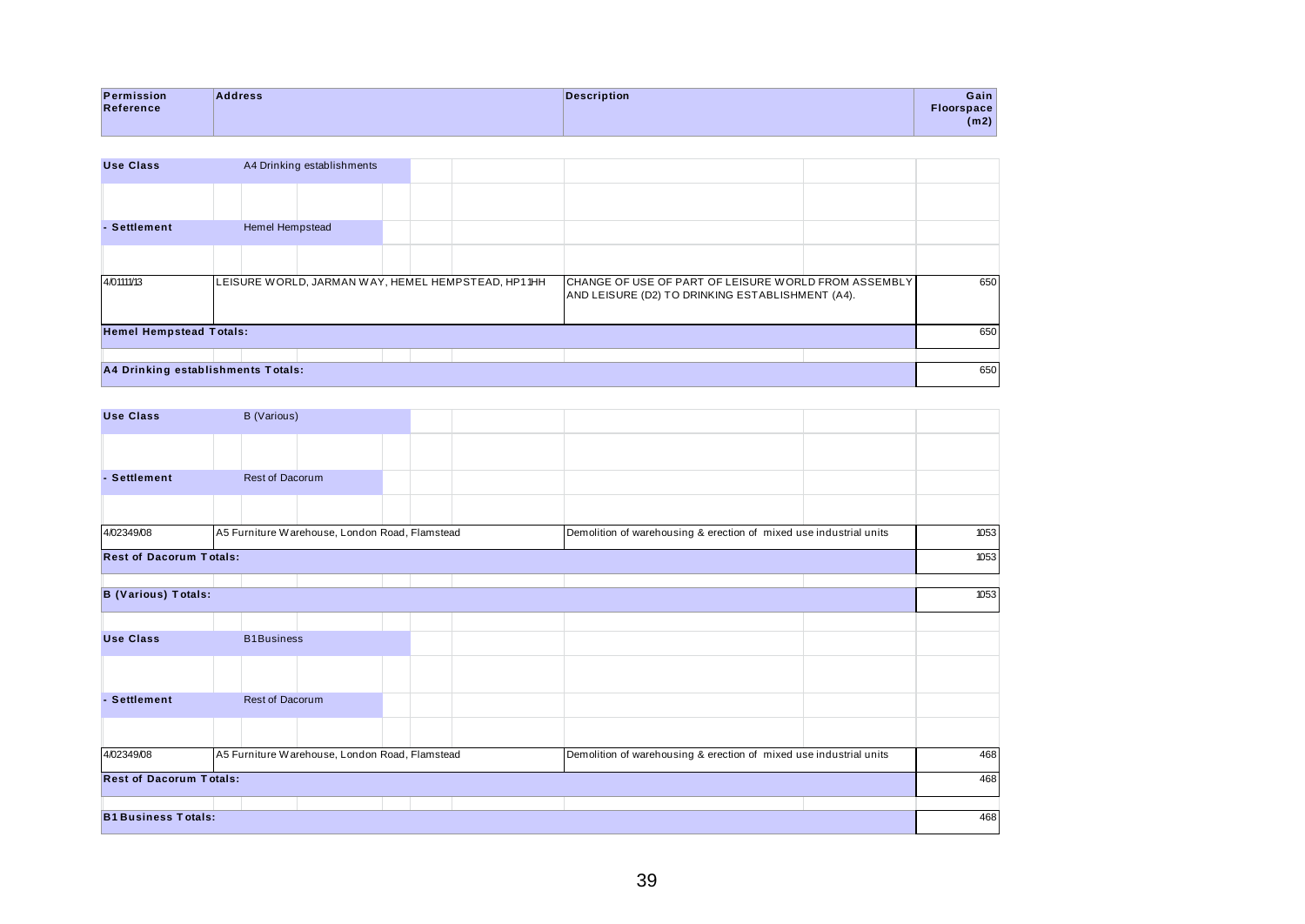| <b>Permission</b> | <b>Address</b>                                                                                                                                                                                                                                  | <b>Description</b> | Gain        |
|-------------------|-------------------------------------------------------------------------------------------------------------------------------------------------------------------------------------------------------------------------------------------------|--------------------|-------------|
| Reference         |                                                                                                                                                                                                                                                 |                    | Floorspace⊹ |
|                   | the control of the control of the control of the control of the control of the control of the control of the control of the control of the control of the control of the control of the control of the control of the control<br>_____<br>_____ | ______             | (m2)        |

| <b>Use Class</b>               | <b>B</b> 1a Offices                                                                                                                                                                                          |                                                      |                                                                                                                                                                                                     |      |  |
|--------------------------------|--------------------------------------------------------------------------------------------------------------------------------------------------------------------------------------------------------------|------------------------------------------------------|-----------------------------------------------------------------------------------------------------------------------------------------------------------------------------------------------------|------|--|
|                                |                                                                                                                                                                                                              |                                                      |                                                                                                                                                                                                     |      |  |
| - Settlement                   | Hemel Hempstead                                                                                                                                                                                              |                                                      |                                                                                                                                                                                                     |      |  |
|                                |                                                                                                                                                                                                              |                                                      |                                                                                                                                                                                                     |      |  |
| 4/00078/12                     | HEMPSTEAD, HP2 4RQ                                                                                                                                                                                           | LAND ADJ TO TECHNOLOGIES HOUSE, WOOD LANE END, HEMEL | <b>IDEMOLITION OF SINGLE STOREY INDUSTRIAL PROCESS</b><br>BUILDING AND THE CONSTRUCTION OF NEW 3 STOREY B1<br>OFFICE HEADQUARTERS BUILDING WITH ASSOCIATED<br>EXTERNAL PARKING AND SERVICING AREAS. | 3779 |  |
| 4/02381/13/FUL                 | UNIT 15 MAYLANDS BUSINESS CENTRE, REDBOURN ROAD,<br><b>MEZZANINE FLOOR</b><br>HEMEL HEMPSTEAD. HP2 7ES                                                                                                       |                                                      |                                                                                                                                                                                                     |      |  |
| <b>Hemel Hempstead Totals:</b> |                                                                                                                                                                                                              |                                                      |                                                                                                                                                                                                     | 3819 |  |
| - Settlement                   | Kings Langley                                                                                                                                                                                                |                                                      |                                                                                                                                                                                                     |      |  |
|                                |                                                                                                                                                                                                              |                                                      |                                                                                                                                                                                                     |      |  |
| 4/00733/12/FUL                 | CONSTRUCTION OF FOUR (TWO BED FLATS) WITH ANCILLARY<br>LAND R/O SARACENS HEAD, 47 HIGH STREET, KINGS LANGLEY,<br>PARKING AND CHANGE OF USE OF BIN STORE TO B1 (OFFICE<br>WD4 9HU<br>SPACE). (AMENDED SCHEME) |                                                      |                                                                                                                                                                                                     |      |  |
| <b>Kings Langley Totals:</b>   |                                                                                                                                                                                                              |                                                      |                                                                                                                                                                                                     | 53   |  |
| <b>B1a Offices Totals:</b>     |                                                                                                                                                                                                              |                                                      |                                                                                                                                                                                                     | 3872 |  |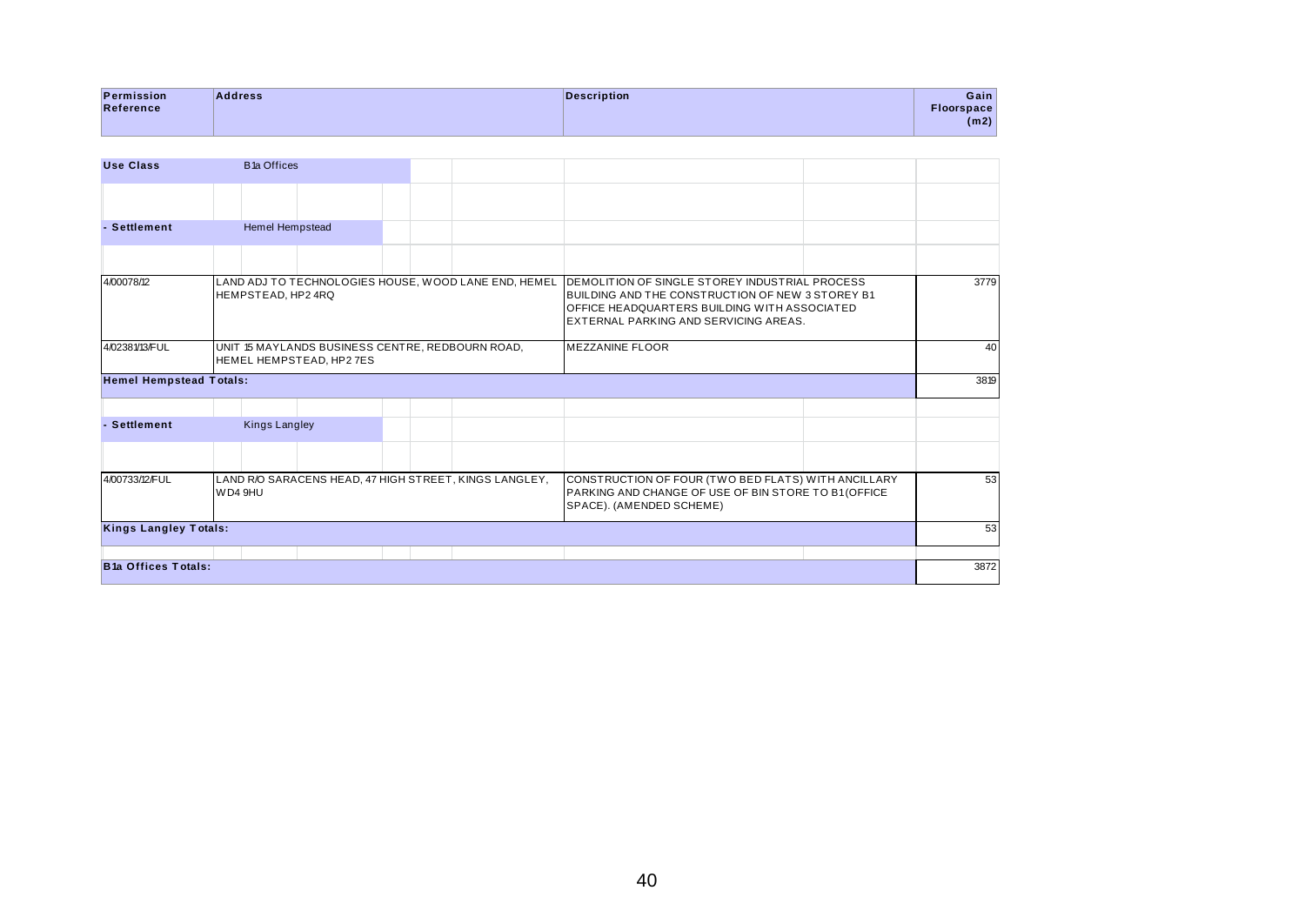| Permission | <b>Address</b> | <b>Description</b> | Gainl            |
|------------|----------------|--------------------|------------------|
| Reference  |                |                    | <b>loorspace</b> |
|            |                |                    | (m2)             |
|            |                |                    |                  |

| <b>Use Class</b>                     | <b>B2 General industrial</b>                                                                                                                |                                                                                                                                                                                                                      |
|--------------------------------------|---------------------------------------------------------------------------------------------------------------------------------------------|----------------------------------------------------------------------------------------------------------------------------------------------------------------------------------------------------------------------|
| - Settlement                         | Hemel Hempstead                                                                                                                             |                                                                                                                                                                                                                      |
|                                      |                                                                                                                                             |                                                                                                                                                                                                                      |
|                                      |                                                                                                                                             |                                                                                                                                                                                                                      |
| 4/02017/11                           | EX AXIS POINT SITE, EASTMAN WAY, HEMEL HEMPSTEAD, HP2<br>7FN<br>LANDSCAPING.                                                                | CONTRUCTION OF HGV OPERATIONS FACILITY INCLUDING<br>465<br>OFFICE UNIT, PROVISION OF PARKING FOR HEAVY GOODS<br>VEHICLES, SKIP STORAGE AREA, UPGRADED VEHICULAR<br>ACCESS, CLOSE BOARDED FENCING, GATED ENTRANCE AND |
| 4/02763/14/FUL                       | 909 PARADISE, HEMEL HEMPSTEAD, HP2 4TF<br>GENERAL INDUSTRIAL (B2) WITH MOT USAGE                                                            | CHANGE OF USE FROM STORAGE/DISTRIBUTION (B8) TO<br>391                                                                                                                                                               |
| <b>Hemel Hempstead Totals:</b>       |                                                                                                                                             | 856                                                                                                                                                                                                                  |
| - Settlement                         | <b>Rest of Dacorum</b>                                                                                                                      |                                                                                                                                                                                                                      |
|                                      |                                                                                                                                             |                                                                                                                                                                                                                      |
| 4/02349/08                           | A5 Furniture Warehouse, London Road, Flamstead                                                                                              | Demolition of warehousing & erection of mixed use industrial units<br>468                                                                                                                                            |
| <b>Rest of Dacorum Totals:</b>       |                                                                                                                                             | 468                                                                                                                                                                                                                  |
| <b>B2 General industrial Totals:</b> |                                                                                                                                             | 1324                                                                                                                                                                                                                 |
|                                      |                                                                                                                                             |                                                                                                                                                                                                                      |
| <b>Use Class</b>                     | <b>B8 Storage and Distribution</b>                                                                                                          |                                                                                                                                                                                                                      |
| - Settlement                         | Hemel Hempstead                                                                                                                             |                                                                                                                                                                                                                      |
|                                      |                                                                                                                                             |                                                                                                                                                                                                                      |
| 4/01450/12/MFA                       | Former Royal Mail Sorting Office, Paradise Industrial Estate, Park Lane,<br>facility and associated parking and amenity<br>Hemel Hempdstead | Mixed Use redevelopment comprising 86 dwellings a self storage<br>7011                                                                                                                                               |
| <b>Hemel Hempstead Totals:</b>       |                                                                                                                                             | 7011                                                                                                                                                                                                                 |
| - Settlement                         | <b>Rest of Dacorum</b>                                                                                                                      |                                                                                                                                                                                                                      |
|                                      |                                                                                                                                             |                                                                                                                                                                                                                      |
| 4/02349/08                           | A5 Furniture Warehouse, London Road, Flamstead                                                                                              | Demolition of warehousing & erection of mixed use industrial units<br>468                                                                                                                                            |
| <b>Rest of Dacorum Totals:</b>       |                                                                                                                                             | 468                                                                                                                                                                                                                  |
|                                      | <b>B8 Storage and Distribution Totals:</b>                                                                                                  | 7479                                                                                                                                                                                                                 |
|                                      |                                                                                                                                             |                                                                                                                                                                                                                      |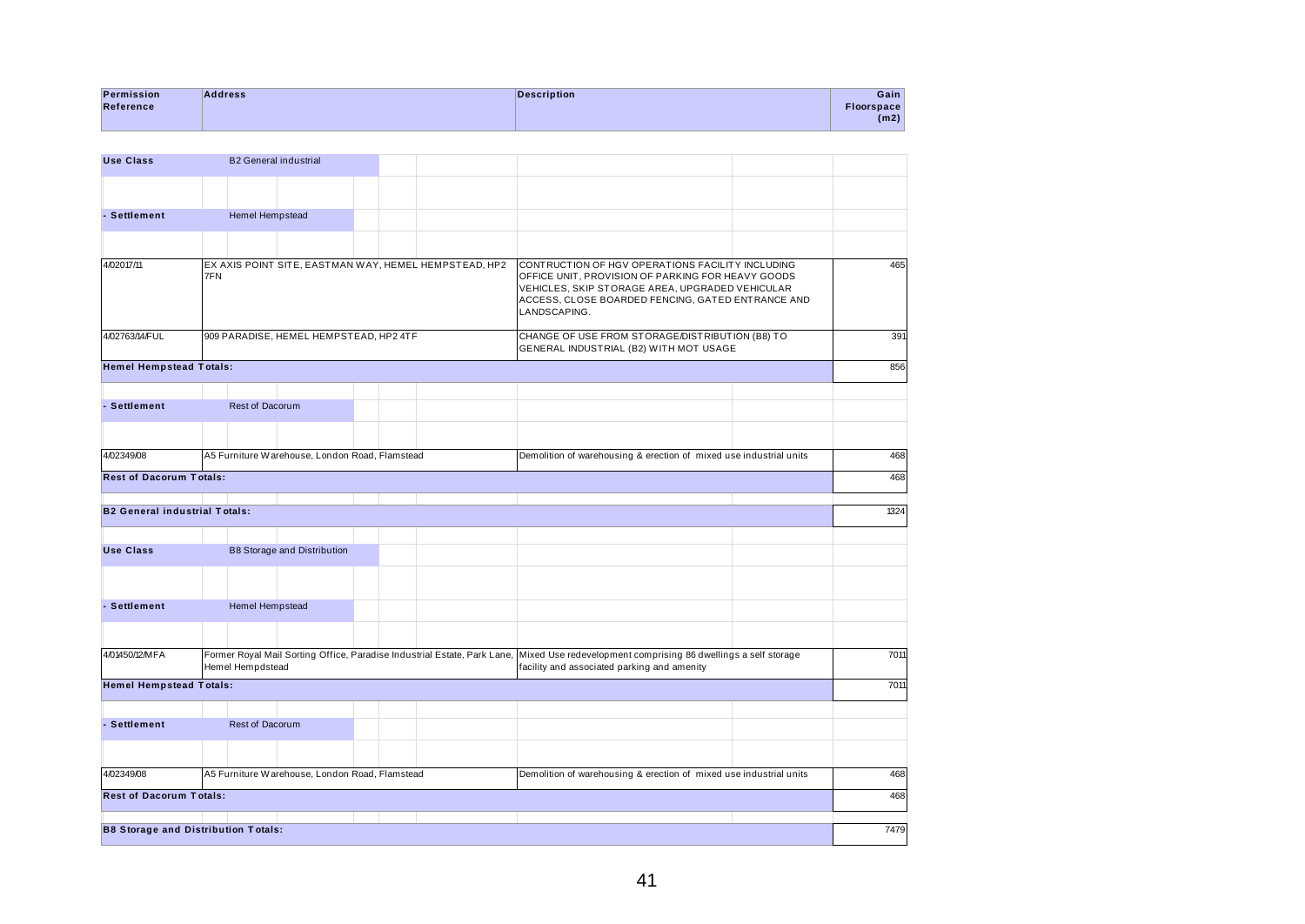| Permission | <b>Address</b> | <b>Description</b> | Gain       |
|------------|----------------|--------------------|------------|
| Reference  |                |                    | Floorspace |
|            |                |                    | (m2)       |
|            |                |                    |            |

| <b>Use Class</b>               | D1 Non-residential institutions                                                                                                                                                                          |  |  |                                                                                                             |  |      |
|--------------------------------|----------------------------------------------------------------------------------------------------------------------------------------------------------------------------------------------------------|--|--|-------------------------------------------------------------------------------------------------------------|--|------|
|                                |                                                                                                                                                                                                          |  |  |                                                                                                             |  |      |
| - Settlement                   | <b>Hemel Hempstead</b>                                                                                                                                                                                   |  |  |                                                                                                             |  |      |
|                                |                                                                                                                                                                                                          |  |  |                                                                                                             |  |      |
| 4/00348/14/FUL                 | 15 QUEENSWAY, HEMEL HEMPSTEAD, HP11LS                                                                                                                                                                    |  |  | CHANGE OF USE FROM A1TO MIXED USES FOR HYPNOTHERAPY<br>SERVICES AND THE SALE OF GOODS                       |  | 58   |
| 4/00562/13                     | FORMER SNOOKER CLUB, HENRY WELLS SQUARE, HEMEL<br>HEMPSTEAD, HP2 6BJ                                                                                                                                     |  |  | CHANGE OF USE FROM SNOOKER CLUB (D2) TO PLACE OF<br>WORSHIP (D1)                                            |  |      |
| 4/01210/13/CMA                 | Brockswood Primary School, Shenley Road, Hemel Hempstead, HP2<br>7QH                                                                                                                                     |  |  | Erection of a 2 classroom block                                                                             |  | 157  |
| 4/01267/14                     | YEWTREE PRIMARY SCHOOL, FLETCHER WAY, HEMEL<br>CONSTRUCTION OF ROOF OVER EXISTING INTERNAL<br>COURTYARD AND ASSOCIATED CONVERSION TO CREATE NEW<br>HEMPSTEAD, HP2 5QR<br>INTERNAL SPACE (AMENDED SCHEME) |  |  |                                                                                                             |  |      |
| 4/02078/13/CPA                 | Galley Hill Primary School, Galley Hill, Hemel Hempstead, HP13JY<br>Construction of new 4 classroom block                                                                                                |  |  |                                                                                                             |  | 360  |
| <b>Hemel Hempstead Totals:</b> |                                                                                                                                                                                                          |  |  |                                                                                                             |  | 1079 |
| - Settlement                   | Northchurch                                                                                                                                                                                              |  |  |                                                                                                             |  |      |
|                                |                                                                                                                                                                                                          |  |  |                                                                                                             |  |      |
| 4/02036/13/FUL                 | ST MARY'S C of E FIRST SCHOOL, NEW ROAD, NORTHCHURCH,<br>BERKHAMSTED, HP4 3QZ                                                                                                                            |  |  | SINGLE AND TWO STOREY EXTENSIONS AND ALTERATIONS.<br>REPLACEMENT WINDOWS AND ALTERATIONS TO PARKING<br>AREA |  | 272  |
| Northchurch Totals:            |                                                                                                                                                                                                          |  |  |                                                                                                             |  | 272  |
| - Settlement                   | Potten End                                                                                                                                                                                               |  |  |                                                                                                             |  |      |
|                                |                                                                                                                                                                                                          |  |  |                                                                                                             |  |      |
| 4/02016/13/CMA                 | Potten End School, Church Road, Potten End, HP4 2QY                                                                                                                                                      |  |  | Construction of 3 classroom building                                                                        |  | 265  |
| <b>Potten End Totals:</b>      |                                                                                                                                                                                                          |  |  |                                                                                                             |  | 265  |
|                                | D1 Non-residential institutions Totals:                                                                                                                                                                  |  |  |                                                                                                             |  | 1616 |
|                                |                                                                                                                                                                                                          |  |  |                                                                                                             |  |      |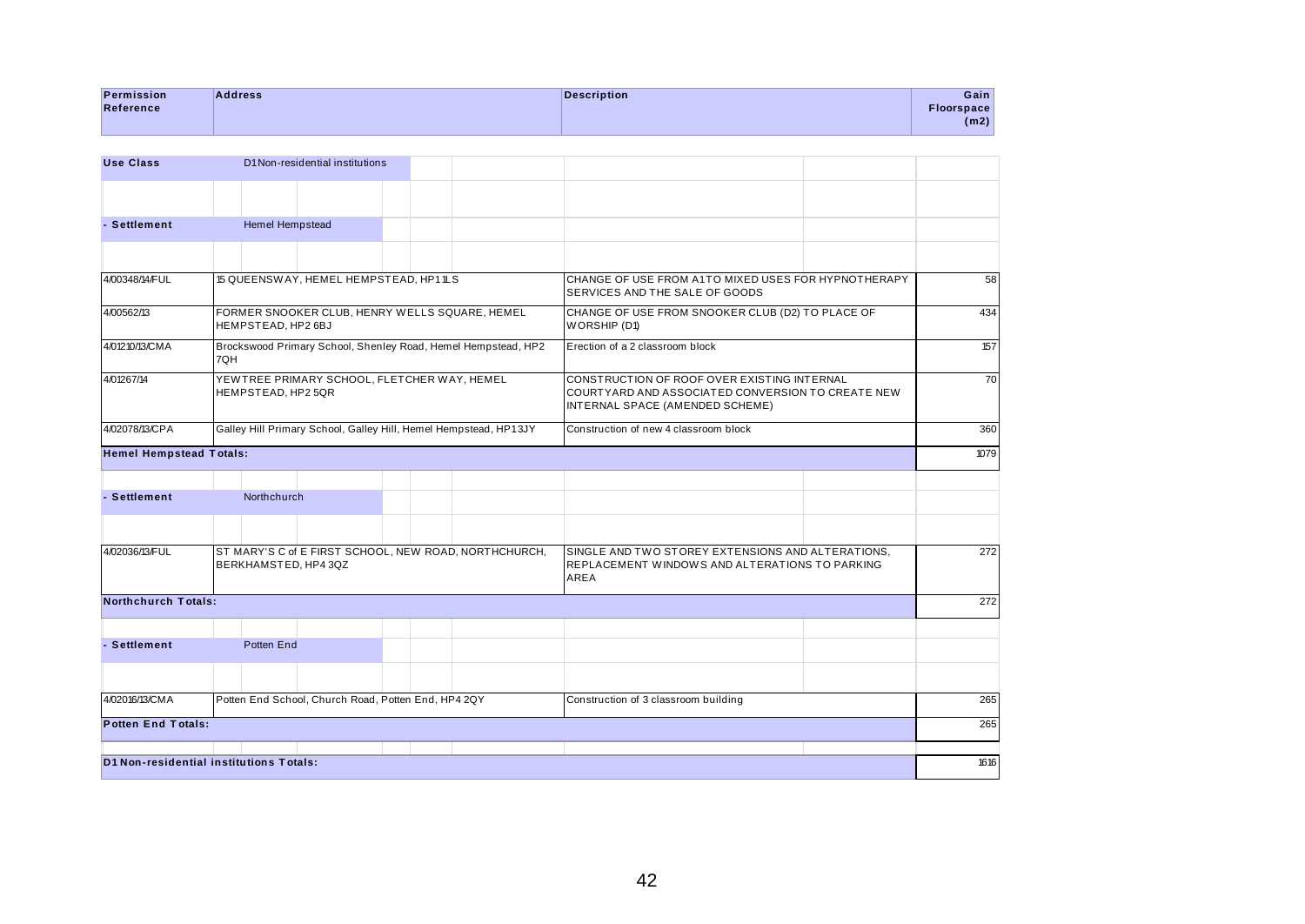| Permission<br>Reference        | <b>Address</b>                                                                                            |                                                        | <b>Description</b>                                                                                 | Gain<br>Floorspace<br>(m2) |
|--------------------------------|-----------------------------------------------------------------------------------------------------------|--------------------------------------------------------|----------------------------------------------------------------------------------------------------|----------------------------|
| <b>Use Class</b>               | D2 Assembly and leisure                                                                                   |                                                        |                                                                                                    |                            |
|                                |                                                                                                           |                                                        |                                                                                                    |                            |
| - Settlement                   | Hemel Hempstead                                                                                           |                                                        |                                                                                                    |                            |
|                                |                                                                                                           |                                                        |                                                                                                    |                            |
| 4/00668/13                     | HEMPSTEAD, HP3 8LJ                                                                                        | LEVERSTOCK GREEN CRICKET CLUB, BEDMOND ROAD, HEMEL     | SINGLE STOREY SIDE EXTENSION                                                                       | 55                         |
| 4/02236/14/FUL                 | ROOM 201, 200 MARLOWES, HEMEL HEMPSTEAD, HP11BH<br>CHANGE OF USE FROM NIGHTCLUB (SUI GENERIS) TO GYM (D2) |                                                        |                                                                                                    |                            |
| <b>Hemel Hempstead Totals:</b> |                                                                                                           |                                                        |                                                                                                    | 755                        |
|                                |                                                                                                           |                                                        |                                                                                                    |                            |
| - Settlement                   | Kings Langley                                                                                             |                                                        |                                                                                                    |                            |
| 4/00730/14/FUL                 |                                                                                                           | SCOUTS HALL, THE DRIFT, GREAT PARK, KINGS LANGLEY, WD4 | SINGLE-STOREY SIDE EXTENSION                                                                       | 45                         |
|                                | 9HT                                                                                                       |                                                        |                                                                                                    |                            |
| <b>Kings Langley Totals:</b>   |                                                                                                           |                                                        |                                                                                                    | 45                         |
|                                |                                                                                                           |                                                        |                                                                                                    |                            |
| - Settlement                   | Rest of Dacorum                                                                                           |                                                        |                                                                                                    |                            |
| 4/01962/12                     | HEMEL HEMPSTEAD, HP12RX                                                                                   | LAND AT KINGFISHER HOUSE, SHARPES LANE, BOURNE END,    | MACHINERY STORE AND FISHERMAN'S REST HUT/CLEANING<br>FACILITY AND ALTERATIONS TO EXISTING ACCESS   | 112                        |
| 4/02206/13/FUL                 | HEMEL HEMPSTEAD, HP3 0XT                                                                                  | LITTLE HAY GOLF COMPLEX, HEMPSTEAD ROAD, BOVINGDON,    | SINGLE-STOREY FRONT EXTENSION TO EXISTING CLUBHOUSE.                                               | 86                         |
| <b>Rest of Dacorum Totals:</b> |                                                                                                           |                                                        |                                                                                                    | 198                        |
| - Settlement                   | Rural area                                                                                                |                                                        |                                                                                                    |                            |
|                                |                                                                                                           |                                                        |                                                                                                    |                            |
| 4/00374/13                     | LAND ADJ. CLUBHOUSE, ASHRIDGE GOLF CLUB, GOLF CLUB<br>ROAD, LITTLE GADDESDEN, BERKHAMSTED, HP4 1LY        |                                                        | DEMOLITION OF EXISTING TIMBER SHED AND CONSTRUCTION<br>OF STORAGE FACILITY AND ANCILLARY CLUB ROOM | 320                        |
| 4/01487/10                     |                                                                                                           | RECREATION GROUND, STATION ROAD, LONG MARSTON, TRING   | EXTENSION TO LONG MARSTON FOOTBALL CLUB CHANGING<br><b>ROOMS</b>                                   | 48                         |
| Rural area Totals:             |                                                                                                           |                                                        |                                                                                                    | 368                        |
|                                |                                                                                                           |                                                        |                                                                                                    |                            |
| - Settlement                   | Tring                                                                                                     |                                                        |                                                                                                    |                            |
| 4/00471/13                     | YG31, 81-81 Akeman Street, Tring, HP23 6AJ                                                                |                                                        | COU from B1(c) industrial to martial arts training                                                 | 76                         |
| <b>Tring Totals:</b>           |                                                                                                           |                                                        |                                                                                                    | 76                         |
|                                |                                                                                                           |                                                        |                                                                                                    |                            |
|                                | D2 Assembly and leisure Totals:                                                                           |                                                        |                                                                                                    | 1442                       |
|                                |                                                                                                           |                                                        |                                                                                                    |                            |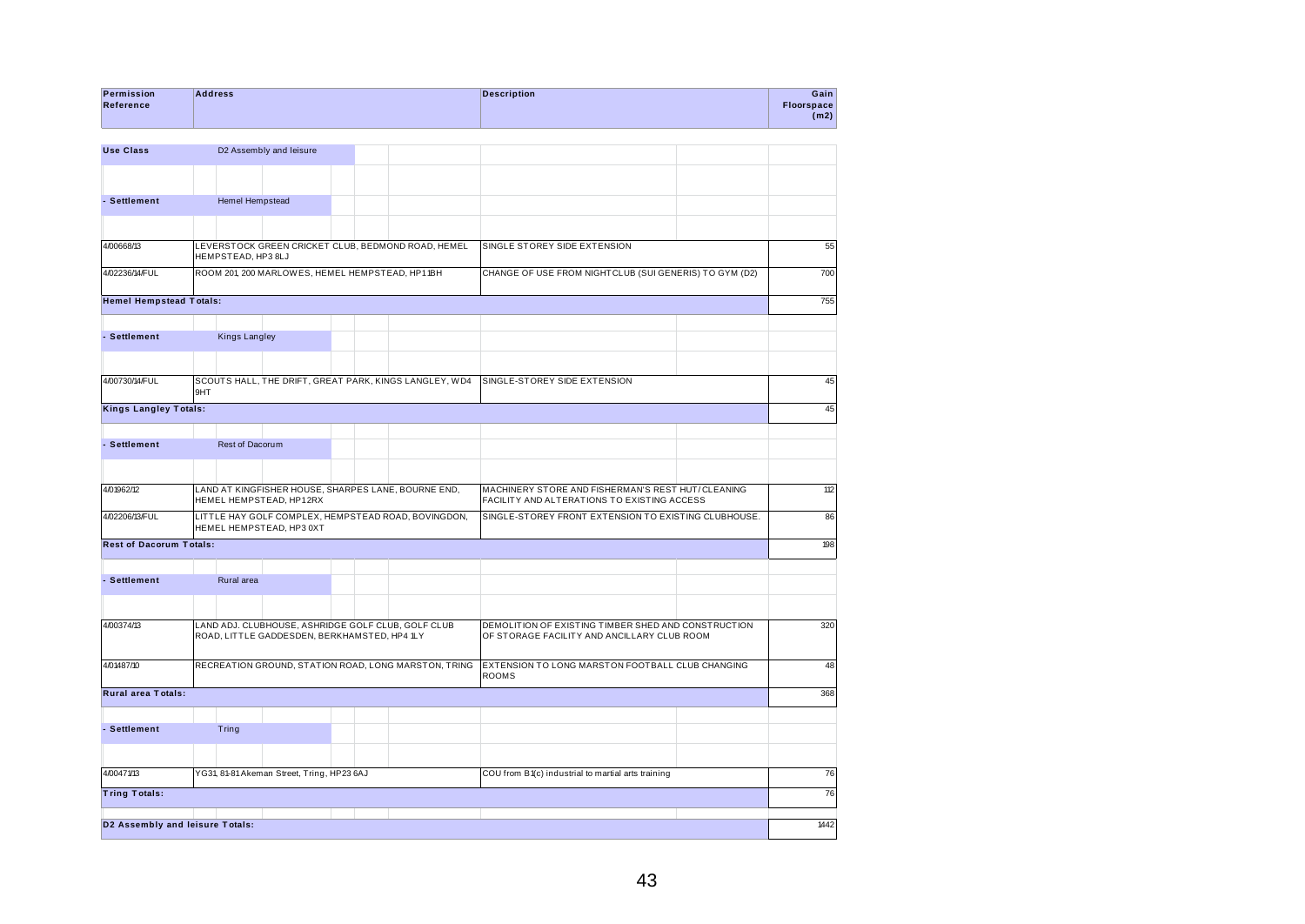| Permission | <b>Address</b> | <b>Description</b> | Gain              |
|------------|----------------|--------------------|-------------------|
| Reference  |                |                    | <b>Floorspace</b> |
|            |                |                    | (m2)              |

| <b>Use Class</b>               | <b>SG Floorspace</b>                                                                                                                                                           |  |                                                                         |     |  |  |  |
|--------------------------------|--------------------------------------------------------------------------------------------------------------------------------------------------------------------------------|--|-------------------------------------------------------------------------|-----|--|--|--|
|                                |                                                                                                                                                                                |  |                                                                         |     |  |  |  |
| <b>Settlement</b>              | Hemel Hempstead                                                                                                                                                                |  |                                                                         |     |  |  |  |
|                                |                                                                                                                                                                                |  |                                                                         |     |  |  |  |
| 4/01236/12                     | 17 ALEXANDRA ROAD, HEMEL HEMPSTEAD, HP2 5BS                                                                                                                                    |  | CHANGE OF USE FROM HAIR SALON (A1) TO WELLBEING CENTRE<br>(SUI GENERIS) | 51  |  |  |  |
| 4/02305/13/FUL                 | 27 MARLOWES, HEMEL HEMPSTEAD, HP11LA<br>CHANGE OF USE FROM SHOP (A2) TO NAIL BAR (SUI GENERIS)                                                                                 |  |                                                                         |     |  |  |  |
| <b>Hemel Hempstead Totals:</b> |                                                                                                                                                                                |  |                                                                         | 131 |  |  |  |
| <b>Settlement</b>              | Rest of Dacorum                                                                                                                                                                |  |                                                                         |     |  |  |  |
|                                |                                                                                                                                                                                |  |                                                                         |     |  |  |  |
| 4/01056/12                     | Berkhamsted Sewage Treatment Works, Bullbeggars Lane,<br>Provision of welfare building & 2 storage units following demolition of<br>Berkhamsted, HP4 2RS<br>existing buildings |  |                                                                         |     |  |  |  |
| <b>Rest of Dacorum Totals:</b> |                                                                                                                                                                                |  |                                                                         | 74  |  |  |  |
| <b>SG Floorspace Totals:</b>   |                                                                                                                                                                                |  |                                                                         | 205 |  |  |  |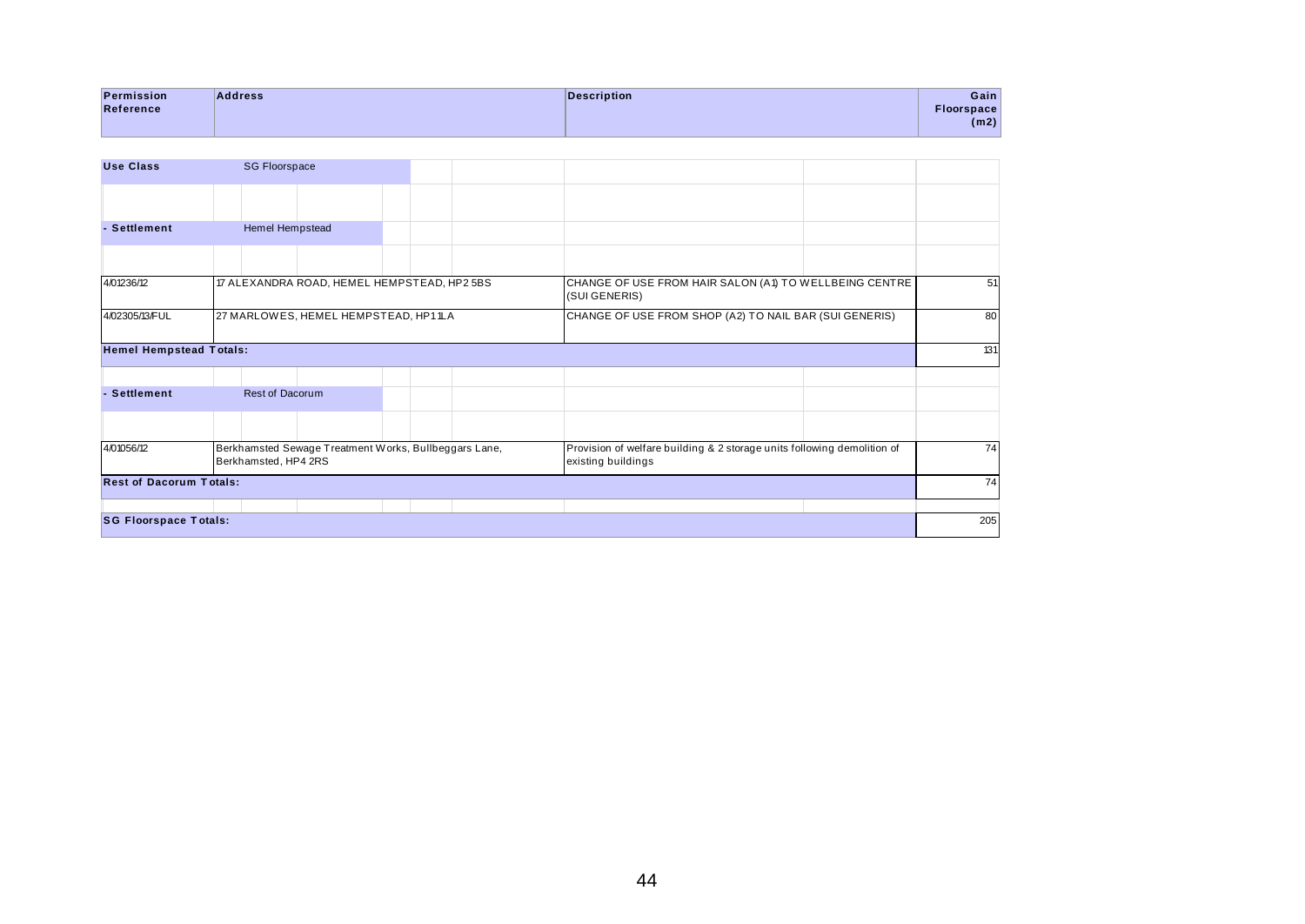## **17. Summary of Completed Floorspace**

|                                                    |                |                |             |                     |             | <b>Use Class</b> |           |                |                |                |                |               |
|----------------------------------------------------|----------------|----------------|-------------|---------------------|-------------|------------------|-----------|----------------|----------------|----------------|----------------|---------------|
| <b>SETTLEMENTS</b>                                 | A <sub>1</sub> | A <sub>2</sub> | A3-A5       | в                   | <b>B1</b>   | <b>B2</b>        | <b>B8</b> | C <sub>1</sub> | C <sub>2</sub> | D <sub>1</sub> | D <sub>2</sub> | <b>Others</b> |
|                                                    |                |                |             | (mixed)             |             |                  |           |                |                |                |                |               |
|                                                    |                |                |             |                     |             |                  |           |                |                |                |                |               |
| Berkhamsted                                        | 1,786          | 0              | 558         | 0                   | $\mathbf 0$ | 0                | 0         | 0              | 0              | 0              | 0              | 0             |
| Hemel Hempstead                                    | 1,447          | 0              | 1,189       | 0                   | 3,819       | 856              | 7,011     | 0              | 0              | 1,079          | 755            | 131           |
| Tring                                              | 60             | 112            | 515         | 0                   | $\mathbf 0$ | 0                | 0         | 0              | 0              | 0              | 76             | 0             |
| Northchurch                                        | 0              | 0              | 0           | 0                   | 0           | 0                | 0         | 0              | 0              | 272            | 0              | 0             |
| Bovingdon                                          | 0              | 0              | 0           | 0                   | $\Omega$    | 0                | 0         | 0              | $\Omega$       | 0              | $\Omega$       | 0             |
| Kings Langley                                      | 0              | 34             | 0           | 0                   | 53          | 0                | 0         | 0              | 0              | 0              | 45             | 0             |
| Markyate                                           | 0              | 0              | 0           | 0                   | 0           | 0                | 0         | 0              | 0              | 0              | 0              | 0             |
| Rest of Dacorum                                    | 0              | 0              | 0           | 1,053               | 468         | 468              | 468       | 0              | 0              | 265            | 566            | 74            |
| <b>TOTALS (Gross)</b>                              | 3,293          | 146            | 2,262       | 1,053               | 4,340       | 1,324            | 7,479     | 0              | 0              | 1,616          | 1,442          | 205           |
| Less Floorspace Lost                               | 959            | 140            | 100         | 0                   | 6,539       | 723              | 9,692     | 0              | 0              | 3,643          | 1,625          | 898           |
|                                                    |                |                |             |                     |             |                  |           |                |                |                |                |               |
|                                                    |                |                |             |                     |             |                  |           |                |                |                |                |               |
| <b>TOTALS (Net)</b>                                | 2,334          | 6              | 2,162       | 1,053               | $-2,199$    | 601              | $-2,213$  | $\mathbf 0$    | $\bf{0}$       | $-2,027$       | $-183$         | -693          |
| TOTAL FLOORSPACE LOSSES RESULTING FROM COMPLETIONS |                |                |             |                     |             |                  |           |                |                |                |                |               |
|                                                    |                |                |             |                     |             | <b>Use Class</b> |           |                |                |                |                |               |
| <b>SETTLEMENTS</b>                                 | A <sub>1</sub> | A2             | A3-A5       | в<br>(mixed)        | <b>B1</b>   | <b>B2</b>        | <b>B8</b> | C <sub>1</sub> | C <sub>2</sub> | D <sub>1</sub> | D <sub>2</sub> | Other         |
| Berkhamsted                                        | 61             | $\pmb{0}$      | $\pmb{0}$   | $\mathbf 0$         | 544         | 723              | $\pmb{0}$ | $\mathbf 0$    | $\mathbf 0$    | $\mathsf 0$    | $\mathbf 0$    | 198           |
| Hemel Hempstead                                    | 848            | 140            | 100         | 0                   | 4,362       | 0                | 8,291     | $\mathbf 0$    | $\mathbf 0$    | 3,643          | 1,084          | 700           |
| Tring                                              | 50             | $\pmb{0}$      | $\pmb{0}$   | $\mathsf 0$         | 1,060       | 0                | $\pmb{0}$ | $\mathbf 0$    | $\mathbf 0$    | 0              | 541            | $\mathbf 0$   |
| Northchurch                                        | 0              | 0              | $\mathsf 0$ | $\pmb{0}$           | $\pmb{0}$   | 0                | $\pmb{0}$ | $\mathbf 0$    | $\pmb{0}$      | $\pmb{0}$      | $\pmb{0}$      | 0             |
| Bovingdon                                          | $\pmb{0}$      | $\mathbf 0$    | $\mathsf 0$ | 0                   | $\mathsf 0$ | $\mathsf 0$      | $\pmb{0}$ | $\pmb{0}$      | $\pmb{0}$      | 0              | $\pmb{0}$      | $\mathsf 0$   |
| Kings Langley                                      | 0              | 0              | $\mathbf 0$ | 0                   | 170         | 0                | 53        | $\mathbf 0$    | $\mathbf 0$    | $\mathbf 0$    | $\mathbf 0$    | 0             |
| Markyate                                           | $\mathsf 0$    | $\mathsf 0$    | $\mathsf 0$ | $\mathsf{O}\xspace$ | $\pmb{0}$   | 0                | $\pmb{0}$ | $\mathsf 0$    | $\mathbf 0$    | $\pmb{0}$      | 0              | 0             |
| Rest of Dacorum                                    | $\mathsf 0$    | $\mathbf 0$    | $\pmb{0}$   | $\mathsf 0$         | 403         | 0                | 1,348     | $\mathsf 0$    | $\mathbf 0$    | $\mathsf 0$    | $\mathsf 0$    | 0             |

Rest of Dacorum = "Rest of Dacorum" and "Rural Area" in the use class schedules.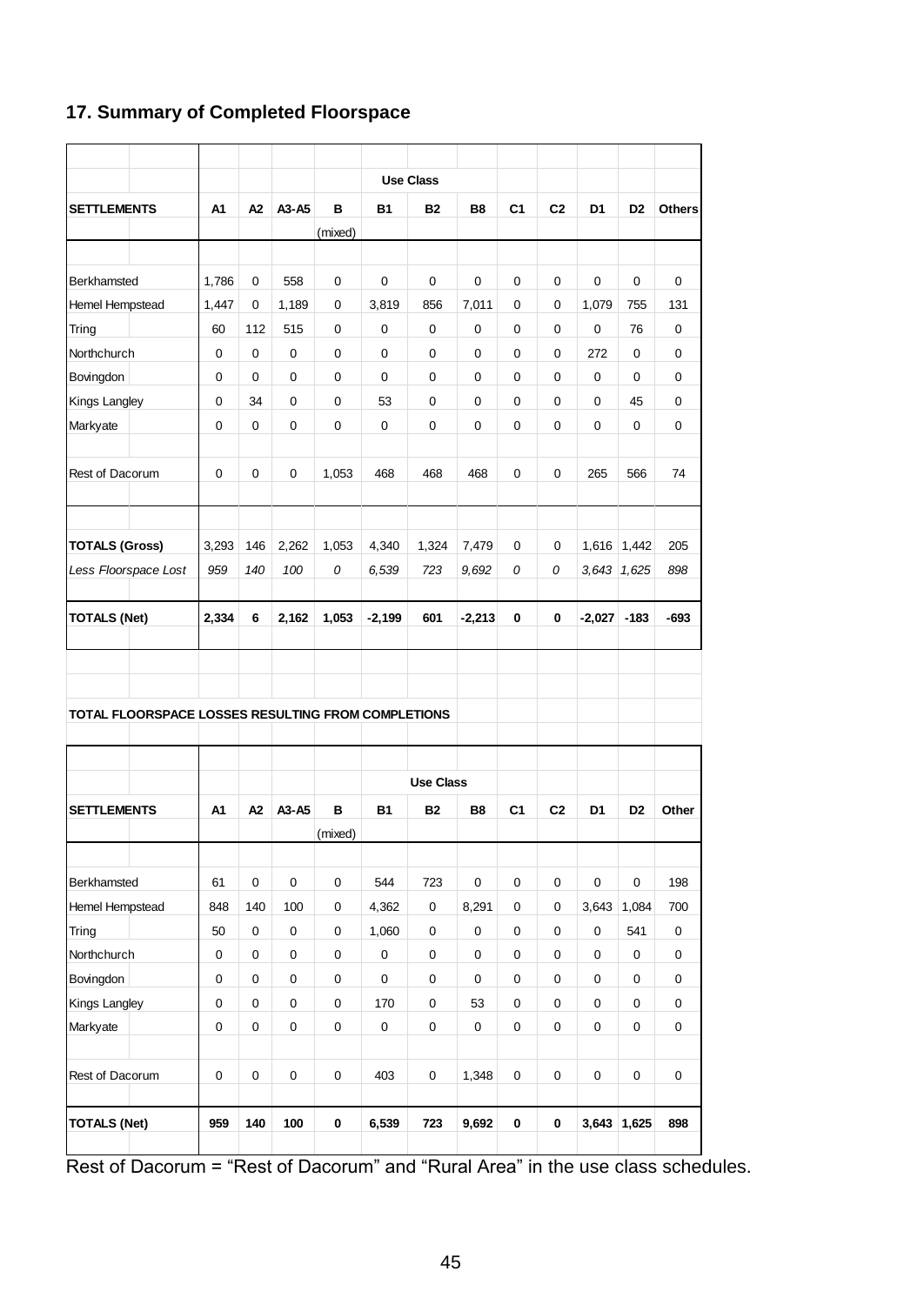